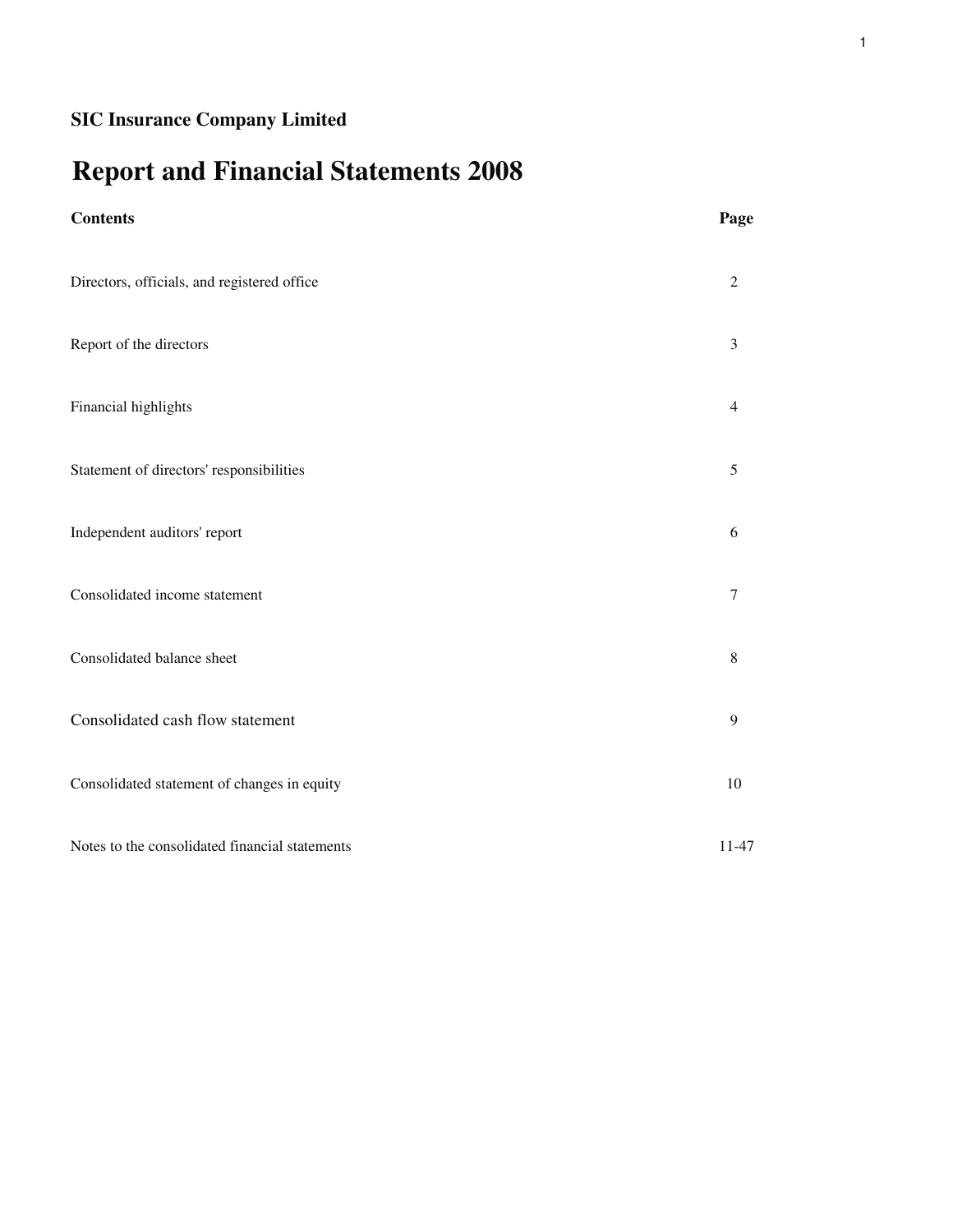# **Report and Financial Statements 2008**

# **Directors, Officials and Registered Office**

| Directors:                | Hon. J. Ayikoi Otoo                          | Chairman (Appt. 9 June 2008)   |
|---------------------------|----------------------------------------------|--------------------------------|
|                           | Mr. Peter Osei Duah                          | Managing                       |
|                           | Dr. Kwaku Osafo                              | Member                         |
|                           | Mr. Kwasi Osei                               | Member (Appt. 9 June 2008)     |
|                           | Dr. Kofi Koduah Sarpong                      | Member (Appt. 9 June 2008)     |
|                           | Dr. Kofi Amoah                               | Member (Appt. 9 June 2008)     |
|                           | Mr. Rex Osei Wusu                            | Member (Appt. 9 June 2008)     |
|                           | Mr. D. K. M. Soadzedey                       | Member                         |
|                           | Mr. Franklin Owusu Asafo-Adjei               | Member                         |
|                           | Prof. I. M. Ofori                            | Chairman (Retired 9 June 2008) |
|                           | Ms. Margaret Ekua Prah                       | Member (Retired 9 June 2008)   |
|                           | Dr. Y. S. Karikari Brobbey                   | Member (Retired 9 June 2008)   |
|                           | Mr. Kwame Owusu                              | Member (Retired 9 June 2008)   |
| Secretary:                | Mrs. Barbara Oteng-Gyasi                     |                                |
| <b>Registered Office:</b> | Nyemitei House                               |                                |
|                           | 28/29 Ring Road East                         |                                |
|                           | Osu-Accra                                    |                                |
| <b>Auditors:</b>          | Deloitte & Touche                            |                                |
|                           | <b>Chartered Accountants</b>                 |                                |
|                           | 4 Liberation Road                            |                                |
|                           | P.O. Box GP 453                              |                                |
|                           | Accra                                        |                                |
| <b>Registrars:</b>        | NTHC Limited                                 |                                |
|                           | Martco House                                 |                                |
|                           | PO Box KIA 9563                              |                                |
|                           | Airport, Accra                               |                                |
| <b>Bankers: - Local</b>   | Ghana Commercial Bank Limited                |                                |
|                           | Merchant Bank (Ghana) Limited                |                                |
|                           | National Investment Bank Limited             |                                |
|                           | <b>SG-SSB Bank Limited</b>                   |                                |
|                           | HFC Bank (Ghana) Limited                     |                                |
|                           | Standard Chartered Bank Ghana Limited        |                                |
|                           | Barclays Bank Ghana Limited                  |                                |
|                           | Ecobank Ghana Limited                        |                                |
|                           | <b>International Commercial Bank Limited</b> |                                |
| <b>Bankers: - Foreign</b> | Ghana International Bank Limited             |                                |
|                           | <b>Barclays Bank Plc</b>                     |                                |
|                           |                                              |                                |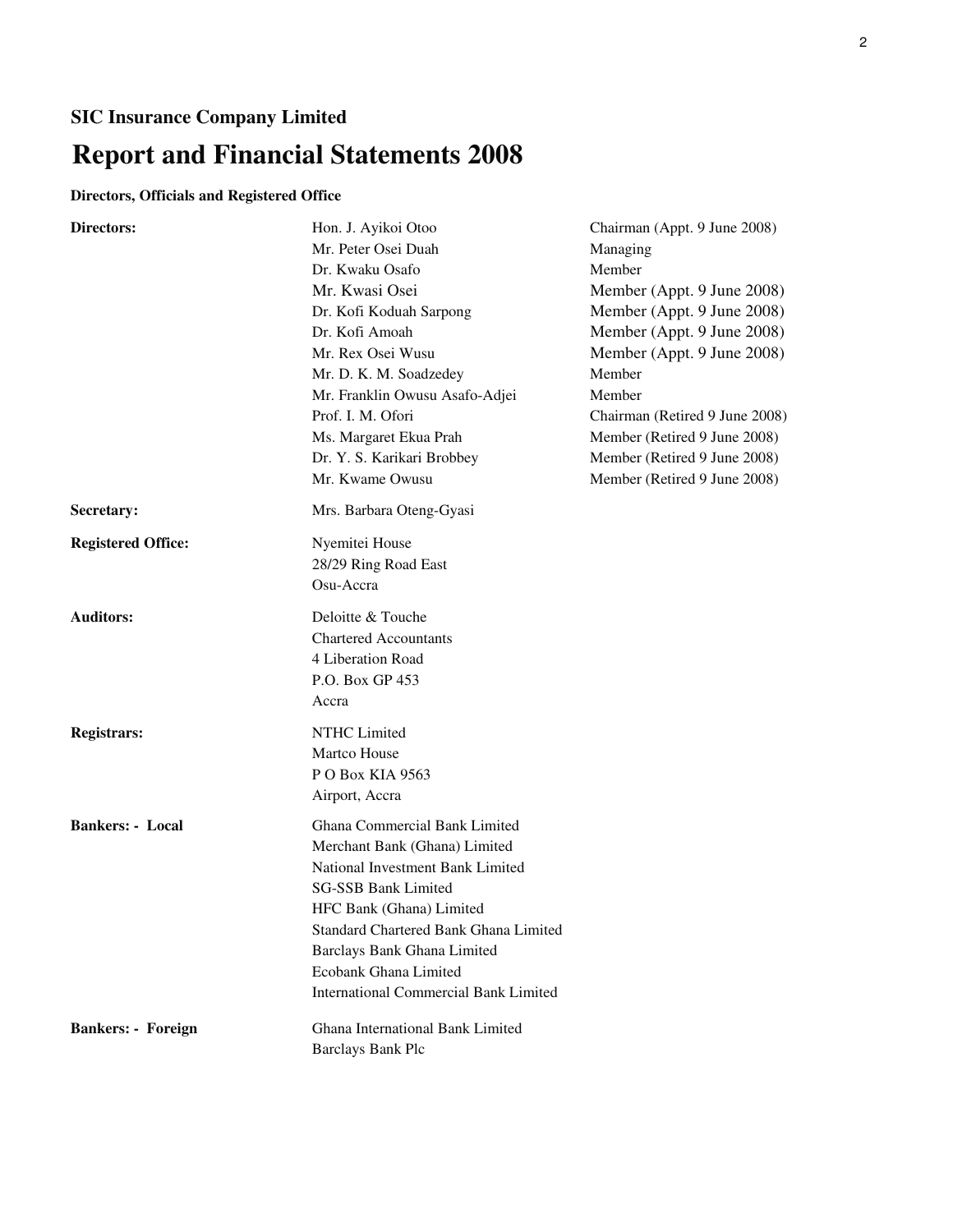# **Directors' Report**

The directors have pleasure in presenting their Annual Report together with the audited consolidated financial statements of the group for the year ended 31 December, 2008.

### 1. **Principal activities**

The principal activities of the company and the subsidiary are:

- i. to undertake non-life insurance business;
- ii. to undertake the provision of investment advisory, asset and fund management, and financial consultancy services.

| 2. | <b>Results for the year</b>                                                   | GH¢                      |
|----|-------------------------------------------------------------------------------|--------------------------|
|    | The balance brought forward on income surplus                                 |                          |
|    | account at 1 January was                                                      | 12,188,939               |
|    | To which must be added:                                                       |                          |
|    | Profit for the year after charging all expenses, depreciation and taxation of | 8,881,092                |
|    |                                                                               | 21,070,031               |
|    | From which is made an appropriation to statutory reserve of                   | (1,740,962)              |
|    |                                                                               | 19,329,069               |
|    | Dividend paid                                                                 | (2,233,543)              |
|    | Leaving a balance carried forward on income surplus account of                | ----------<br>17,095,526 |
|    |                                                                               |                          |

## 3. **Nature of business**

There was no change in the nature of the business of the group during the year.

## 4. **Auditors**

In accordance with section 134(5) of the Companies Code 1963, Act (179) the auditors, Messrs. Deloitte & Touche, continue in office as group auditors.

On behalf of the Board

……………………….. ……………………….. Ag. Chairman of the Board Managing Director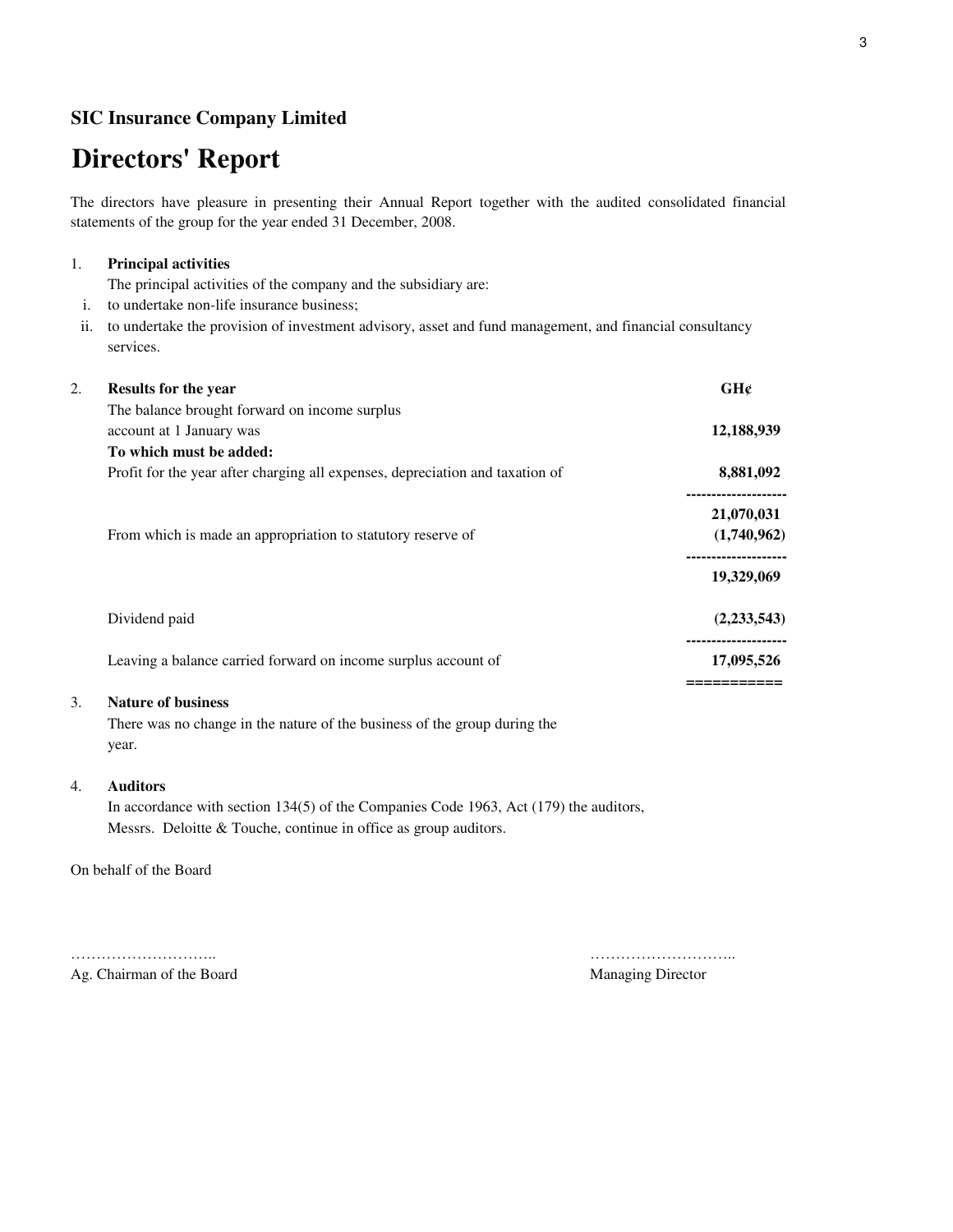| <b>Financial highlights</b>                          | *Restated    |             |              | *Restated    |  |
|------------------------------------------------------|--------------|-------------|--------------|--------------|--|
|                                                      | Group        | Group       | Company      | Company      |  |
|                                                      | 2008         | 2007        | 2008         | 2007         |  |
|                                                      | GH¢          | GH¢         | GH¢          | GH¢          |  |
| Gross premium                                        | 58,032,081   | 52,805,558  | 58,032,081   | 52,805,558   |  |
| Net premium                                          | 43,169,404   | 36,089,117  | 43,169,404   | 36,089,117   |  |
| Claims incurred                                      | (10,079,307) | (9,406,862) | (10,079,307) | (9,406,862)  |  |
| <b>Underwriting profit</b>                           | 6,538,743    | 5,998,475   | 7,413,279    | 6,481,244    |  |
| Profit before tax                                    | 11,242,594   | 9,497,527   | 10,994,570   | 9,386,669    |  |
| Profit after tax                                     | 8,881,092    | 7,145,233   | 8,696,418    | 7,034,449    |  |
| <b>Shareholders' funds</b>                           | 66,315,734   | 54,258,203  | 65,997,434   | 54, 147, 262 |  |
| Net assets                                           | 66,315,734   | 54,258,203  | 65,997,434   | 54, 147, 262 |  |
| Total assets                                         | 211,573,427  | 158,645,171 | 119,573,137  | 91,925,300   |  |
| <b>Number of shares issued</b><br>and fully paid for | 195,645,000  | 195,645,000 | 195,645,000  | 195,645,000  |  |
|                                                      |              |             |              |              |  |
| Earnings per share $(GH\varphi)$                     | 0.0454       | 0.0365      | 0.0444       | 0.0360       |  |
| Share price $(GH\varphi)$                            | 0.5000       |             |              |              |  |
| Net assets per share $(GH\varphi)$                   | 0.3390       | 0.2773      | 0.3373       | 0.2768       |  |
| Current assets/current liabilities                   | 1.2871       | 1.2704      | 1.1039       | 1.2704       |  |
| Return on shareholders funds $(\%)$                  | 0.1339       | 0.1317      | 0.1318       | 0.1299       |  |

\* Certain numbers shown here do not correspond with the 2007 financial statements and reflect adjustments made in Note 39.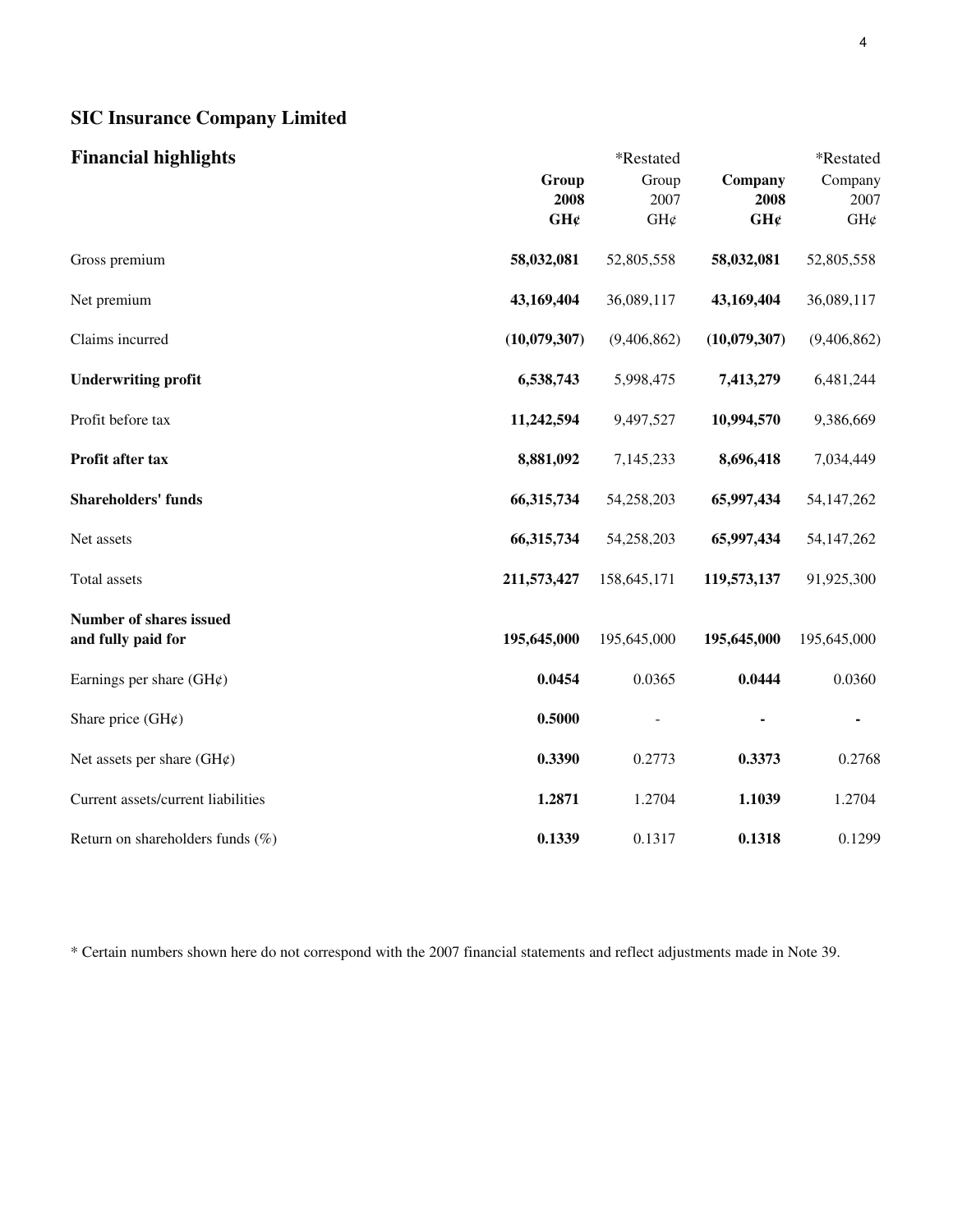# **Statement of Directors' Responsibility**

The Ghana Companies Code 1963 (Act 179) requires the directors to prepare financial statements for each financial year which give a true and fair view of the state of affairs of the group at the end of the financial year and of the income statement for that year.

The directors believe that in preparing the financial statements, they have used appropriate accounting policies, consistently applied and supported by reasonable and prudent judgements and estimates and that all international accounting standards which they consider to be appropriate have been followed.

The directors are responsible for ensuring that the group keeps accounting records which disclose with reasonable accuracy the financial position of the group and which enable them to ensure that the financial statements comply with the Companies Code, 1963 (Act 179) and Insurance Act 2007 (Act 724).

They are also responsible for taking such steps as are reasonable to safeguard the assets of the group and to prevent and detect fraud and other irregularities.

The above statements which should be read in conjunction with the statement of the auditors responsibilities on page 6 is made with a view to distinguishing for shareholders the respective responsibilities of the directors and the auditors in relation to the financial statements.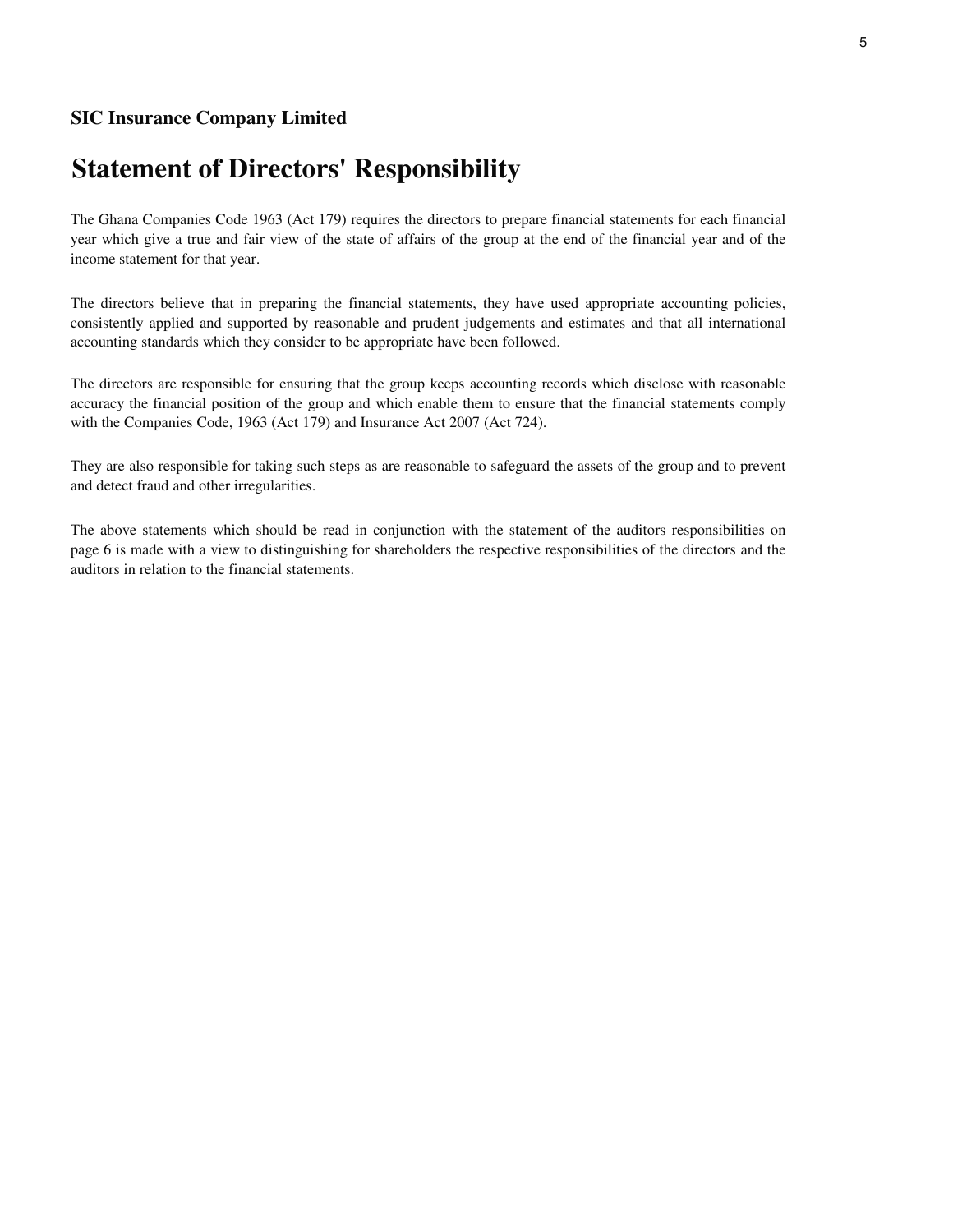# **Independent auditors' report**

# **to the members of SIC Insurance Company Limited**

We have audited the accompanying consolidated financial statements of SIC Insurance Company Limited and its subsidiary (the Group) set out on pages 7 to 47, which comprise the consolidated balance sheet as at 31 December 2008 and the consolidated income statement, consolidated statement of changes in equity and consolidated cash flow statement for the year then ended together with the summary of significant accounting policies and other explanatory notes, and have obtained all the information and explanations, which to the best of our knowledge and belief, were necessary for the purposes of our audit.

### **Directors' responsibility for the financial statements**

The directors are responsible for the preparation and fair presentation of these financial statements in accordance with the Companies Code 1963, (Act 179). This responsibility includes: designing, implementing and maintaining internal control relevant to the preparation and fair presentation of financial statements that are free from material misstatement, whether due to fraud or error; selecting and applying appropriate accounting policies; and making accounting estimates that are reasonable in the circumstances.

### **Auditors' responsibility**

Our responsibility is to express an opinion on these financial statements based on our audit. We conducted our audit in accordance with International Standards on Auditing. Those standards require that we comply with ethical requirements and plan and perform the audit to obtain reasonable assurance as to whether the financial statements are free from material misstatement.

An audit involves performing procedures to obtain audit evidence about the amounts and disclosures in the financial statements. The procedures selected depend on the auditors' judgement, including the assessment of the risks of material misstatement of the financial statements, whether due to fraud or error. In making those risk assessments, the auditor considers internal control relevant to the entity's preparation and fair presentation of the financial statements in order to design audit procedures that are appropriate in the circumstances, but not for the purpose of expressing an opinion on the effectiveness of the entity's internal control. An audit also includes evaluating the appropriateness of accounting policies used and the reasonableness of accounting estimates made by management, as well as evaluating the overall presentation of the financial statements.

We believe that the audit evidence we have obtained is sufficient and appropriate to provide a basis for our audit opinion.

### **Opinion**

In our opinion, the group has kept proper accounting records and the financial statements are in agreement with the records in all material respects and give in the prescribed manner, information required by the Companies Code 1963, (Act 179) and the Insurance Act 2007 (Act 724). The financial statements give a true and fair view of the financial position of the group as at 31 December 2008, and of its financial performance and cash flow for the year then ended and are drawn up in accordance with International Financial Reporting Standards.

### **Report on other legal and regulatory requirements**

The Ghana Companies Code, 1963 (Act 179) requires that in carrying out our audit work we consider and report on the following matters. We confirm that:

i. we have obtained all the information and explanations which to the best of our knowledge and belief were necessary for the purposes of our audit;

ii. in our opinion proper books of accounts have been kept by the group, so far as appears from our examination of those books; and

iii. the balance sheet and profit and loss account of the group are in agreement with the books of accounts.

In accordance with section  $78(1)$  (a) of the Insurance Act, 2007, (Act 724), the group has kept accounting records that are sufficient to explain its transactions and financial position with respect to its insurance business and any other business that it carries on.

*Chartered Accountants Accra, Ghana*

*………………………2009*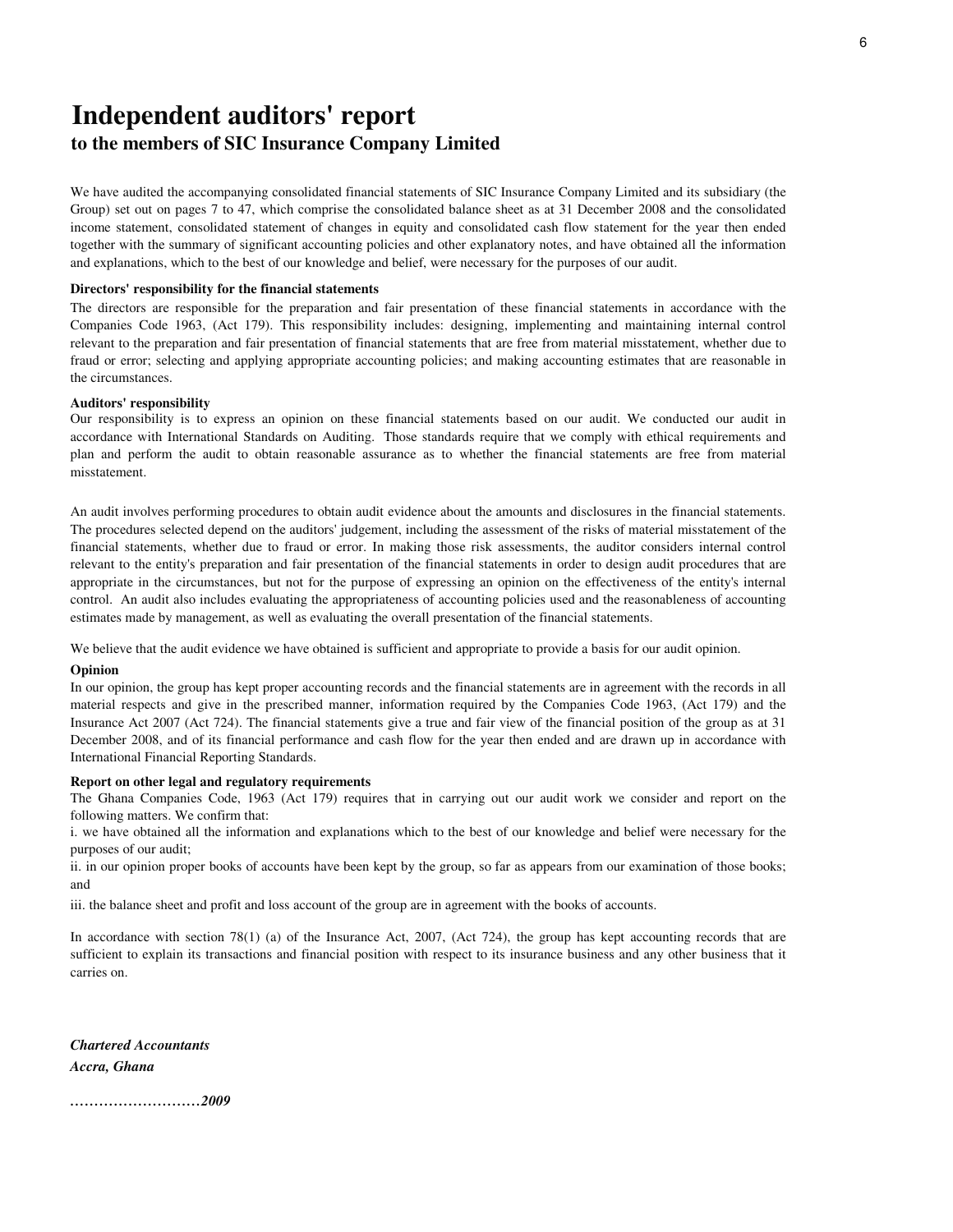# **Consolidated Income Statement**

**For the year ended 31 December, 2008**

|                                 |                | Group          |              | Company        |                |
|---------------------------------|----------------|----------------|--------------|----------------|----------------|
|                                 |                | 2008           | 2007         | 2008           | 2007           |
|                                 | <b>Note</b>    | GH¢            | GH¢          | GH¢            | GH¢            |
| Gross premium                   | 6              | 58,032,081     | 52,805,558   | 58,032,081     | 52,805,558     |
| Less: Re-insurance              | $\overline{7}$ | (14, 862, 677) | (16,716,441) | (14, 862, 677) | (16,716,441)   |
| Net premium                     |                | 43,169,404     | 36,089,117   | 43,169,404     | 36,089,117     |
| Claims incurred                 | 8              | (10,079,307)   | (9,406,862)  | (10,079,307)   | (9,406,862)    |
| Commissions                     | 9              | (2,269,885)    | (355,083)    | (2,269,885)    | (355,083)      |
| Management expenses             | 10             | (24, 281, 469) | (20,328,697) | (23, 406, 933) | (19, 845, 928) |
| <b>Underwriting profit</b>      |                | 6,538,743      | 5,998,475    | 7,413,279      | 6,481,244      |
| Investment income               | 11             | 2,379,323      | 1,663,356    | 2,374,385      | 1,660,297      |
| Other income                    | 12             | 2,472,569      | 1,922,666    | 1,351,316      | 1,330,432      |
| Finance cost                    | 13             | (148, 041)     | (86,969)     | (144, 410)     | (85,304)       |
| Profit before tax               |                | 11,242,594     | 9,497,527    | 10,994,570     | 9,386,669      |
| Taxation                        | 19(c)          | (2,361,502)    | (2,352,294)  | (2, 298, 152)  | (2,352,220)    |
| Profit after tax transferred to |                |                |              |                |                |
| Income surplus account          |                | 8,881,092      | 7,145,233    | 8,696,418      | 7,034,449      |
| Basic earnings per share - GH¢  | 14             | 0.0454         | 0.0365       | 0.0444         | 0.0360         |

\* Certain numbers shown here do not correspond with the 2007 financial statements and reflect adjustments made in Note 39.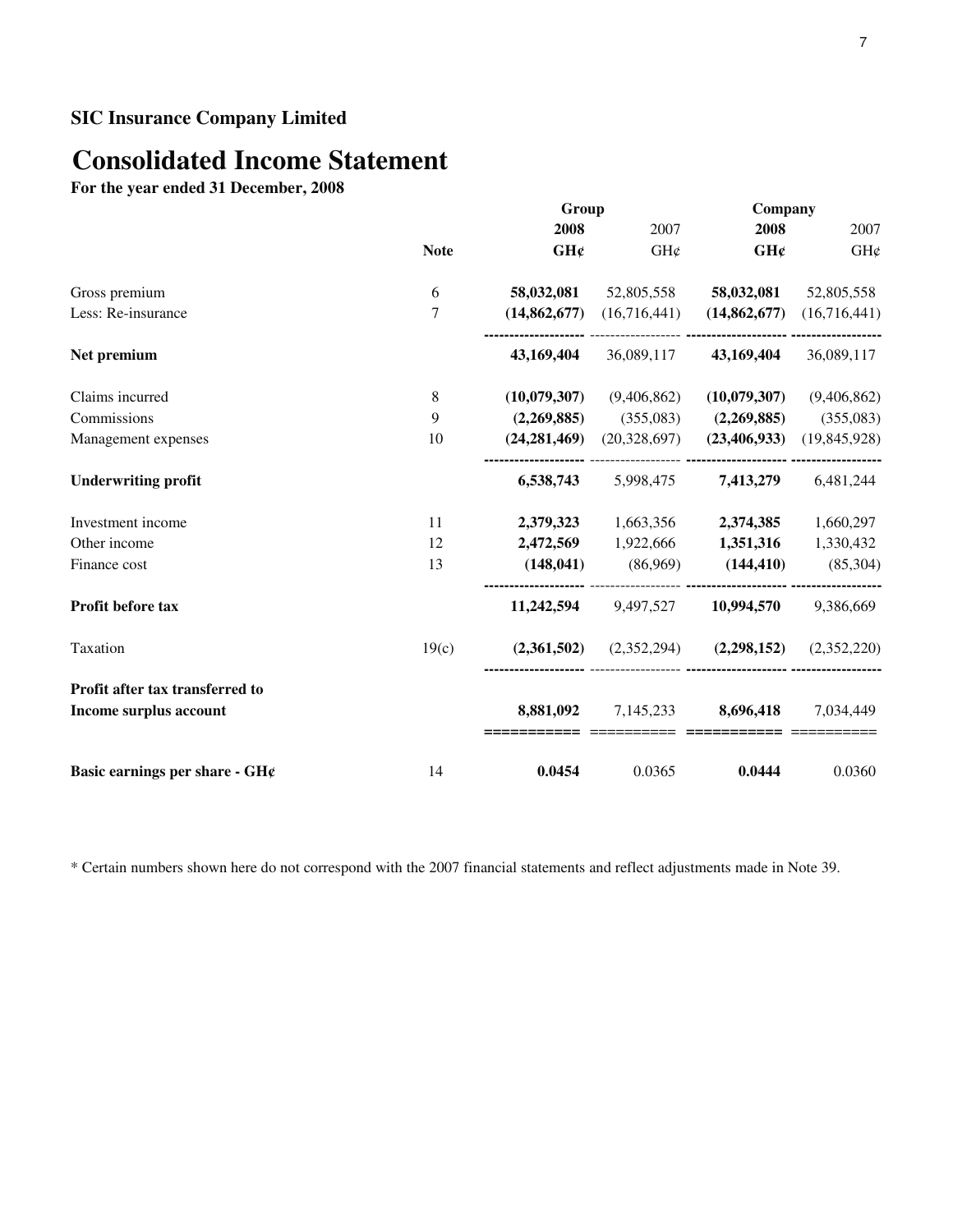# **Consolidated Balance Sheet**

**As at 31 December, 2008** Group Group Company

|                                         | <b>Note</b> | 2008<br>GH¢ | 2007<br>GH¢               | 2008<br>GHC                               | 2007<br>GH¢  |
|-----------------------------------------|-------------|-------------|---------------------------|-------------------------------------------|--------------|
| Stated capital                          | 20          | 2,500,000   | 2,500,000                 | 2,500,000                                 | 2,500,000    |
| Capital surplus                         | 21          | 31,816,952  | 31,485,257                | 31,816,952                                | 31,485,257   |
| Income surplus                          |             | 17,095,526  | 12,188,939                | 16,800,066                                | 12,078,153   |
| Contingency reserve                     | 22          | 8,874,392   | 7,133,430                 | 8,874,392                                 | 7,133,430    |
| Available-for-sale reserves             | 23          | 6,028,864   | 950,577                   | 6,006,024                                 | 950,422      |
| <b>Shareholders funds</b>               |             | 66,315,734  | 54,258,203                | 65,997,434                                | 54, 147, 262 |
| <b>Represented by:</b>                  |             |             |                           |                                           |              |
| Property, plant and equipment           | 24          | 18,872,028  | 18,454,094                | 18,761,269                                | 18,396,106   |
| Investment properties                   | 26          | 5,977,580   | 5,977,580                 | 5,977,580                                 | 5,977,580    |
| Intangible assets                       | 25          | 281,858     | 37,200                    | 236,310                                   |              |
| Long term investment                    | 27          | 24,950,663  | 18,128,147                | 24,827,553                                | 18,027,992   |
| Investment in subsidiary                | 28          |             |                           | 325,713                                   | 325,713      |
| Investment in associated group          | 29          |             | $5,073,215$ $5,073,215$   | 5,073,215                                 | 5,073,215    |
|                                         |             |             | 55,155,344 47,670,236     | 55,201,640                                | 47,800,606   |
| <b>Current assets</b>                   |             |             |                           |                                           |              |
| Short term investments                  | 30          | 10,397,750  | 11,584,769                | 10,397,750                                | 11,555,113   |
| Lease deposit                           | 31          | 1,560,929   | 877,273                   | 1,560,929                                 | 877,273      |
| Trade & other receivables               | 32          | 136,501,946 | 92,822,030                | 44,524,665                                | 26,043,248   |
| Inventories                             |             | 499,398     | 336,096                   | 499,398                                   | 336,096      |
| Unearned reinsurance premium            |             | 3,768,444   |                           | 3,768,444                                 |              |
| Cash and bank balances                  | 35          |             | 3,689,616 5,354,767       | 3,620,311                                 | 5,312,964    |
| <b>Total current assets</b>             |             |             | 156,418,083 110,974,935   | 64,371,497                                | 44,124,694   |
| <b>Current liabilities</b>              |             |             |                           |                                           |              |
| Unearned premium                        |             | 11,139,858  | 12,912,461                | 11,139,858                                | 12,912,460   |
| Outstanding claims                      | $8\,$       | 2,081,657   | 2,184,267                 | 2,081,657                                 | 2,184,267    |
| Trade & other payables                  | 33          | 125,675,581 | 84,980,007                | 34,022,854                                | 18,369,923   |
| Taxation                                | 19(a)       | 2,543,694   | 1,130,146                 | 2,514,431                                 | 1,131,301    |
| Other current financial liabilities     | 34          | 254,822     | 134,886                   | 254,822                                   | 134,886      |
| <b>Total current liabilities</b>        |             |             |                           |                                           | 34,732,837   |
| <b>Net current assets</b>               |             |             |                           |                                           | 9,391,857    |
| Other non-current financial liabilities | 34          |             |                           | $(665,374)$ $(148,494)$ $(665,374)$       | (148, 494)   |
| Deferred tax                            | 19(d)       | (2,896,707) | (2,896,707)               | (2,896,707)                               | (2,896,707)  |
| <b>Total non-current liabilities</b>    |             |             |                           | $(3,562,081)$ $(3,045,201)$ $(3,562,081)$ | (3,045,201)  |
| <b>Net assets</b>                       |             |             | 66, 315, 734 54, 258, 203 | 65,997,434 54,147,262                     |              |
|                                         |             |             |                           |                                           |              |

……………………….. ……………………….. Ag. Chairman of the Board

\* Certain numbers shown here do not correspond with the 2007 financial statements and reflect adjustments made in Note 39.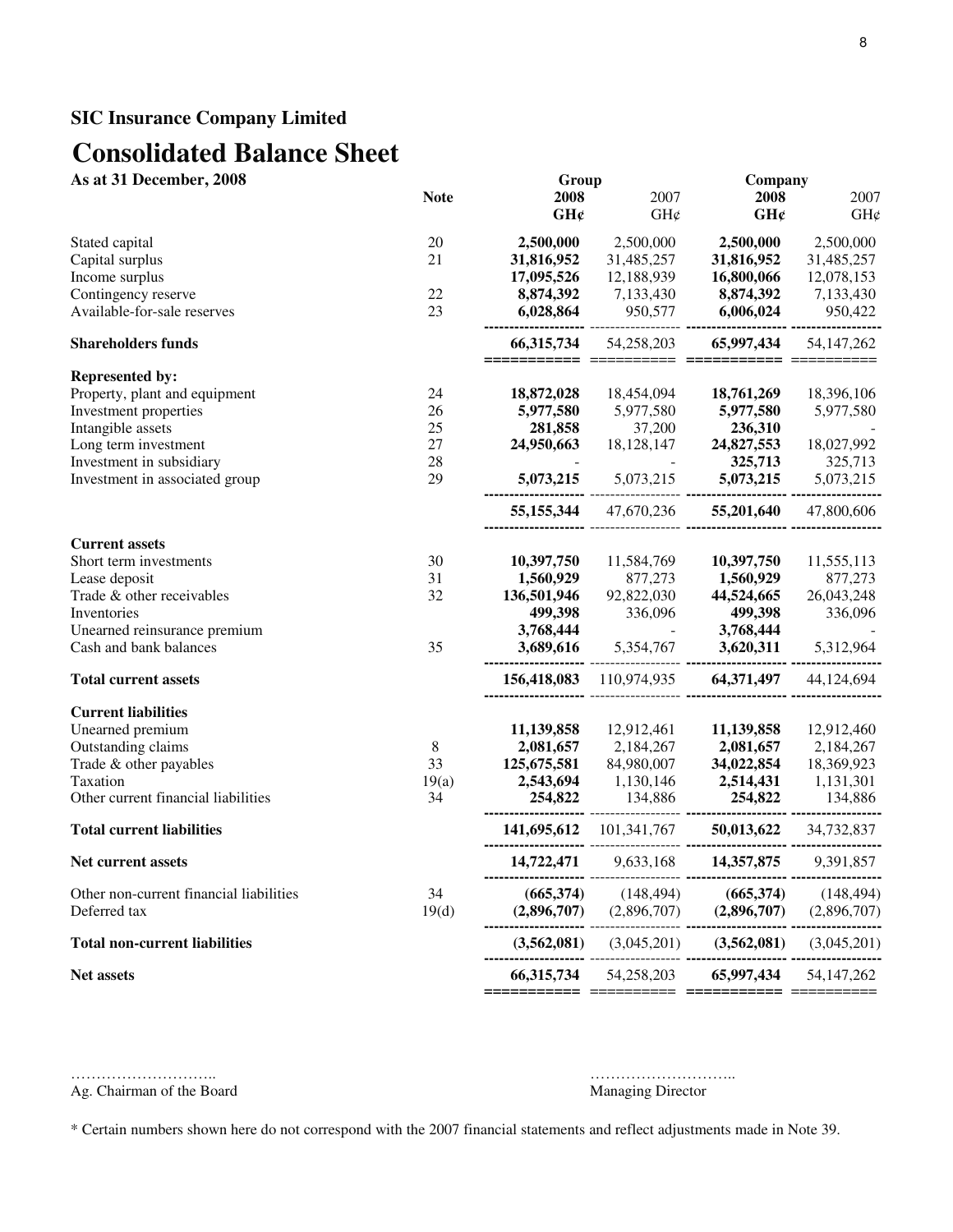# **Consolidated Statement of Changes in Shareholders' Funds**

**For the year ended 31 December, 2008**

| 2,500,000<br>Balance at 1 Jan. 2007 - restated<br>7,927,834<br>5,549,300<br>20,719,900<br>Total recognised income & exp.<br>7,145,235<br>Valuation gain on tangible assets<br>10,765,357<br>Net gain on available-for-sale invest.<br>950,577<br>Transfer (from)/to reserve<br>(1,584,130)<br>1,584,130<br>Transfer to equity holders<br>(1,300,000)<br>2,500,000<br>12,188,939<br>7,133,430<br>950,577<br>Balance at 31 Dec 2007 - restated<br>31,485,257 | 36,697,034<br>7,145,235<br>10,765,357<br>950,577<br>(1,300,000)<br>54,258,203 |
|------------------------------------------------------------------------------------------------------------------------------------------------------------------------------------------------------------------------------------------------------------------------------------------------------------------------------------------------------------------------------------------------------------------------------------------------------------|-------------------------------------------------------------------------------|
|                                                                                                                                                                                                                                                                                                                                                                                                                                                            |                                                                               |
|                                                                                                                                                                                                                                                                                                                                                                                                                                                            |                                                                               |
| 2,500,000<br>12,188,939<br>7,133,430<br>31,485,257<br>950,577<br>Balance at 1 January 2008<br>8,881,092<br>331,695<br>Total recognised income & exp.<br>(1,740,962)<br>Transfer (from)/to reserve<br>1,740,962<br>Net gain on available-for-sale invest.<br>5,078,287<br>Transfer to equity holders<br>(2,233,543)                                                                                                                                         | 54,258,203<br>9,212,787<br>5,078,287<br>(2, 233, 543)                         |
| 2,500,000<br>17,095,526<br>31,816,952<br>6,028,864<br>Balance at 31 Dec 2008<br>8,874,392                                                                                                                                                                                                                                                                                                                                                                  | 66, 315, 734                                                                  |
| Company<br>Income<br>Stated<br>surplus<br>Contingency<br>Capital<br>Available-for<br>surplus<br>sale reserves<br>capital<br>account<br>reserves<br>GH¢<br>GH¢<br>GH¢<br>GH¢<br>GH¢                                                                                                                                                                                                                                                                         | <b>Total</b><br>GH¢                                                           |
| Balance at 1 Jan. 2007 - restated<br>2,500,000<br>7,927,834<br>5,549,300<br>20,719,900<br>Total recognised income & exp.<br>7,034,449<br>Valuation gain on tangible assets<br>10,765,357<br>Net gain on available-for-sale invest.<br>950,422<br>Transfer (from)/to reserve<br>(1,584,130)<br>1,584,130<br>(1,300,000)<br>Transfer to equity holders                                                                                                       | 36,697,034<br>7,034,449<br>10,765,357<br>950,422<br>(1,300,000)               |
| Balance at 31 Dec 2007 - restated<br>2,500,000<br>12,078,153<br>7,133,430<br>31,485,257<br>950,422                                                                                                                                                                                                                                                                                                                                                         | 54, 147, 262                                                                  |
| Balance at 1 January 2008<br>2,500,000<br>12,078,153<br>7,133,430<br>31,485,257<br>950,422<br>Total recognised income & exp.<br>8,696,418<br>331,695<br>Transfer (from)/to reserve<br>(1,740,962)<br>1,740,962                                                                                                                                                                                                                                             | 54, 147, 262<br>9,028,113                                                     |
| Net gain on available-for-sale invest.<br>5,055,602<br>Transfer to equity holders<br>(2, 233, 543)                                                                                                                                                                                                                                                                                                                                                         | 5,055,602<br>(2,233,543)                                                      |
| Balance at 31 Dec 2008<br>16,800,066<br>8,874,392<br>31,816,952<br>6,006,024<br>2,500,000                                                                                                                                                                                                                                                                                                                                                                  | 65,997,434                                                                    |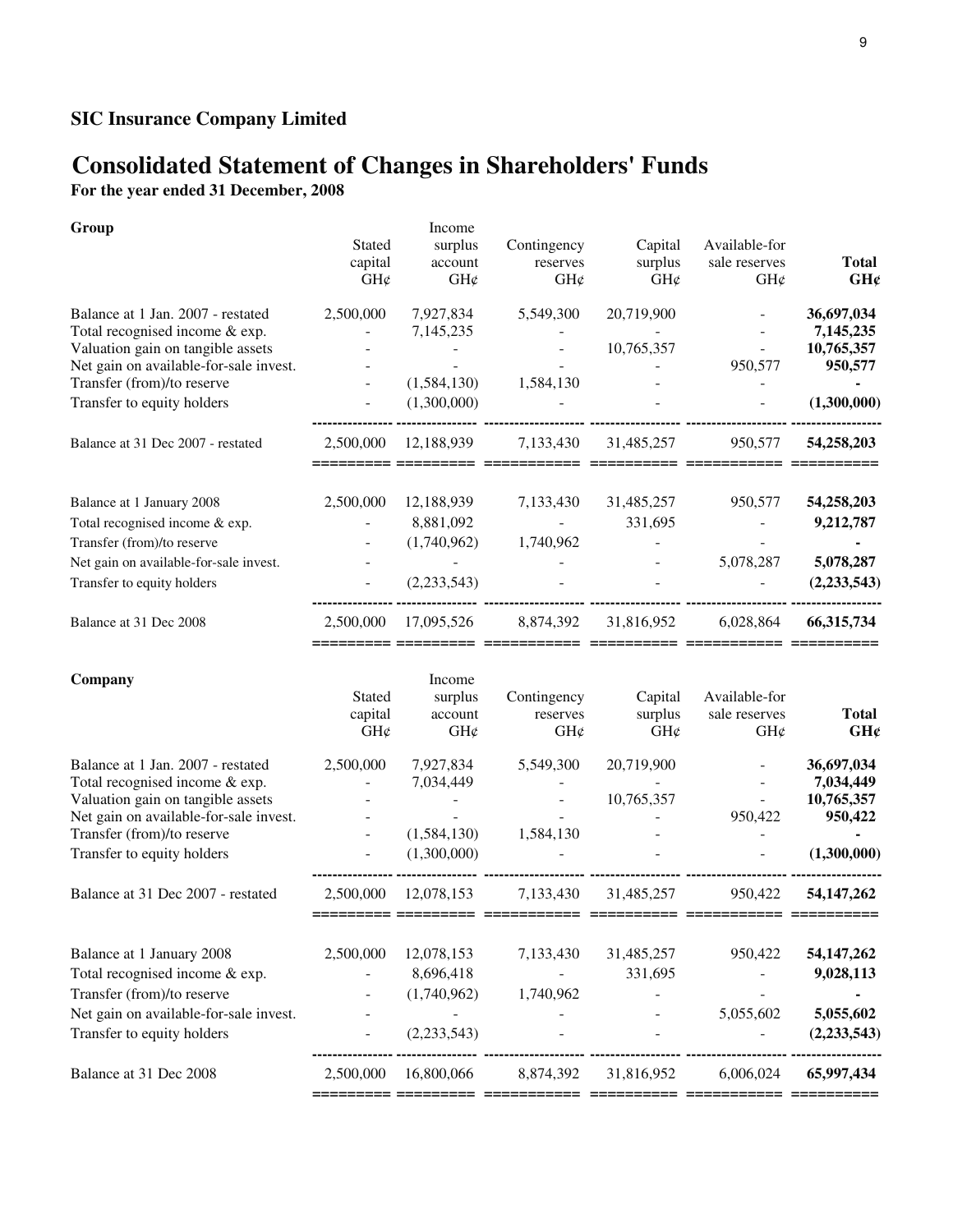# **Consolidated cash flow statement**

**For the year ended 31 December, 2008**

|                                                             | Group          |                                           | Company        |             |
|-------------------------------------------------------------|----------------|-------------------------------------------|----------------|-------------|
|                                                             | 2008           | 2007                                      | 2008           | 2007        |
| <b>Operating activities</b>                                 | GH¢            | GH¢                                       | GH¢            | GH¢         |
| Operating profit                                            |                | 11,242,594 9,497,527                      | 10,994,570     | 9,386,669   |
|                                                             | 11,242,594     | 9,497,527                                 | 10,994,570     | 9,386,669   |
| Adjustment to reconcile profit before tax to net cash flows |                |                                           |                |             |
| Non-cash:                                                   |                |                                           |                |             |
| Depreciation                                                | 1,350,639      | 1,460,557                                 | 1,306,434      | 1,414,263   |
| Amortisation of intangible assets                           | 153,773        |                                           | 118,155        |             |
| Available-for-sale reserve                                  | 5,078,287      | 950,577                                   | 5,055,602      | 950,422     |
| Profit on disposal of property, plant & equipment           | (180, 209)     | (183, 451)                                | (180,209)      | (183, 451)  |
| Interest received                                           | (1, 196, 884)  | (113,916)                                 | (1,177,501)    | (113,916)   |
| Dividend received                                           | (1,182,439)    | (520, 809)                                | (1,196,884)    | (520, 809)  |
| <b>Working capital adjustments:</b>                         |                |                                           |                |             |
| Increase in provision for unearned premium                  | (1,772,602)    | (12, 912, 461)                            | (1,772,602)    | 1,239       |
| Increase in receivables                                     | (43, 679, 916) | (92, 822, 030)                            | (18, 481, 417) | (4,140,614) |
| Increase in inventories                                     | (163,303)      | (336,096)                                 | (163, 303)     | (49, 496)   |
| Increase in trade & other payables                          | 40,695,574     | 84,756,646                                | 15,652,931     | 7,202,859   |
| (Decrease)/increase in provision for claims                 | (102, 610)     | 2,184,267                                 | (102,610)      | (2,478,505) |
| Increase in lease obligations                               | 636,816        | 283,380                                   | 636,816        | (138, 048)  |
| Increase in lease deposits                                  | (683, 656)     | (877, 273)                                | (683, 656)     |             |
| Increase in unearned reinsurance premium                    | (3,768,444)    |                                           | (3,768,444)    |             |
| Tax paid                                                    |                | $(947, 954)$ $(1, 661, 241)$ $(915, 022)$ |                | (1,660,012) |
| Net cash used in operating activities                       |                | 5,479,666 (10,294,323) 5,322,860          |                | 9,670,601   |
| <b>Investing activities</b>                                 |                |                                           |                |             |
| Acquisition of property, plant and equipment                | (1,769,022)    | (520, 156)                                | (1,672,046)    | (469, 190)  |
| Acquisition of intangible assets                            | (66, 736)      |                                           | (22,770)       |             |
| Proceeds from sale of property, plant and equipment         | 180,658        | 2,306,234                                 | 180,658        | 2,306,234   |
| Net cash used/flow from investing activities                |                | $(1,655,100)$ 1,786,078                   | (1,514,158)    | 1,837,044   |
| <b>Financing activities</b>                                 |                |                                           |                |             |
| Purchase of long term investments                           | (6,822,516)    | 18,128,144                                | (6,799,561)    | (1,783,492) |
| Investment in subsidiary                                    |                |                                           |                | (175, 713)  |
| Investment in associated group                              |                | (5,073,215)                               |                | (5,073,215) |
| Dividend received                                           | 1,196,884      | 113,916                                   | 1,196,884      | 113,916     |
| Interest received                                           | 1,182,439      | 520,809                                   | 1,177,501      | 520,809     |
| Dividend paid                                               | (2, 233, 543)  | (1,300,000)                               | (2, 233, 543)  | (1,300,000) |
| Net cash used in servicing of finance                       | (6,676,736)    | 12,389,654                                | (6,658,718)    | (7,697,695) |
| Changes in cash and cash equivalent                         | (2,852,170)    | 3,881,409                                 | (2,850,016)    | 3,809,950   |
| Cash at 1 January                                           | 16,939,536     | 13,058,127                                | 16,868,077     | 13,058,127  |
| Cash at 31 December                                         | 14,087,366     | 16,939,536                                | 14,018,061     | 16,868,077  |
|                                                             | =========      |                                           | =========      |             |
| Analysis of changes in cash and cash equivalent             |                |                                           |                |             |
| Cash and bank                                               | 3,689,616      | 5,354,767                                 | 3,620,311      | 5,312,963   |
| Short term investments                                      | 10,397,750     | 11,584,769                                | 10,397,750     | 11,555,113  |
|                                                             | 14,087,366     | 16,939,536                                | 14,018,061     | 16,868,077  |
|                                                             |                |                                           |                |             |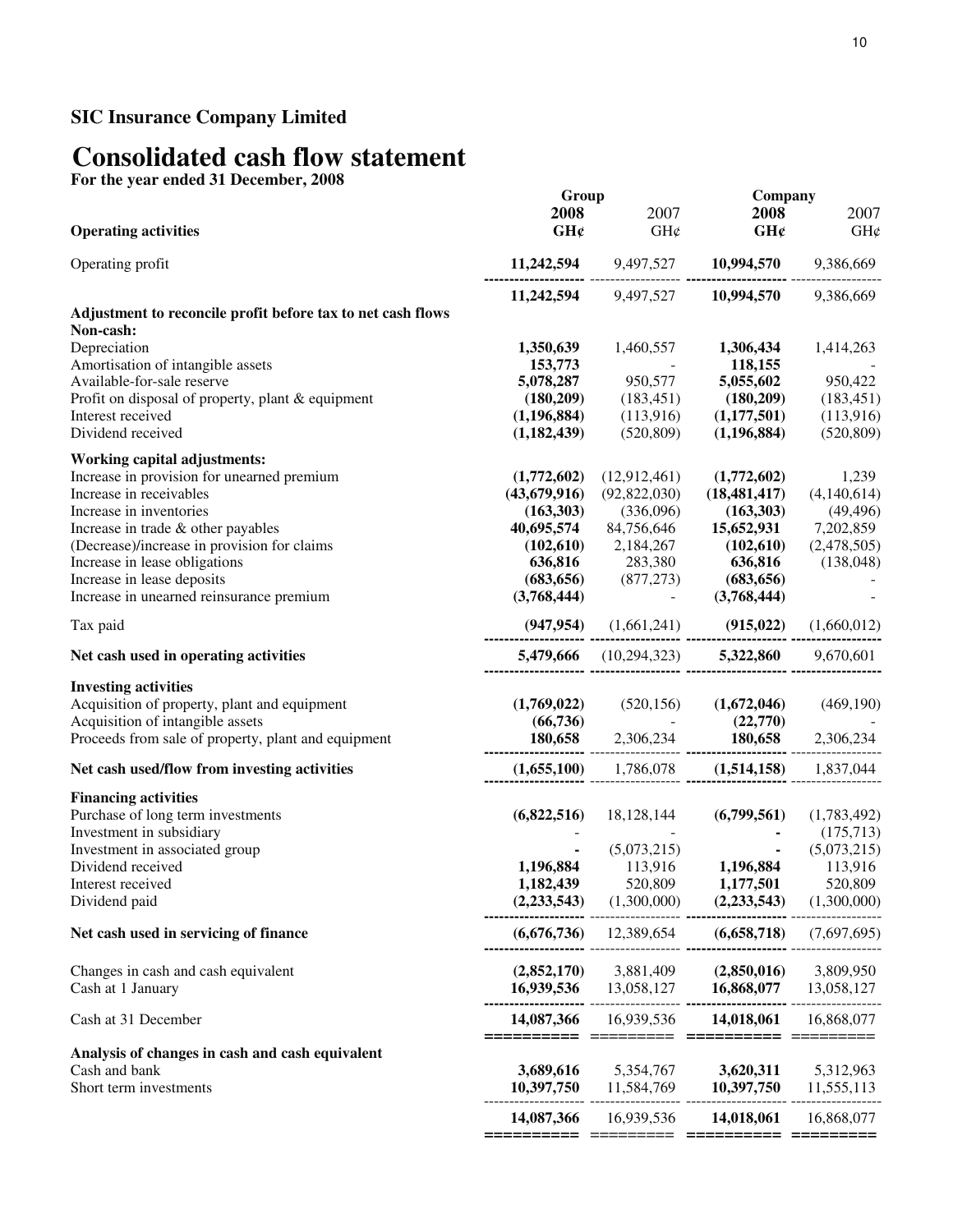# **Notes to the consolidated financial statements**

**For the year ended 31 December, 2008**

## **1. Reporting Entity**

SIC Insurance Company Limited underwrite non-life insurance risks, The group also issues a diversified portfolio of investment services to provide its customers with asset management solutions for their savings and retirement needs as well as undertaking brokerage services. The group is a limited liability group incorporated and domiciled in Ghana, with its registered office at Nyemitei House 28/29 Ring Road East Osu-Accra. SIC Insurance Company Limited has a primary listing on the Ghana Stock Exchange.

### **2. Basis of preparation**

### **(a) Statement of compliance**

The financial statements are prepared in compliance with International Financial Reporting Standards (IFRS) and Interpretations of those Standards, as adopted by the International Accounting Standards Board and applicable legislation. These are the group's first set of financial statements prepared in accordance with IFRS and IFRS 1 has been applied. In accordance with the transitional requirements of these standards, the group has provided full comparative information.

The following accounting standards, interpretations and amendments to published accounting standards that impact the operations of the group were adopted:

IFRS 1 First time adoption of IFRS; IFRS 4 Insurance contracts; IFRS 7 Financial Instruments: Disclosures (effective 1 January 2007); IAS 1 (Revised), Presentation of financial statements (added disclosures about an entity's capital and other disclosures); IAS 14 Segment reporting; IAS 16 Property, plant and equipment; IAS 17 Leases; IAS 18 Revenue; IAS19 (Amendment), Employee benefits; IAS 21 (Amendment), The effects of changes in foreign exchange rates; IAS 24 (Amendment), Related party disclosures; IAS 32 (Amendment), Financial instruments: disclosure and presentation; IAS 36 Impairment of assets; IAS 37 Provisions, contingent liabilities and contingent assets; IAS 38 Intangible assets; IAS 39 (Amendment), Financial instruments: recognition and measurement; and IAS 40 Investment properties.

### **(b) Basis of measurement**

The financial statements have been prepared on the historical cost basis except for available-for-sale financial assets which are measured at fair value. Financial assets held at fair value through profit and loss, investment property is measured at fair value, retirement benefit obligations and other long term employee benefit are measured at net present value, financial assets and liabilities initially recognised at fair value.

### **(c) Use of estimates and judgement**

The preparation of financial statements in conformity with IFRS requires management to make judgements, estimates and assumptions that affect the application of accounting policies and the reported amounts of assets, liabilities, income and expenses. Actual results may differ from these estimates. Estimates and underlying assumptions are reviewed on an ongoing basis. Revisions to accounting estimates are recognised in the period in which the estimate is revised if the revision affects only that period or in the period of the revision and the future periods if the revision affects both current and future periods.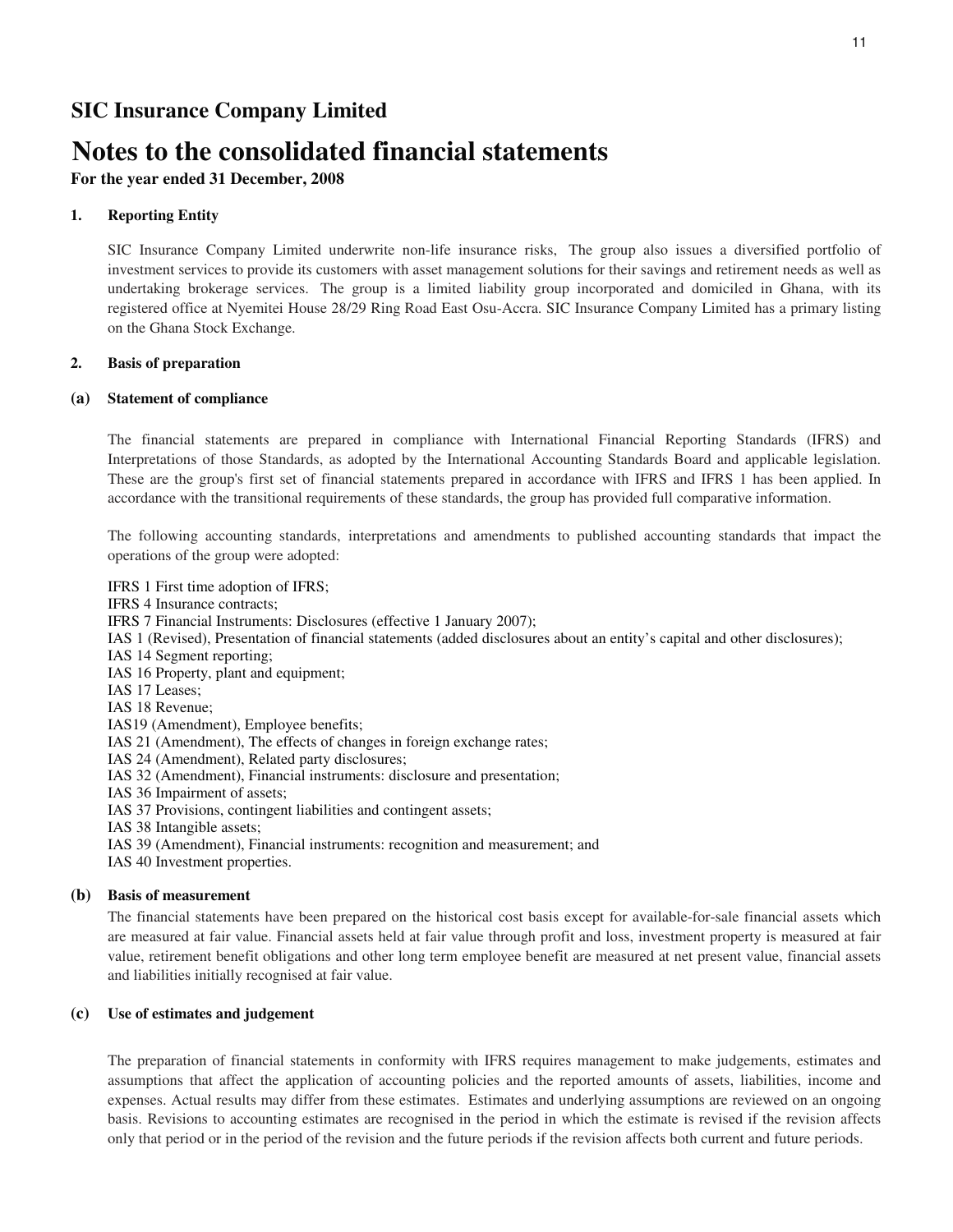**For the year ended 31 December, 2008 - continued**

## **3. Significant accounting policies**

The accounting policies set out below have been applied consistently to all periods presented in these financial statements by the group:

# **(a) Consolidation**

# i). *Subsidiaries:*

Subsidiaries are all entities over which the group has the power to govern the financial and operating policies generally accompanying a shareholding of more than one half of the voting rights. The existence and effect of potential voting rights that are currently exercisable or convertible are considered when assessing whether the group controls another entity. Subsidiaries are fully consolidated from the date on which control is transferred to the group. They are de-consolidated from the date on which control ceases.

The group uses the purchase method of accounting to account for the acquisition of subsidiaries. The cost of an acquisition is measured as the fair value of the assets given, equity instruments issued and liabilities incurred or assumed at the date of exchange, plus costs directly attributable to the acquisition. Identifiable assets acquired and liabilities and contingent liabilities assumed in a business combination are measured initially at their fair values at the acquisition date, irrespective of the extent of any minority interest. The excess of the cost of acquisition over the fair value of the group's share of the identifiable net assets acquired is recorded as goodwill. If the cost of acquisition is less than the fair value of the net assets of the subsidiary acquired, the difference is recognised directly in the income statement.

Intra-group transactions, balances and unrealised gains on intra-group transactions are eliminated. Unrealised losses are also eliminated unless the transaction provides evidence of an impairment of the asset transferred. Subsidiaries' accounting policies have been changed where necessary to ensure consistency with the policies adopted by the group.

## ii). *Associates:*

Associates are all entities over which the group has significant influence but not control, generally accompanying a shareholding of between 20% and 50% of the voting rights. Investments in associates are accounted for by the equity method of accounting and are initially recognised at cost.

The group's share of its associates' post-acquisition profits or losses is recognised in the income statement, and its share of post-acquisition movements in reserves is recognised in reserves. The cumulative post-acquisition movements are adjusted against the carrying amount of the investment. When the group's share of losses in an associate equals or exceeds its interest in the associate, including any other unsecured receivables, the group does not recognise further losses, unless it has incurred obligations or made payments on behalf of the associate.

Unrealised gains on transactions between the group and its associates are eliminated to the extent of the group's interest in the associates. Unrealised losses are also eliminated unless the transaction provides evidence of an impairment of the asset transferred. Associates' accounting policies have been changed where necessary to ensure consistency with the policies adopted by the group.

## **(b) Segment reporting**

A business segment is a group of assets and operations engaged in providing products or services that are subject to risks and returns that are different from those of other business segments. A geographical segment is engaged in providing products or services within a particular economic environment that are subject to risks and return that are different from those of segments operating in other economic environments.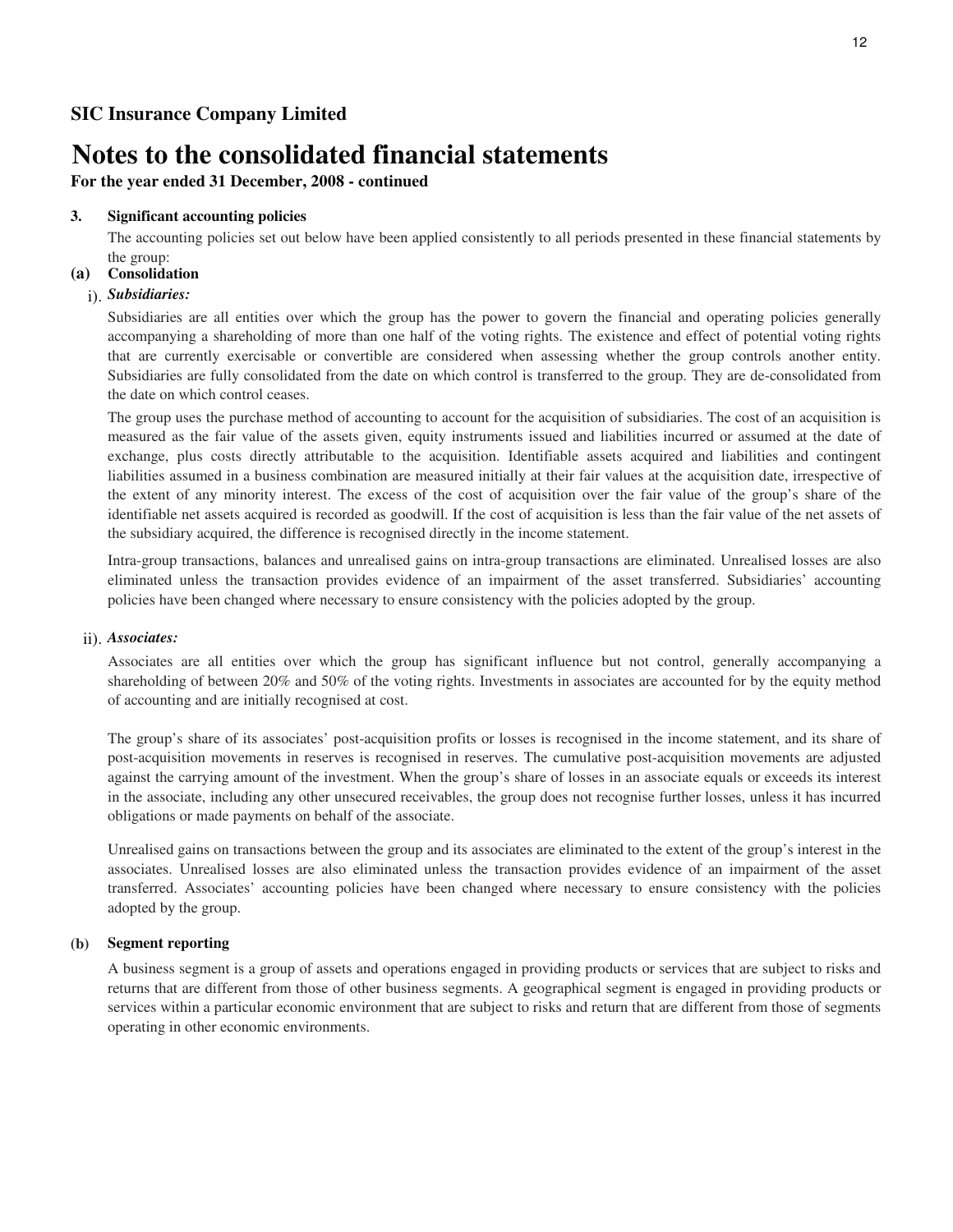**For the year ended 31 December, 2008 - continued**

#### **(c) Foreign currency translation**

## i). *Functional and presentation currency:*

Items included in the financial statements of the group are measured using the currency of the primary economic environment in which the entity operates (the 'functional currency'). The financial statements are presented in cedis, which is the group's presentation currency.

### ii). *Transactions and balances:*

Foreign currency transactions are translated into the functional currency using the exchange rates prevailing at the dates of the transactions. Foreign exchange gains and losses resulting from the settlement of such transactions and from the translation at year-end exchange rates of monetary assets and liabilities denominated in foreign currencies are recognised in the income statement.

Translation differences on non-monetary items, such as equities held at fair value through profit or loss, are reported as part of the fair value gain or loss. Translation differences on non-monetary items, such as equities classified as available-for-sale financial assets, are included in the fair value reserve in equity.

### iii). *Exchange differences:*

The results and financial position of the group's functional currency which is not different from the presentation currency are translated into the presentation currency as follows:

(i) assets and liabilities for each balance sheet presented are translated at the closing rate at the date of that balance sheet; and

(ii) income and expenses for each income statement are translated at average exchange rates (unless this average is not a reasonable approximation of the cumulative effect of the rates prevailing on the transaction dates, in which case income and expenses are translated at the dates of the transactions).

### **(d) Property, plant and equipment**

Land and buildings comprise mainly outlets and offices occupied by the group. Land and buildings are shown at fair value, based on periodic, but at least triennial, valuations by external independent appraisers, less subsequent depreciation for buildings. Any accumulated depreciation at the date of revaluation is eliminated against the gross carrying amount of the asset, and the net amount is restated to the revalued amount of the asset. All other property, plant and equipment are stated at historical cost less depreciation. Historical cost includes expenditure that is directly attributable to the acquisition of the items.

Subsequent costs are included in the asset's carrying amount or recognised as a separate asset, as appropriate, only when it is probable that future economic benefits associated with the item will flow to the group and the cost of the item can be measured reliably. All other repairs and maintenance are charged to the income statement during the financial period in which they are incurred.

Increases in the carrying amount arising on revaluation of land and buildings are credited to the revaluation surplus in shareholders' funds. Decreases that offset previous increases of the same asset are charged against revaluation surplus directly in equity; all other decreases are charged to the income statement.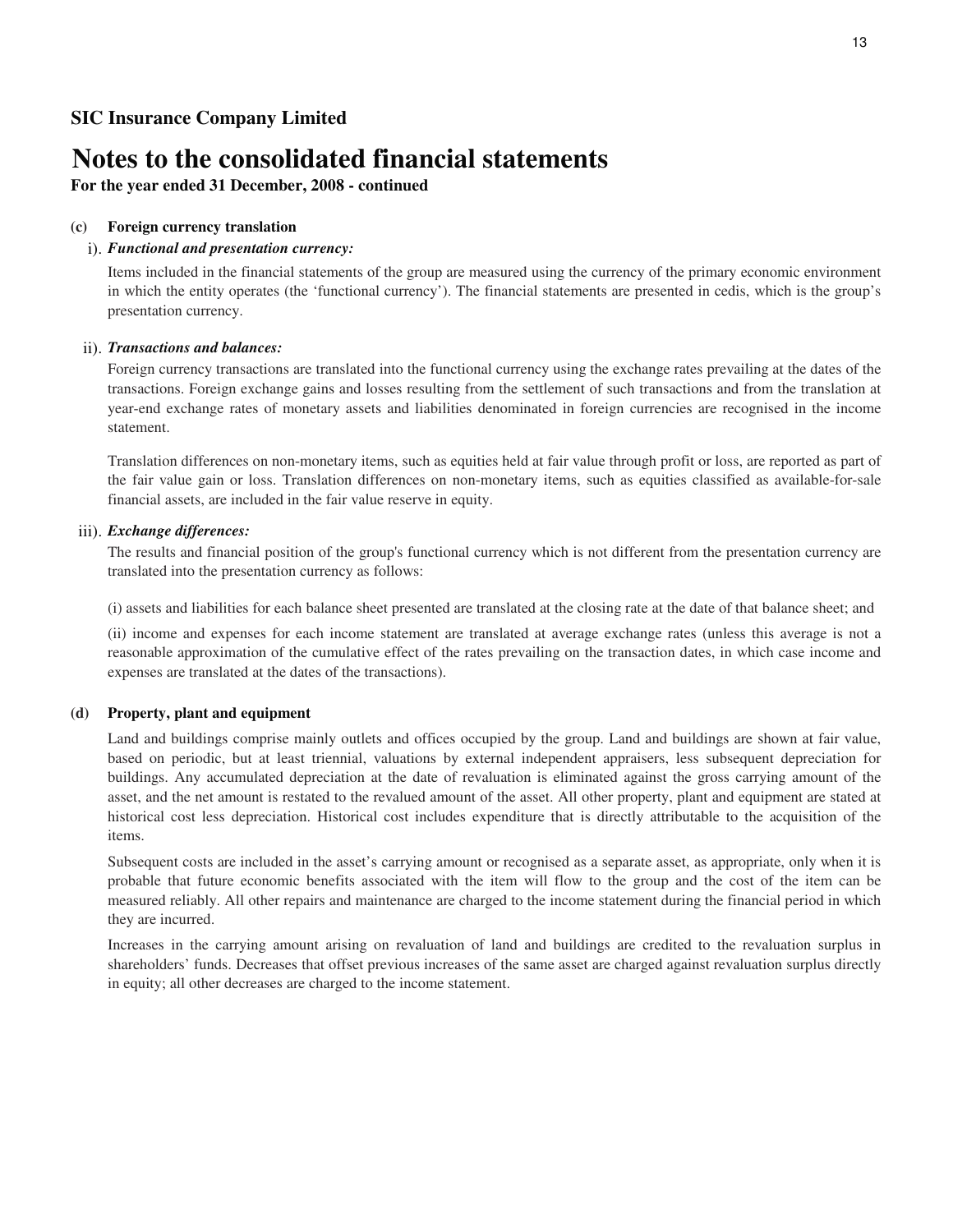**For the year ended 31 December, 2008 - continued**

Land is not depreciated. Depreciation on other assets is calculated using the straight-line method to allocate their cost or revalued amounts over their estimated useful lives, as follows:

| Motor vehicles      | 20%     | per annum         |
|---------------------|---------|-------------------|
| Office furniture    | 10%     | $^{\prime\prime}$ |
| Household furniture | 20%     | $^{\prime\prime}$ |
| Freehold buildings  | $1.0\%$ | $^{\prime\prime}$ |
| Office equipment    | 25%     | $^{\prime\prime}$ |
| Computers           | 33.33%  | $^{\prime\prime}$ |

Leasehold land & buildings are amortised over the life of the lease.

The assets' residual values and useful lives are reviewed at each balance sheet date and adjusted if appropriate.

Gains and losses on disposals are determined by comparing proceeds with carrying amount. These are included in the income statement. When revalued assets are sold, the amounts included in the revaluation surplus are transferred to retained earnings.

#### **(e) Investment properties**

Property held for long-term rental yields, that is not occupied by any unit, subsidiary or associate of the group is classified as investment property.

Investment property comprises freehold land and buildings. It is carried at fair value. Fair value is based on active market prices, adjusted, if necessary, for any difference in the nature, location or condition of the specific asset. If this information is not available, the group uses alternative valuation methods such as discounted cash flow projections or recent prices on less active markets. Investment property that is being redeveloped for continuing use as investment property, or for which the market has become less active, continues to be measured at fair value.

Changes in fair values are recorded in the income statement.

Property located on land that is held under operating lease is classified as investment property as long as it is held for longterm rental yields and is not occupied by the group. The initial cost of the property is the lower of the fair value of the property and the present value of the minimum lease payments. The property is carried at fair value after initial recognition.

If an investment property becomes owner-occupied, it is reclassified as property, plant and equipment, and its fair value at the date of reclassification becomes its cost for subsequent accounting purposes.

If an item of property, plant and equipment becomes an investment property because its use has changed, any difference arising between the carrying amount and the fair value of this item at the date of transfer is recognised in equity as a revaluation of property, plant and equipment. However, if a fair value gain reverses a previous impairment loss, the gain is recognised in the income statement. Upon the disposal of such investment property, any surplus previously recorded in equity is transferred to retained earnings; the transfer is not made through the income statement.

#### **(f) Investment**

The group classifies its investments into the following categories: financial assets at fair value through profit or loss, loans and receivables, held-to-maturity financial assets and available-for-sale financial assets. The classification depends on the purpose for which the investments were acquired. Management determines the classification of its investments at initial recognition and re-evaluates this at every reporting date.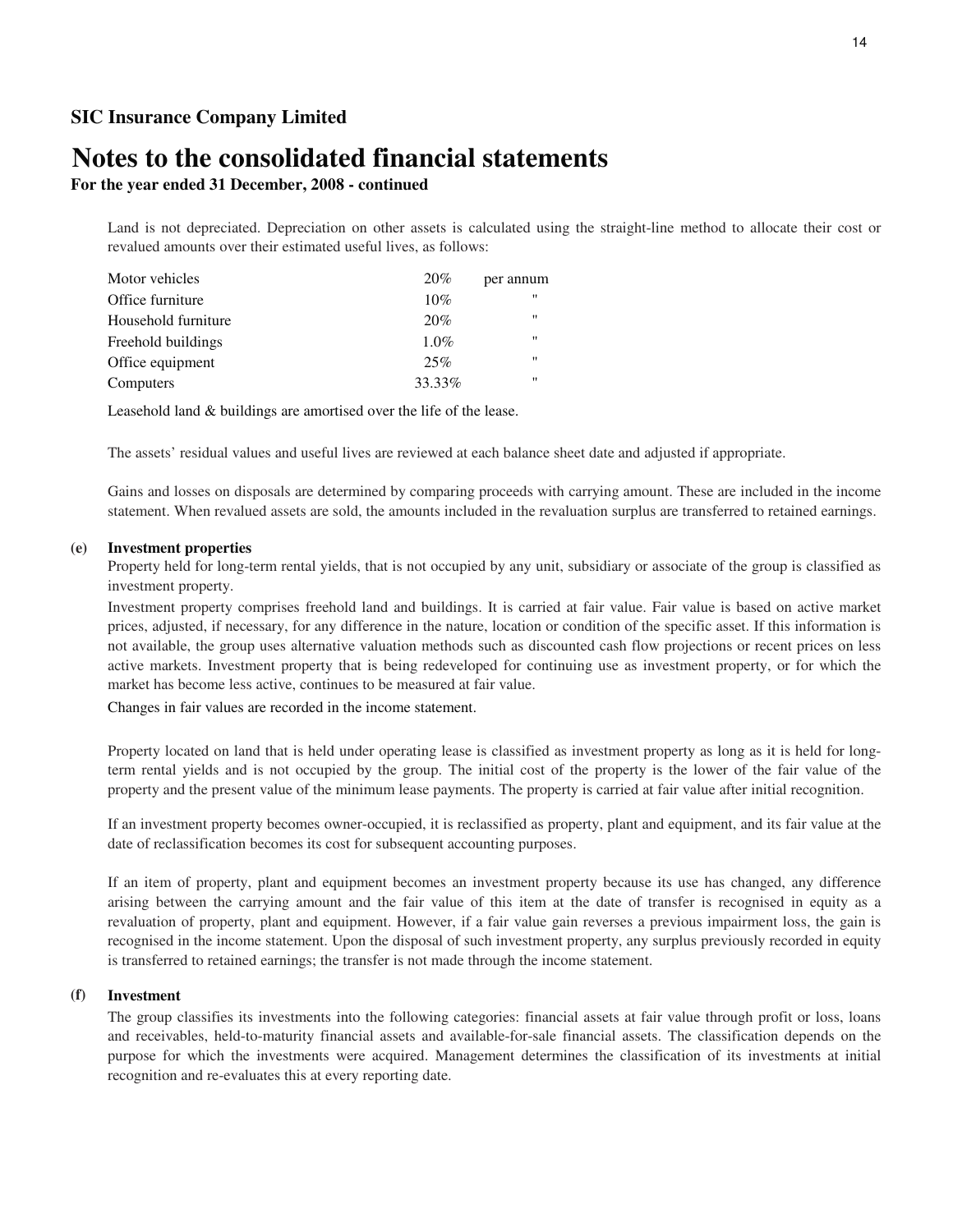## **For the year ended 31 December, 2008 - continued**

## i). *Financial assets at fair value through income:*

This category has two sub-categories: financial assets held for trading and those designated at fair value through profit or loss at inception. A financial asset is classified into this category at inception if acquired principally for the purpose of selling in the short term, if it forms part of a portfolio of financial assets in which there is evidence of short term profit-taking, or if so designated by management.

### ii). *Loans & receivables:*

Loans & receivables are non-derivative financial assets with fixed or determinable payments that are not quoted in an active market other than those that the group intends to sell in the short term or that it has designated as at fair value through income or available-for-sale. Loans & receivables arising from insurance contracts are also classified in this category and are reviewed for impairment as part of the impairment review of loans & receivables.

## iii). *Held-to-maturity financial assets:*

Held-to-maturity financial assets are non-derivative financial assets with fixed or determinable payments and fixed maturities – other than those that meet the definition of loans and receivables – that the group's management has the positive intention and ability to hold to maturity.

## iv). *Available-for-sale financial assets:*

Available-for-sale financial assets are non-derivative financial assets that are either designated in this category or not classified in any of the other categories.

Regular way purchases and sales of investments are recognised on trade date – the date on which the group commits to purchase or sell the asset. Investments are initially recognised at fair value plus, (in the case of all financial assets not carried at fair value through profit or loss), transaction costs that are directly attributable to their acquisition. Investments are derecognised when the rights to receive cash flows from the investments have expired or where they have been transferred and the group has also transferred substantially all risks and rewards of ownership.

Available-for-sale financial assets and financial assets at fair value through profit or loss are subsequently carried at fair value. Loans & receivables and held-to-maturity financial assets are carried at amortised cost using the effective interest method. Realised and unrealised gains and losses arising from changes in the fair value of the 'financial assets at fair value through profit or loss' category are included in the income statement in the period in which they arise. Unrealised gains and losses arising from changes in the fair value of non-monetary securities classified as available-for-sale are recognised in equity. When securities classified as available-for-sale are sold or impaired, the accumulated fair value adjustments are included in the income statement as net realised gains/losses on financial assets.

The fair values of quoted investments are based on current bid prices. If the market for a financial asset is not active, the group establishes fair value by using valuation techniques. These include the use of recent arm's length transactions, reference to other instruments that are substantially the same, discounted cash flow analysis and option pricing models.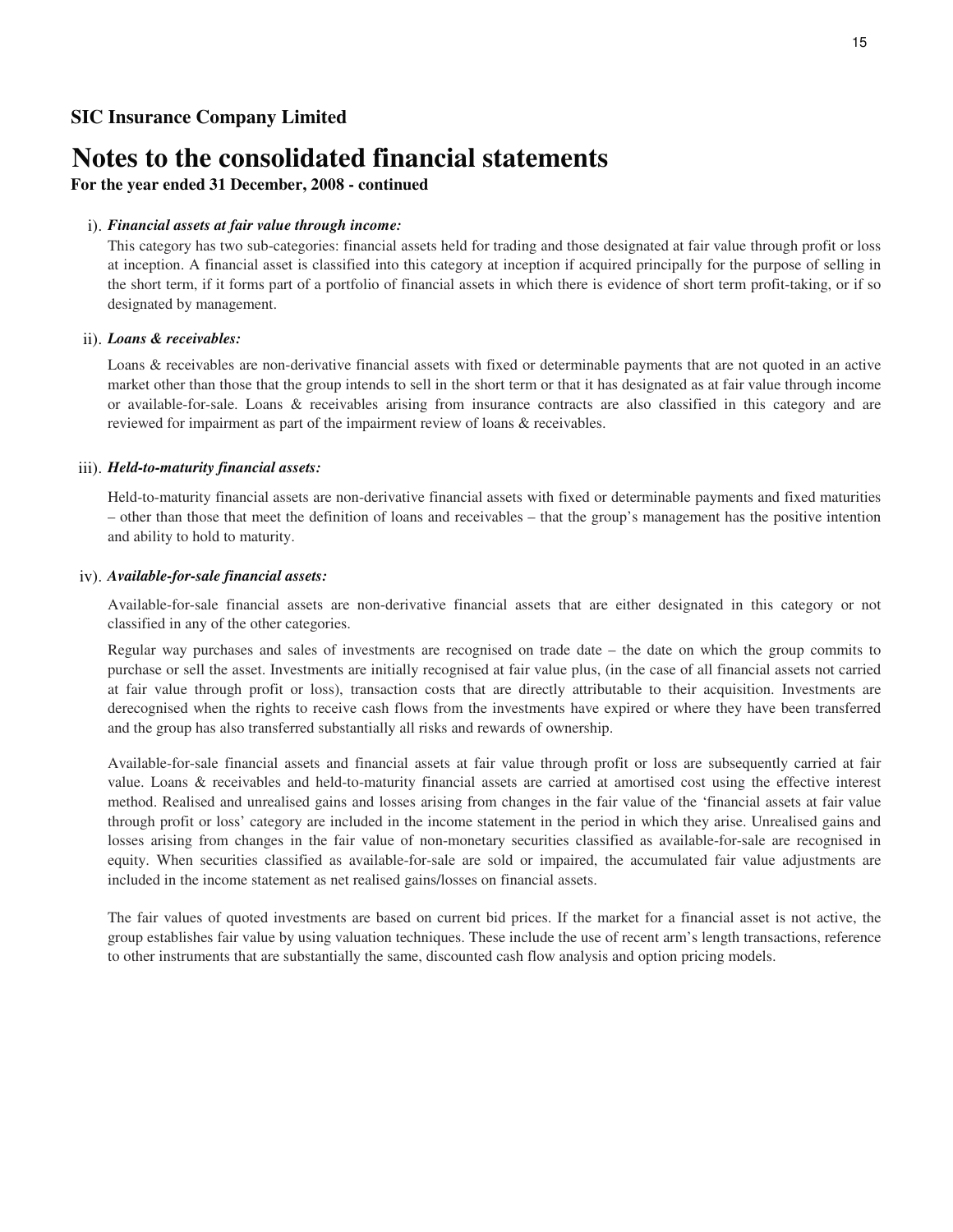**For the year ended 31 December, 2008 - continued**

#### **(g) Impairment of assets**

### i). *Financial assets carried at amortised cost:*

The group assesses at each balance sheet date whether there is objective evidence that a financial asset or group of financial assets is impaired. A financial asset or group of financial assets is impaired and impairment losses are incurred only if there is objective evidence of impairment as a result of one or more events that have occurred after the initial recognition of the asset (a 'loss event') and that loss event (or events) has an impact on the estimated future cash flows of the financial asset or group of financial assets that can be reliably estimated. Objective evidence that a financial asset or group of assets is impaired includes observable data that comes to management's attention about the following events:

(i) significant financial difficulty of the issuer or debtor;

(ii) a breach of contract, such as a default or delinquency in payments;

(iii) it becoming probable that the issuer or debtor will enter bankruptcy or other financial reorganisation;

(iv) the disappearance of an active market for that financial asset because of financial difficulties; or

(vi) observable data indicating that there is a measurable decrease in the estimated future cash flow from a group of financial assets since the initial recognition of those assets, although the decrease cannot yet be identified with the individual financial assets in the group, including:

- Adverse changes in the payment status of issuers or debtors in the group; or
- National or local economic conditions that correlate with defaults on the assets in the group.

If there is objective evidence that an impairment loss has been incurred on loans and receivables or held-to-maturity investments carried at amortised cost, the amount of the loss is measured as the difference between the asset's carrying amount and the present value of estimated future cash flows discounted at the financial asset's original effective interest rate. The carrying amount of the asset is reduced through the use of an allowance account and the amount of the loss is recognised in the income statement. If a held-to-maturity investment or a loan has a variable interest rate, the discount rate for measuring any impairment loss is the current effective interest rate determined under contract. As a practical expedient approach, the group may measure impairment on the basis of an instrument's fair value using an observable market price.

### ii). *Financial assets carried at fair value:*

The group assesses at each balance sheet date whether there is objective evidence that an available-for-sale financial asset is impaired, including in the case of equity investments classified as available for sale, a significant or prolonged decline in the fair value of the security below its cost. If any such evidence exists for available-for-sale financial assets, the cumulative loss – measured as the difference between the acquisition cost and current fair value, less any impairment loss on the financial asset previously recognised in profit or loss – is removed from equity and recognised in the income statement. Impairment losses recognised in the income statement on equity instruments are not subsequently reversed. The impairment loss is reversed through the income statement, if in a subsequent period the fair value of a debt instrument classified as available for sale increases and the increase can be objectively related to an event occurring after the impairment loss was recognised in profit or loss.

### iii). *Impairment of other non-financial assets:*

Assets that have an indefinite useful life are not subject to amortisation and are tested annually for impairment. Assets that are subject to amortisation are reviewed for impairment whenever events or changes in circumstances indicate that the carrying amount may not be recoverable. An impairment loss is recognised for the amount by which the asset's carrying amount exceeds its recoverable amount. The recoverable amount is the higher of an asset's fair value less costs to sell and value in use. For the purposes of assessing impairment, assets are companied at the lowest levels for which there are separately identifiable cash flows (cash-generating units).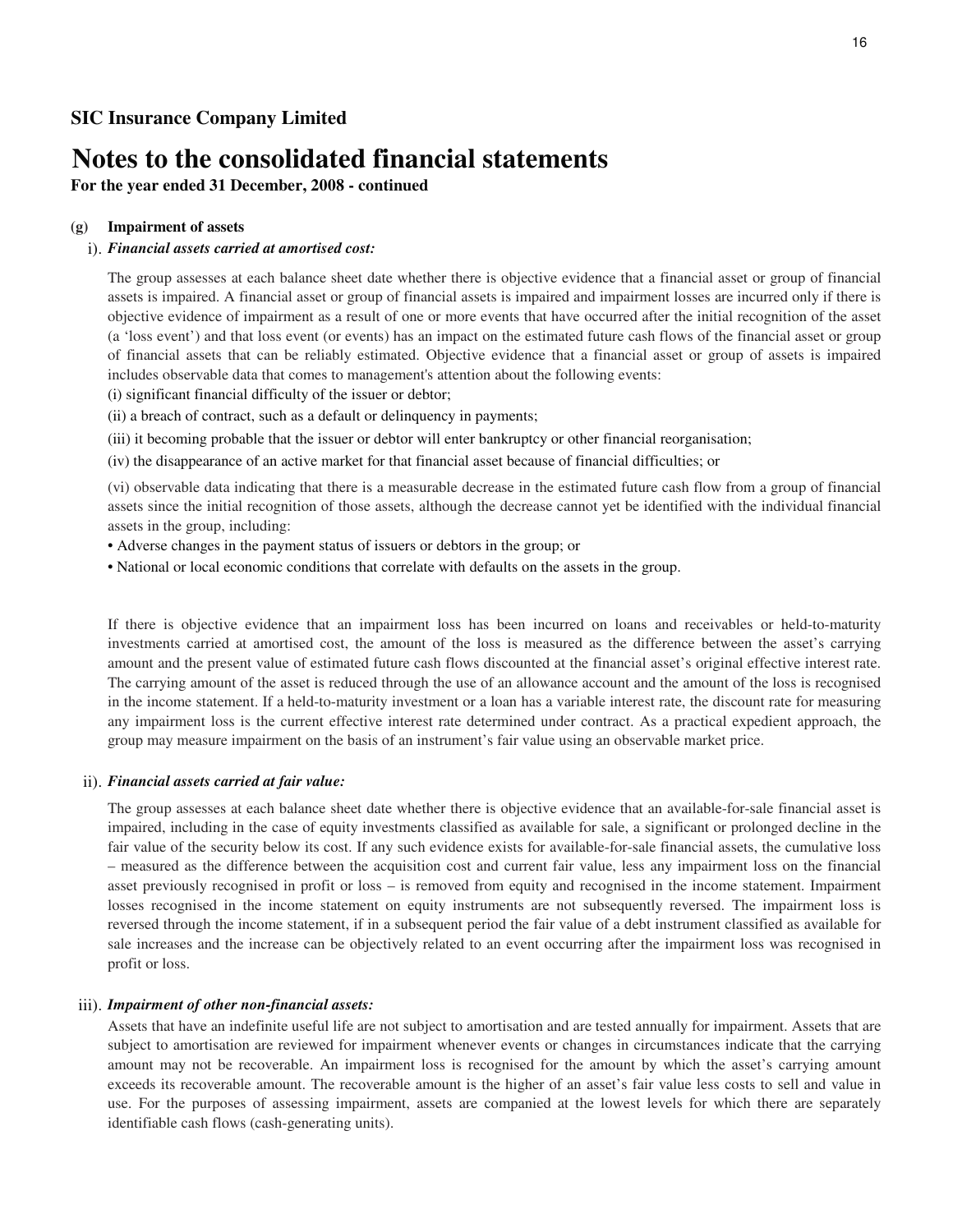# **Notes to the consolidated financial statements**

# **For the year ended 31 December, 2008 - continued**

#### **(h) Offsetting financial instruments**

Financial assets and liabilities are offset and the net amount reported in the balance sheet only when there is a legally enforceable right to offset the recognised amounts and there is an intention to settle on a net basis, or to realise the asset and settle the liability simultaneously.

#### **(i) Cash and cash equivalents**

Cash and cash equivalents includes cash in hand, deposits held at call with banks, other short-term highly liquid investments with original maturities of three months or less, and bank overdrafts.

#### **(j) Share capital**

Shares are classified as equity when there is no obligation to transfer cash or other assets. Incremental costs directly attributable to the issue of equity instruments are shown in equity as a deduction from the proceeds, net of tax. Incremental costs directly attributable to the issue of equity instruments as consideration for the acquisition of a business are included in the cost of acquisition.

### **(k) Insurance and investment contracts - classification**

The group issues contracts that transfer insurance risk or financial risk or both.

Insurance contracts are those contracts that transfer significant insurance risk. Such contracts may also transfer financial risk. As a general guideline, the group defines as significant insurance risk the possibility of having to pay benefits on the occurrence of an insured event that are at least 10% more than the benefits payable if the insured event did not occur.

Investment contracts are those contracts that transfer financial risk with no significant insurance risk.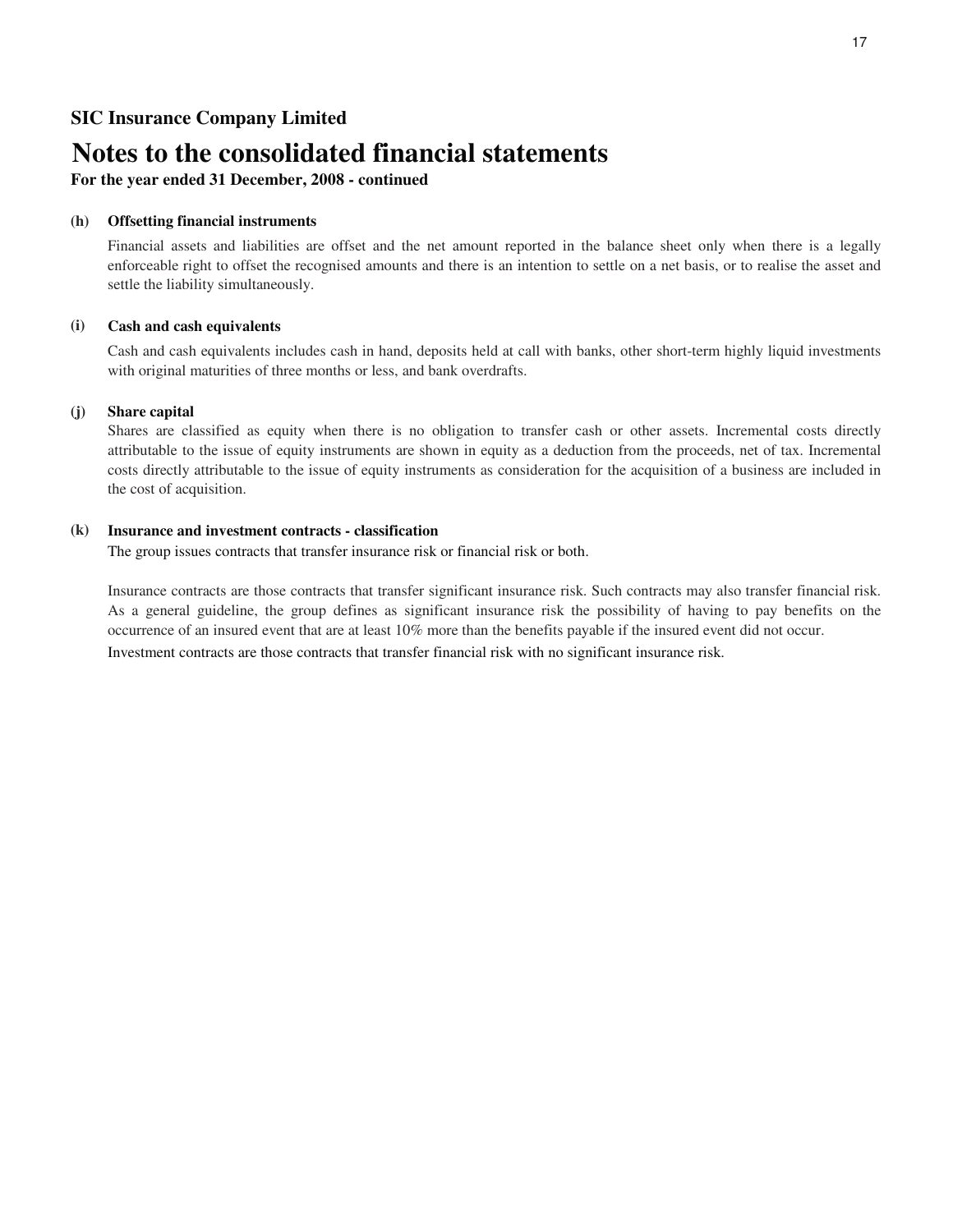**For the year ended 31 December, 2008 - continued**

#### **(l) Insurance contracts**

### i). *Recognition and measurement:*

Insurance contracts are classified into categories, depending on the duration of risk and whether or not the terms and conditions are fixed.

# ii). *Non-life insurance contracts:*

These contracts are casualty, property and personal accident insurance contracts.

Casualty insurance contracts protect the group's customers against the risk of causing harm to third parties as a result of their legitimate activities. Damages covered include both contractual and non-contractual events. The typical protection offered is designed for employers who become legally liable to pay compensation to injured employees (employers' liability) and for individual and business customers who become liable to pay compensation to a third party for bodily harm or property damage (public liability).

Property insurance contracts mainly compensate the group's customers for damage suffered to their properties or for the value of property lost. Customers who undertake commercial activities on their premises could also receive compensation for the loss of earnings caused by the inability to use the insured properties in their business activities (business interruption cover).

Personal accident insurance contracts mainly compensate the policy holder for bodily injuries suffered. It can be extended to family members and employees of the insured.

For all these contracts, premiums are recognised as revenue (earned premiums) proportionally over the period of coverage. The portion of premium received on in-force contracts that relates to unexpired risks at the balance sheet date is reported as the unearned premium liability. Premiums are shown before deduction of commission.

Claims and loss adjustment expenses are charged to income as incurred based on the estimated liability for compensation owed to contract holders or third party properties damaged by the contract holders. They include direct and indirect claims settlement costs arising from events that have occurred up to the balance sheet date even if they have not yet been reported to the group. The group does not discount its liabilities for unpaid claims other than for disability claims. Liabilities for unpaid claims are estimated using the input of assessments for individual cases reported to the group and statistical analyses for the claims incurred but not reported, and to estimate the expected ultimate cost of more complex claims that may be affected by external factors (such as court decisions).

### iii). *Liability adequacy test:*

At each balance sheet date, liability adequacy tests are performed to ensure the adequacy of the contract liabilities. In performing these tests, current best estimates of future contractual cash flows and claims handling and administration expenses, as well as investment income from the assets backing such liabilities, are used. Any deficiency is immediately charged to profit or loss and by subsequently establishing a provision for losses arising from liability adequacy tests (the unexpired risk provision).

In determining the adequacy on unearned premium, the liability adequacy test on unexpired risk premium was determined by computing the premium unearned on each policy as at 31 December 2008. Liability adequacy test in respect of claims is determined by taking the settled amount for each claim, agreed with the claimant. The sum insured is considered the best test for non-settled claims.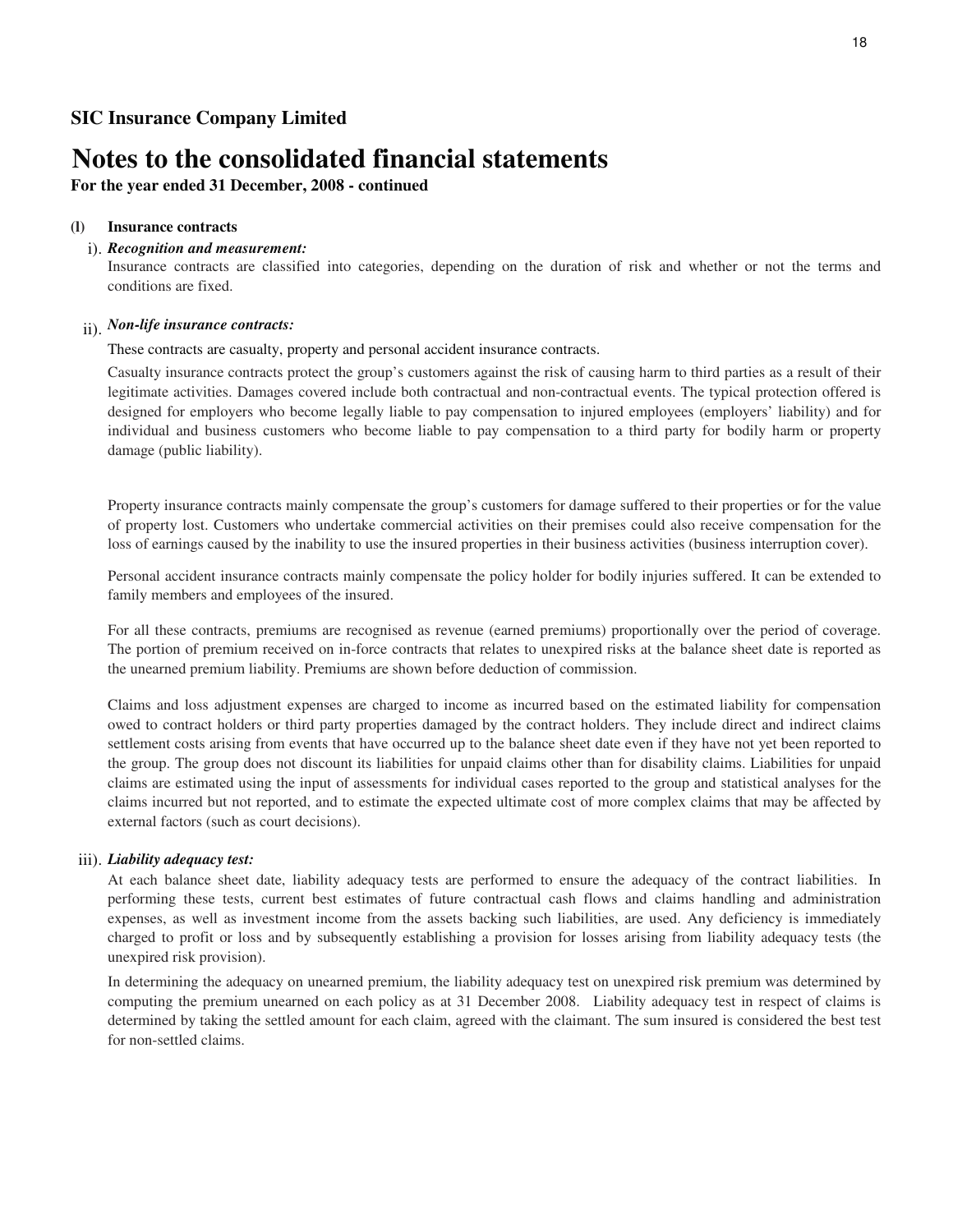## **For the year ended 31 December, 2008 - continued**

### iv). *Reinsurance contracts held:*

Contracts entered into by the group with reinsurers under which the group is compensated for losses on one or more contracts issued by the group and that meet the classification requirements for insurance contracts which are classified as reinsurance contracts held. Contracts that do not meet these classification requirements are classified as financial assets. Insurance contracts entered into by the group under which the contract holder is another insurer (inwards reinsurance) are included with insurance contracts.

The benefits to which the group is entitled under its reinsurance contracts held are recognised as reinsurance assets. These assets consist of short-term balances due from reinsurers (classified within loans and receivables), as well as longer term receivables (classified as reinsurance assets) that are dependent on the expected claims and benefits arising under the related reinsured insurance contracts. Amounts recoverable from or due to reinsurers are measured consistently with the amounts associated with the reinsured insurance contracts and in accordance with the terms of each reinsurance contract. Reinsurance liabilities are primarily premiums payable for reinsurance contracts and are recognised as an expense when due.

In certain cases a reinsurance contract is entered into retrospectively to reinsure a notified claim under the group's property or casualty insurance contracts. Where the premium due to the reinsurer differs from the liability established by the group for the related claim, the difference is amortised over the estimated remaining settlement period.

### v). *Receivables and payables related to insurance contracts:*

Receivables and payables are recognised when due. These include amounts due to and from agents, brokers and insurance contract holders. If there is objective evidence that the insurance receivable is impaired, the group reduces the carrying amount of the insurance receivable accordingly and recognises that impairment loss in the income statement.

### vi). *Salvage and subrogation reimbursements:*

Some insurance contracts permit the group to sell (usually damaged) property acquired in settling a claim (ie, salvage). The group may also have the right to pursue third parties for payment of some or all costs (i.e., subrogation).

Estimates of salvage recoveries are included as an allowance in the measurement of the insurance liability for claims, and salvage property is recognised in other assets when the liability is settled. The allowance is the amount that can reasonably be recovered from the disposal of the property.

Subrogation reimbursements are also considered as an allowance in the measurement of the insurance liability for claims and are recognised in other assets when the liability is settled. The allowance is the assessment of the amount that can be recovered from the action against the liable third party.

### **(m) Deferred Income tax**

Deferred income tax is provided in full, using the liability method, on temporary differences arising between the tax bases of assets and liabilities and their carrying amounts in the financial statements. However, if the deferred income tax arises from initial recognition of an asset or liability in a transaction other than a business combination that at the time of the transaction affects neither accounting nor taxable profit or loss, it is not accounted for. Deferred income tax is determined using tax rates (and laws) that have been enacted or substantively enacted by the balance sheet date and are expected to apply when the related deferred income tax asset is realised or the deferred income tax liability is settled.

Deferred income tax assets are recognised to the extent that it is probable that future taxable profit will be available against which the temporary differences can be utilised.

Deferred income tax is provided on temporary differences arising on investments in subsidiaries and associates, except where the group controls the timing of the reversal of the temporary difference and it is probable that the temporary difference will not reverse in the foreseeable future.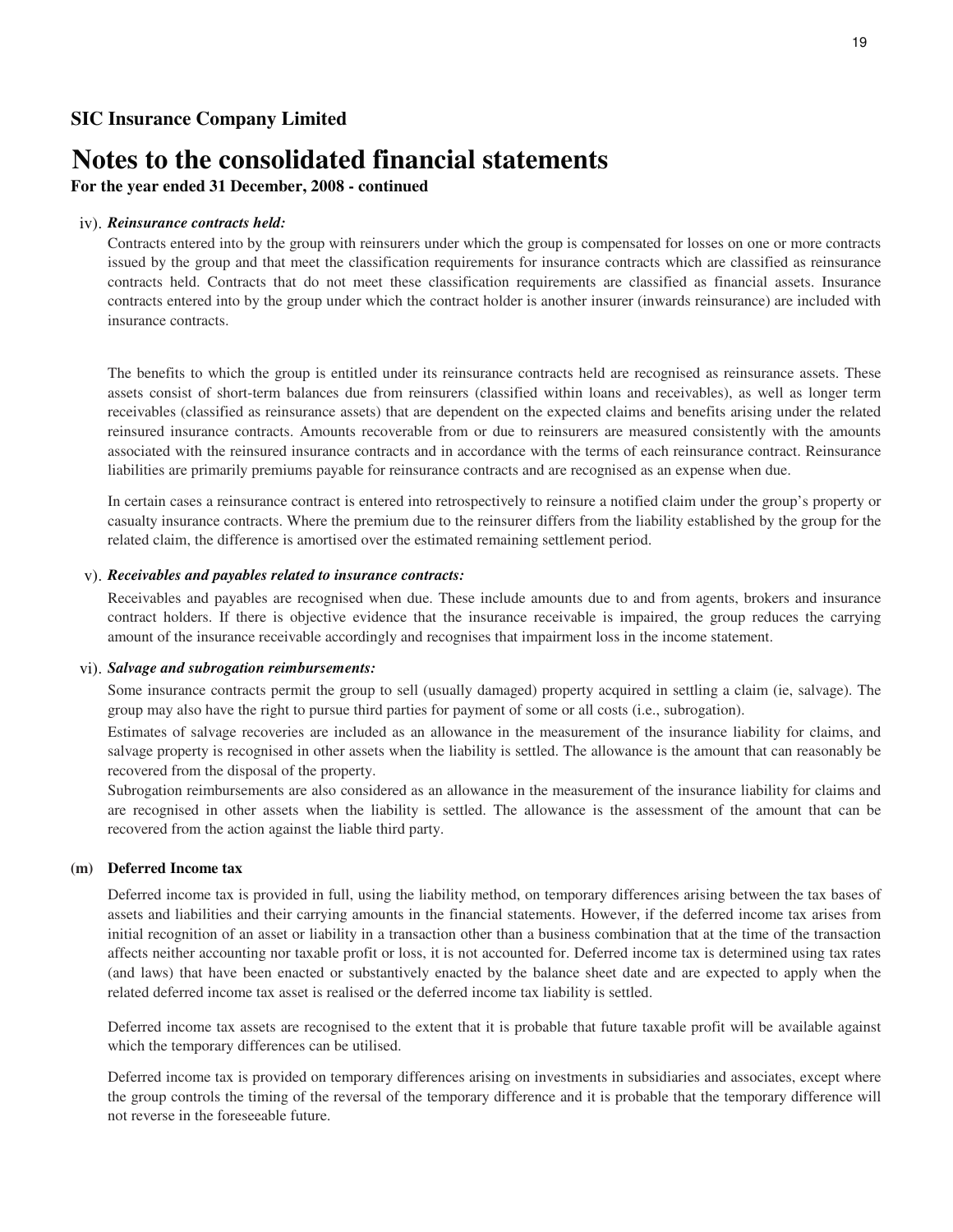**For the year ended 31 December, 2008 - continued**

### **(n) Employee benefits**

## i). *Pension obligations:*

The group operate various pension schemes. The schemes are generally funded through payments to trustee-administered funds, determined by periodic actuarial calculations. The group has both defined benefit and defined contribution plans. A defined benefit plan is a pension plan that defines an amount of pension benefit that an employee will receive on retirement, usually dependent on one or more factors such as age, years of service and compensation. A defined contribution plan is a pension plan under which the group pays fixed contributions into a separate entity. The group has no legal or constructive obligations to pay further contributions if the fund does not hold sufficient assets to pay all employees the benefits relating to employee service in the current and prior periods.

For defined contribution plans, the group pays contributions to publicly or privately administered pension insurance plans on a mandatory, contractual or voluntary basis. The group has no further payment obligations once the contributions have been paid. The contributions are recognised as employee benefit expense when they are due. Prepaid contributions are recognised as an asset to the extent that a cash refund or a reduction in the future payments is available.

### ii). *Other post-employment obligations:*

The group provides post-retirement healthcare benefits to their retirees. The entitlement to these benefits is usually conditional on the employee remaining in service up to retirement age and the completion of a minimum service period. The cost is expensed in the income statement when incurred.

## iii). *Termination benefits:*

Termination benefits are payable when employment is terminated before the normal retirement date, or whenever an employee accepts voluntary redundancy in exchange for these benefits. The group recognises termination benefits when it is demonstrably committed to either: terminating the employment of current employees according to a detailed formal plan without possibility of withdrawal; or providing termination benefits as a result of an offer made to encourage voluntary redundancy. Benefits falling due more than 12 months after the balance sheet date are discounted to present value.

### **(o) Provisions**

### i). *Restructuring costs and legal claims:*

Provisions for restructuring costs and legal claims are recognised when: the group has a present legal or constructive obligation as a result of past events; it is more likely than not that an outflow of resources will be required to settle the obligation; and the amount has been reliably estimated. Restructuring provisions comprise lease termination penalties and employee termination payments. Provisions are not recognised for future operating losses. Where there are a number of similar obligations, the likelihood that an outflow will be required in settlement is determined by considering the class of obligations as a whole. A provision is recognised even if the likelihood of an outflow with respect to any one item included in the same class of obligations may be small.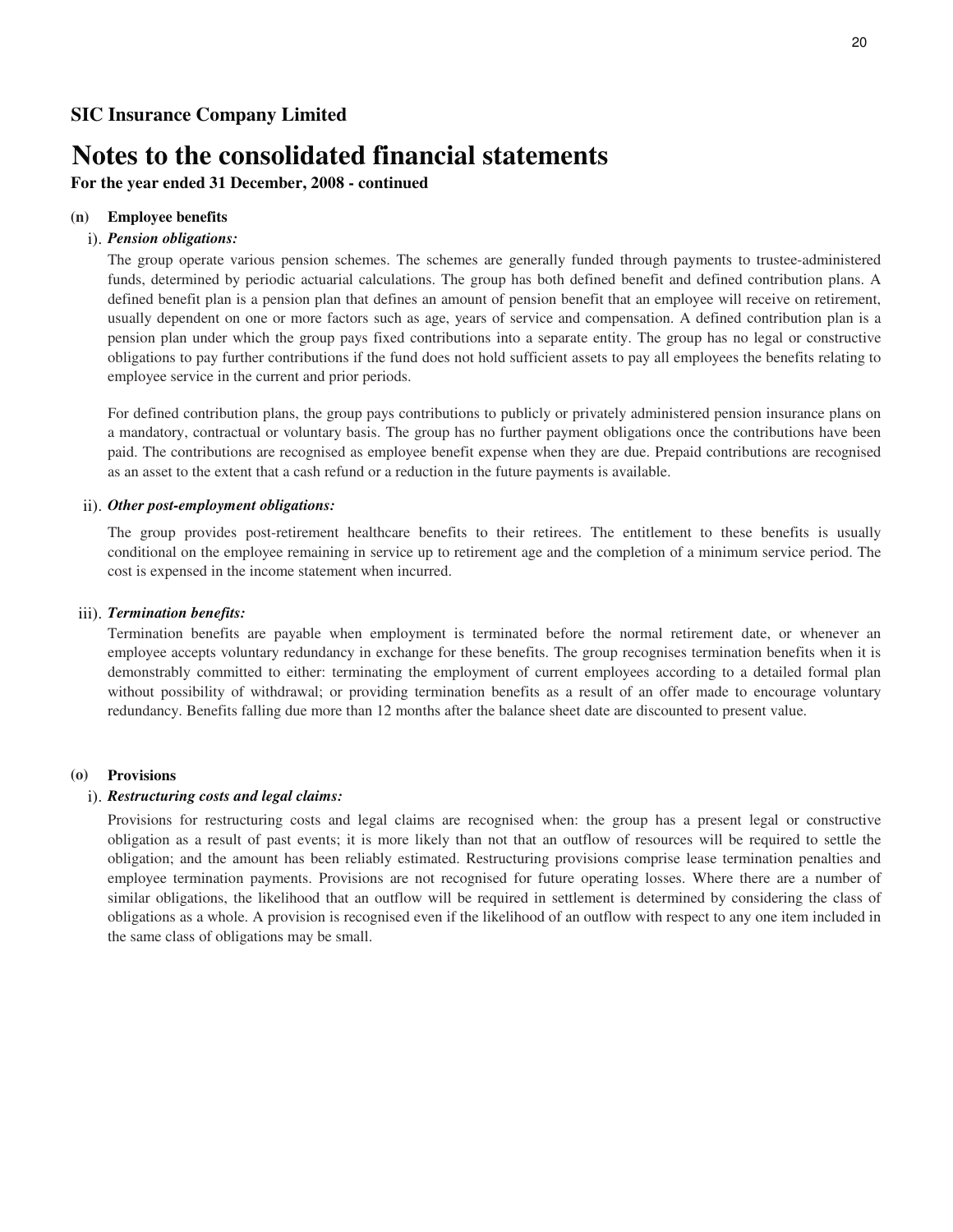**For the year ended 31 December, 2008 - continued**

#### **(p) Revenue Recognition**

Revenue comprises the fair value for services, net of value-added tax, after eliminating revenue within the group. Revenue is recognised as follows:

## i). *Premiums:*

Written premiums for non-life insurance business comprise the premiums on contracts incepting in the financial year. Written premiums are stated gross of commissions payable to intermediaries.

Unearned premiums are those proportions of the premium which relate to periods of risk after the balance sheet date. Unearned premiums are calculated on the basis of the number of days beyond the balance sheet date.

## ii). *Investment income:*

Investment income consists primarily of dividends, interest receivable and realised gains and losses.

## iii). *Fee, commission and other income:*

Fee, commission and other income consists primarily of reinsurance and profit commissions, asset management fees, policyholder administration fees and other contract fees.

## iv). *Interest income:*

Interest income for financial assets that are not classified as fair value through profit or loss is recognised using the effective interest method. When a receivable is impaired, the group reduces the carrying amount to its recoverable amount, being the estimated future cash flow discounted at the original effective interest rate of the instrument and continues unwinding the discount as interest income.

## v). *Dividend income:*

Dividend income for available-for-sale equities is recognised when the right to receive payment is established – this is the exdividend date for equity securities.

## vi). *Rental income:*

Rental income is recognised on an accrual basis.

## **(q) Leases**

Leases in which a significant portion of the risks and rewards of ownership are retained by the lessor are classified as operating leases. Payments made under operating leases (net of any incentives received from the lessor) are charged to the income statement on a straight-line basis over the period of the lease.

Leases that transfer substantially all the risks and rewards of ownership of the underlying asset to the group are classified as finance leases. Assets acquired in terms of finance leases are capitalized at the lower of cost and the present value of the minimum lease payment at inception of the lease, and amortised over the estimated useful life of the asset. The capital element of future obligations under the leases is included as a liability in the balance sheet.

#### **(r) Dividend distribution**

Dividend distribution to the group's shareholders is recognised as a liability in the group's financial statements in the period in which the dividends are approved by shareholders.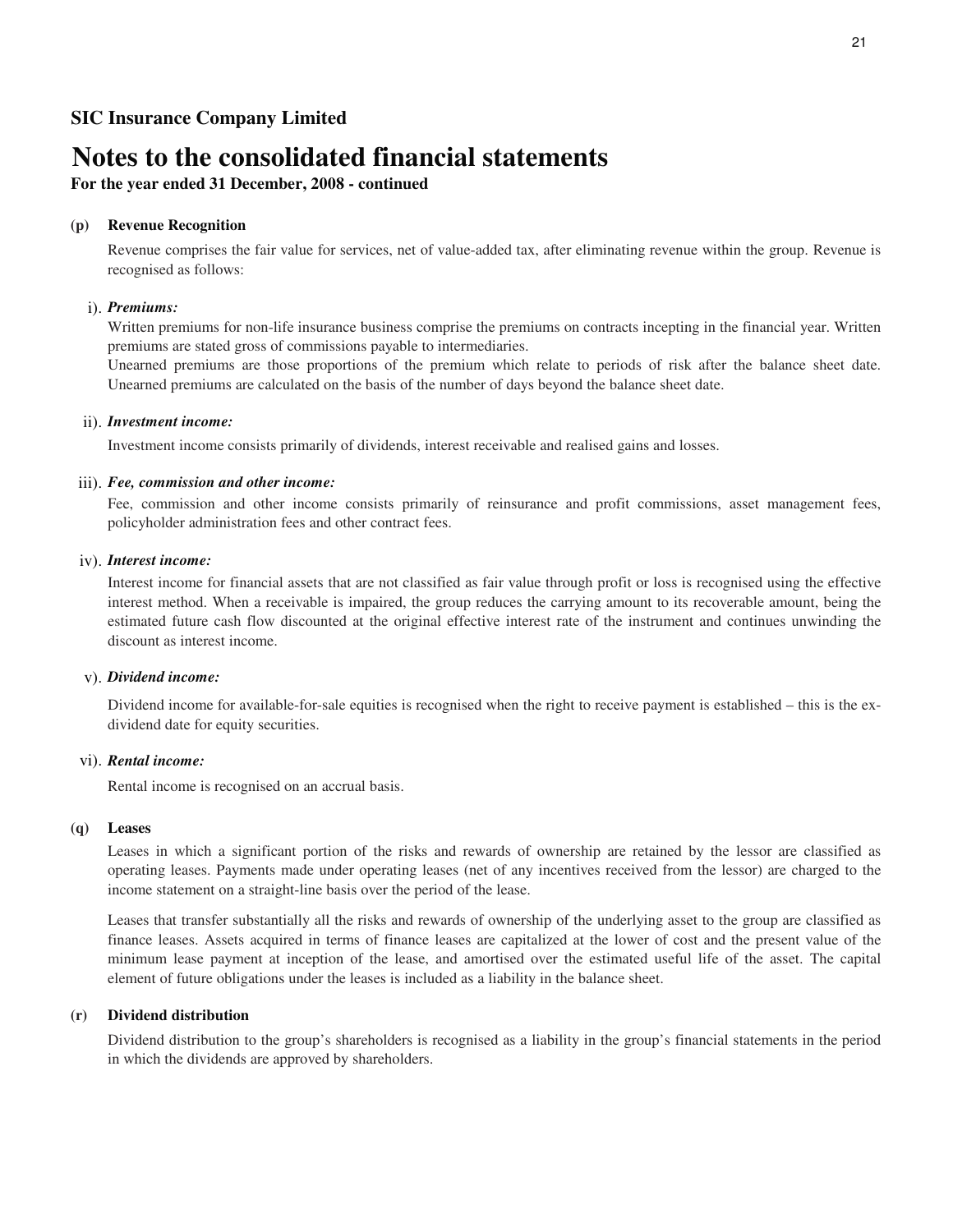## **For the year ended 31 December, 2008 - continued**

#### **(s) Critical accounting estimates and judgments in applying accounting policies**

The group makes estimates and assumptions that affect the reported amounts of assets and liabilities within the next financial year. Estimates and judgments are continually evaluated and based on historical experience and other factors, including expectations of future events that are believed to be reasonable under the circumstances.

## i). *The ultimate liability arising from claims made under insurance contracts:*

The estimation of the ultimate liability arising from claims made under insurance contracts is the group's most critical accounting estimate. There are several sources of uncertainty that need to be considered in the estimate of the liability that the group will ultimately pay for such claims.

## ii). *Impairment of available-for-sale equity financial assets:*

The group determines that available-for-sale equity financial assets are impaired when there has been a significant or prolonged decline in the fair value below its cost. This determination of what is significant or prolonged requires judgment. In making this judgment, the group evaluates among other factors, the normal volatility in share price, the financial health of the investee, industry and sector performance, changes in technology and operational and financing cash flow. Impairment may be appropriate when there is evidence of deterioration in the financial health of the investee, industry and sector performance, changes in technology, and financing and operational cash flows.

#### **(t) Management of insurance and financial risk**

The group issues contracts that transfer insurance risk or financial risk or both. This section summarises these risks and the way the group manages them.

## i). *Insurance risk:*

The risk under any one insurance contract is the possibility that the insured event occurs and the uncertainty of the amount of the resulting claim. By the very nature of an insurance contract, this risk is random and therefore unpredictable.

For a portfolio of insurance contracts where the theory of probability is applied to pricing and provisioning, the principal risk that the group faces under its insurance contracts is that the actual claims and benefit payments exceed the carrying amount of the insurance liabilities. This could occur because the frequency or severity of claims and benefits are greater than estimated. Insurance events are random and the actual number and amount of claims and benefits will vary from year to year from the estimate established using statistical techniques.

# ii). *Sources of uncertainty in the estimation of future claim payments:*

Claims on casualty contracts are payable when the insured event occurs. The group is liable for all insured events that occur during the term of the contract, even if the loss is discovered after the end of the contract term. As a result, liability claims are settled over a long period of time and larger variables affect the amount and timing of cash flows from these contracts. These mainly relate to the inherent risks of the business activities carried out by individual contract holders and the risk management procedures they adopt. The compensation paid on these contracts is the monetary awards granted for bodily injury suffered by employees (for employer's liability covers) or members of the public (for public liability covers). Such awards are lump-sum payments that are calculated as the present value of the lost earnings and rehabilitation expenses that the injured party will incur as a result of the accident.

The estimated cost of claims includes direct expenses to be incurred in settling claims, net of the expected subrogation value and other recoveries. The group takes all reasonable steps to ensure that it has appropriate information regarding its claims exposures. However, given the uncertainty in establishing claims provisions, it is likely that the final outcome will prove to be different from the original liability established. The liability for these contracts comprise a provision for IBNR, a provision for reported claims not yet paid and a provision for unexpired risks at the balance sheet date. The amount of casualty claims is particularly sensitive to the level of court awards and to the development of legal precedent on matters of contract and tort. Casualty contracts are also subject to the emergence of new types of latent claims, but no allowance is included for this at the balance sheet date.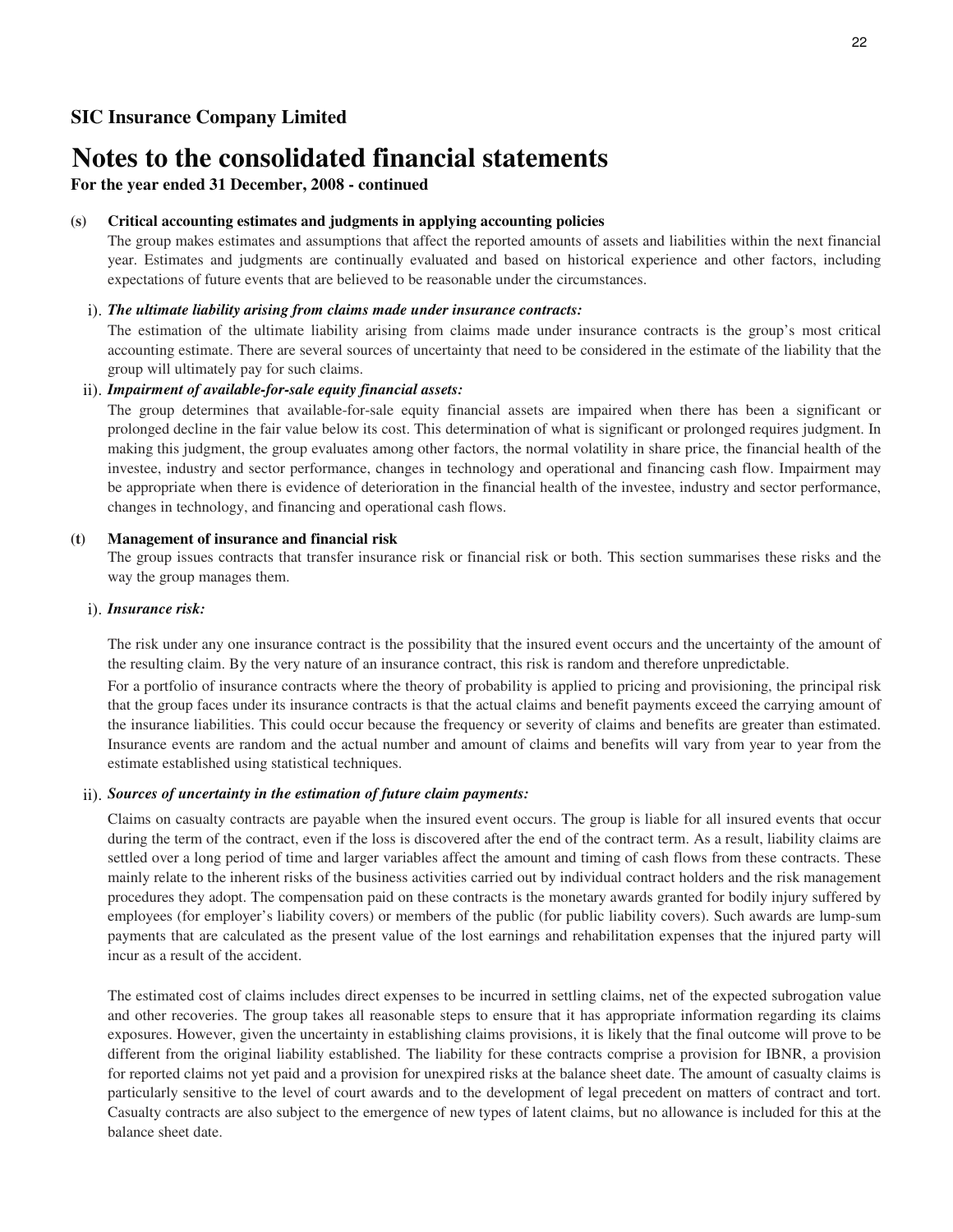**For the year ended 31 December, 2008 - continued**

In calculating the estimated cost of unpaid claims (both reported and not), the group estimation techniques are a combination of loss-ratio-based estimates (where the loss ratio is defined as the ratio between the ultimate cost of insurance claims and insurance premiums earned in a particular financial year in relation to such claims) and an estimate based upon actual claims experience using predetermined formulae where greater weight is given to actual claims experience as time passes.

The estimation of IBNR is generally subject to a greater degree of uncertainty than the estimation of the cost of settling claims already notified to the group, where information about the claim event is available. IBNR claims may not be apparent to the insured until many years after the event that gave rise to the claims has happened. For casualty contracts, the IBNR proportion of the total liability is high and will typically display greater variations between initial estimates and final outcomes because of the greater degree of difficulty of estimating these liabilities.

In estimating the liability for the cost of reported claims not yet paid the group considers any information available from loss adjusters and information on the cost of settling claims with similar characteristics in previous periods. Large claims are assessed on a case-by-case basis or projected separately in order to allow for the possible distortive effect of their development and incidence on the rest of the portfolio.

Where possible, the group adopts multiple techniques to estimate the required level of provisions. This provides a greater understanding of the trends inherent in the experience being projected. The projections given by the various methodologies also assist in estimating the range of possible outcomes. The most appropriate estimation technique is selected taking into account the characteristics of the business class and the extent of the development of each accident year.

## iii). *Financial risk:*

The group is exposed to financial risk through its financial assets, financial liabilities (investment contracts and borrowings), reinsurance assets and insurance liabilities. In particular the key financial risk is that the proceeds from its financial assets are not sufficient to fund the obligations arising from its insurance and investment contracts. The most important components of this financial risk are interest rate risk, equity price risk, currency risk and credit risk.

These risks arise from open positions in interest rate, currency and equity products, all of which are exposed to general and specific market movements. The risk that the group primarily faces due to the nature of its investments and liabilities is interest rate risk.

### **a).** *Interest rate risk:*

Interest-rate risk is the only financial risk that has a materially different impact across the assets and liabilities categorised in the group's assets and liabilities management (ALM) framework.

The sensitivity analysis below have been determined based on the exposure to interest rates for non-derivative instruments at the balance sheet date. A 5% increase or decrease is used when reporting interest rate risk internally, it represents management's assessment of the reasonably possible change in interest rates.

|                      | $31$ -Dec-08              | Scenario 1                      | Scenario 2         |
|----------------------|---------------------------|---------------------------------|--------------------|
|                      | Amount<br>$GH\mathcal{C}$ | 5\% increase<br>$GH\mathcal{C}$ | 5% decrease<br>GHz |
| Pre-tax profit       | 11.242.594                | 11.804.723                      | 10.680.464         |
| Shareholders' equity | 66.315.734                | 69,631,520                      | 62,999,947         |

Assuming no management actions, a series of such rises would increase pre-tax profit for 2008 by GH¢ 562,129, while a series of such falls would decrease pre-tax profit for 2008 by GH¢562,129. Also a series of such rises would increase the shareholders' equity by GH¢3,315,786, whilst a series of such falls would decrease shareholders' equity by GH¢3,315,786.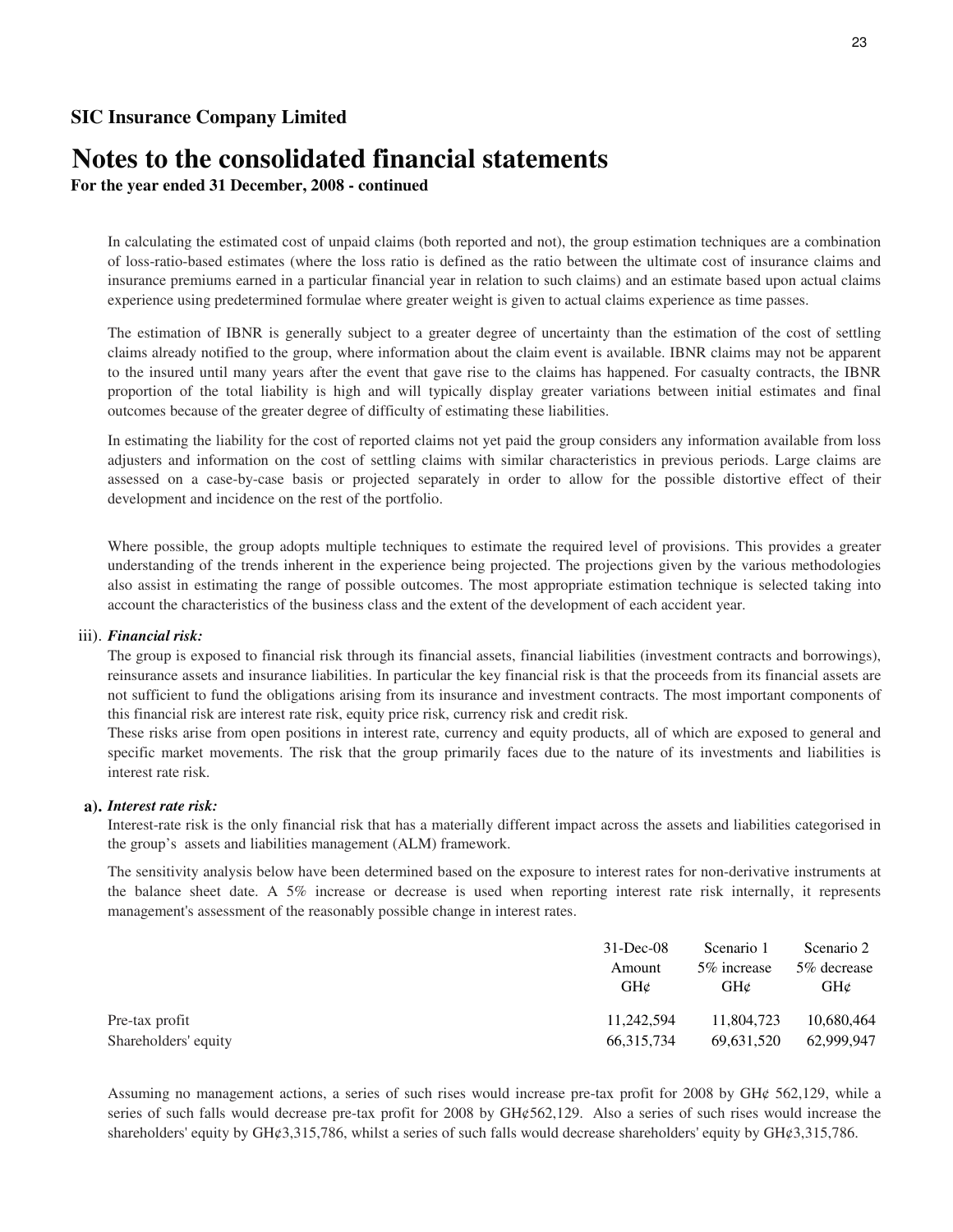## **For the year ended 31 December, 2008 - continued**

## **b).** *Credit risk:*

The group has exposure to credit risk, which is the risk that counterparty will be unable to pay amounts in full when due. Key areas where the group is exposed to credit risk are:

- reinsurers' share of insurance liabilities,
- amounts due from reinsurers in respect of claims already paid,
- amounts due from insurance contract holders,
- amounts due from insurance intermediaries,

The group structures the levels of credit risk it accepts by placing limits on its exposure to a single counterparty, or groups of counterparty, and to geographical and industry segments. Such risks are subject to an annual or more frequent review. Limits on the level of credit risk by category and business lines are approved by the Board of Directors.

The following table shows the carrying value of assets that are neither past due nor impaired, the ageing of assets that are past due but not impaired and assets that have been impaired.

|                                               | 2008       | 2007       |
|-----------------------------------------------|------------|------------|
|                                               | GHC        | GHC        |
| Neither past due nor impaired                 | 16,997,099 | 7,127,652  |
| Past due but not impaired - less than 30 days | 7,167,640  | 3,317,897  |
| Past due 31 to 60 days                        | 2,043,912  | 1,810,728  |
| Past due 61 to 90 days                        | 351,126    | 1,534,949  |
| Past due more than 90 days                    | 6,648,320  | 5,721,806  |
| Past due and impaired                         | 652,502    | 1,054,899  |
|                                               | 33,860,599 | 20,567,931 |
|                                               |            |            |

## **c).** *Liquidity risk:*

The group is exposed to daily calls on its available cash resources mainly from claims arising from insurance contracts. Liquidity risk is the risk that cash may not be available to pay obligations when due at a reasonable cost. The group's approach to managing liquidity risk is to ensure that it will maintain adequate liquidity to meets its liabilities when due.

## **d).** *Currency risk:*

The group operates locally and its exposures to foreign exchange risk arise primarily with respect to the US dollar, the Euro and the UK pound due to the reinsurance businesses undertaken with foreign based Reinsurers as well as policies undertaken in foreign currencies. The group receives claims from its reinsurers in foreign currencies and also has some investments in foreign currencies which mitigates the foreign currency exchange rate risk for these operations.

As a result, foreign exchange risk arises from recognised assets and liabilities denominated in other currencies.

|             | 2008       | 2007       | 2008              | 2007       | 2008        | 2007        |
|-------------|------------|------------|-------------------|------------|-------------|-------------|
|             | USD<br>GH¢ | USD<br>GH¢ | <b>GBP</b><br>GH¢ | GBP<br>GH¢ | Euro<br>GH¢ | Euro<br>GH¢ |
| Assets      | 4.689.608  | 1.426.470  | 32,577            | 55,409     | 171.952     | 267,817     |
| Liabilities | 13,370,914 | 4,293,593  | 78,414            | 10.504     | 17.495      | 67.631      |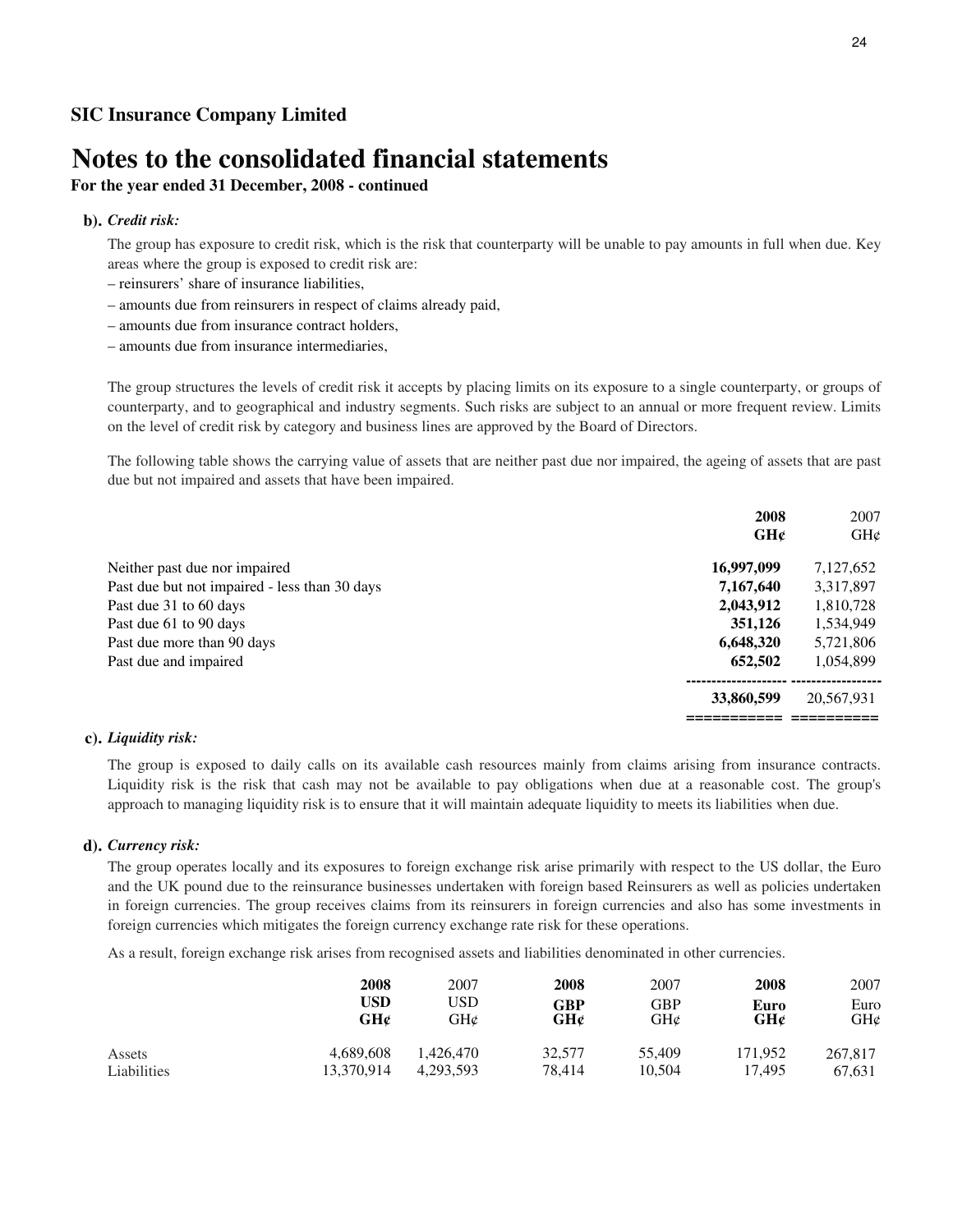# **Notes to the consolidated financial statements**

**For the year ended 31 December, 2008 - continued**

The following table details the group's sensitivity to a 10% increase and decrease in the cedi against the relevant foreign currencies. A 10% sensitivity rate is used when reporting foreign currency risk internally to key management personnel and represents management's assessment of the reasonably possible change in foreign exchange rates. For each sensitivity the impact of change in a single factor is shown, with other assumptions unchanged.

|                      | $31$ -Dec-08    | Scenario 1      | Scenario 2    |
|----------------------|-----------------|-----------------|---------------|
|                      | Amount          | 10\% increase   | 10\% decrease |
|                      | GH <sub>c</sub> | GH <sub>c</sub> | GH¢           |
| Pre-tax profit       | 11.242.594      | 12.366.853      | 10,118,334    |
| Shareholders' equity | 66.315.734      | 72.947.307      | 59.684.160    |

Assuming no management actions, a series of such rises would increase pre-tax profit for 2008 by GH¢ 1,124,259, while a series of such falls would decrease pre-tax profit for 2008 by GH¢1,124,259. Also a series of such rises would increase the shareholders' equity by GH¢6,631,573, whilst a series of such falls would decrease shareholders' equity by GH¢6,631,573.

The following significant exchange rates were applied during the year:

| 2008           | 2008          | 2007    | 2007          |
|----------------|---------------|---------|---------------|
| GHC            | GH¢           | GHC     | GH¢           |
| <b>Selling</b> | <b>Buving</b> | Selling | <b>Buying</b> |
| 1.1922         | 1.2345        | 0.9496  | 0.9701        |
| 1.7279         | 1.7898        | 1.8971  | 1.9383        |
| 1.6806         | 1.7399        | 1.3996  | 1.4294        |
|                |               |         |               |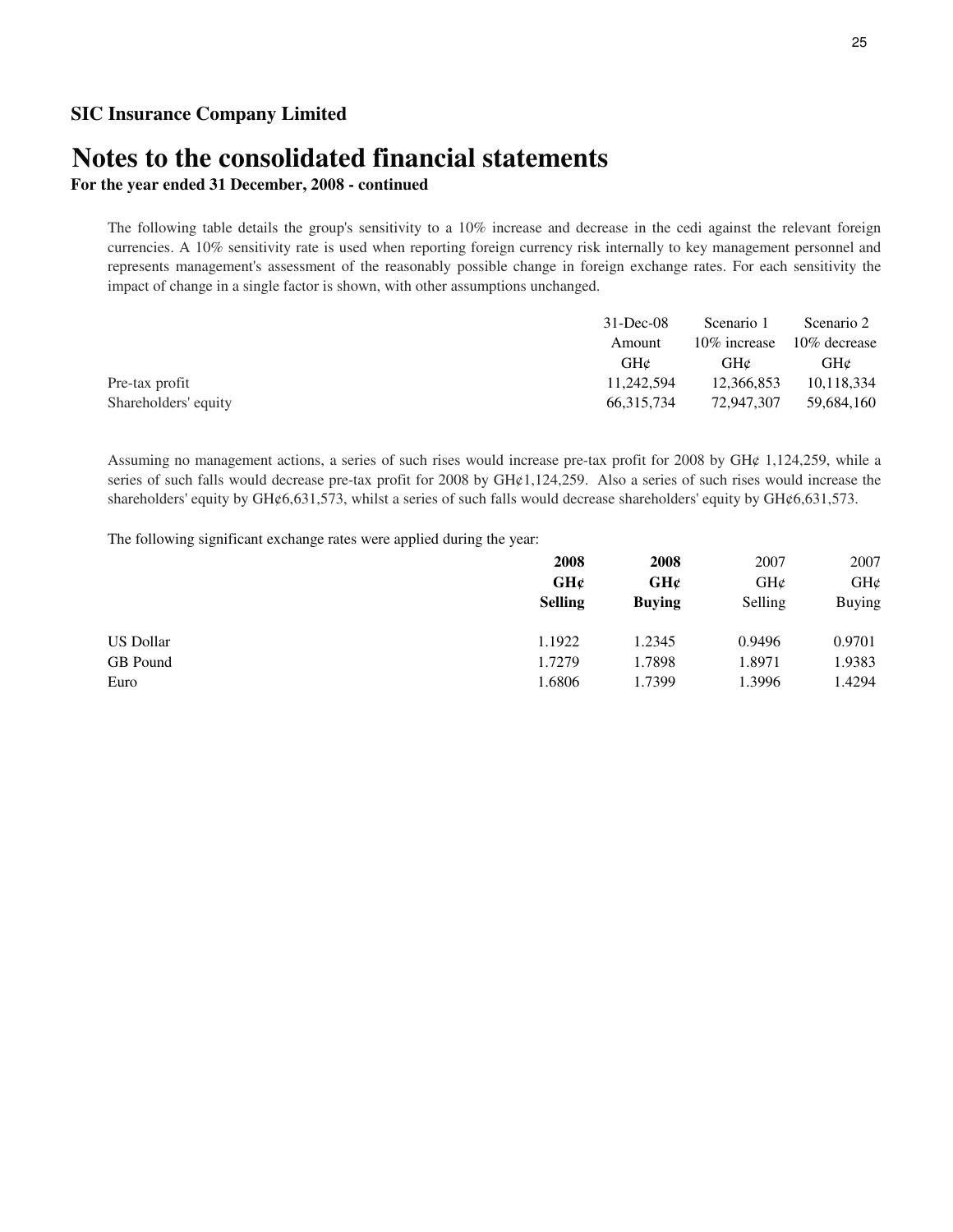# **Notes to the consolidated financial statements**

**For the year ended 31 December, 2008 - continued**

**4.** The following new standards, amendments to standards and interpretations to existing standards are not yet effective for the year ended 31 December 2008, and have not been applied in preparing these financial statements.

IAS 1 (Revised) presentation of financial statements (effective from 1 January 2009)

IAS 23 (Amendment) Borrowing Costs (effective from 1 January 2009)

IAS 27 (Revised) Consolidated and separate financial statements (effective 1 July 2009)

IAS 28 (Amendment) Investments in associates

IFRS 5 (Amendment) Non-current assets held-for-sale and discontinued operations (and consequential amendment to IFRS 1, First-time adoption) (effective 1 July 2009)

IAS 32 Financial instruments: Presentation and IFRS 7, Financial instruments: Disclosures (effective 1 January 2009)

IAS 36 (Amendment) Impairment of assets (effective 1 January 2009)

IAS 38 (Amendment) Intangible assets (effective 1 January 2009)

IAS 19 (Amendment) Employee benefits (effective 1 January 2009)

- IFRIC 12 Service concession arrangements
- IFRIC 13 Customer Loyalty programmes
- IFRIC 15 Agreements for the construction of real estate

IFRIC 16 Hedges of a net investment in a foreign operation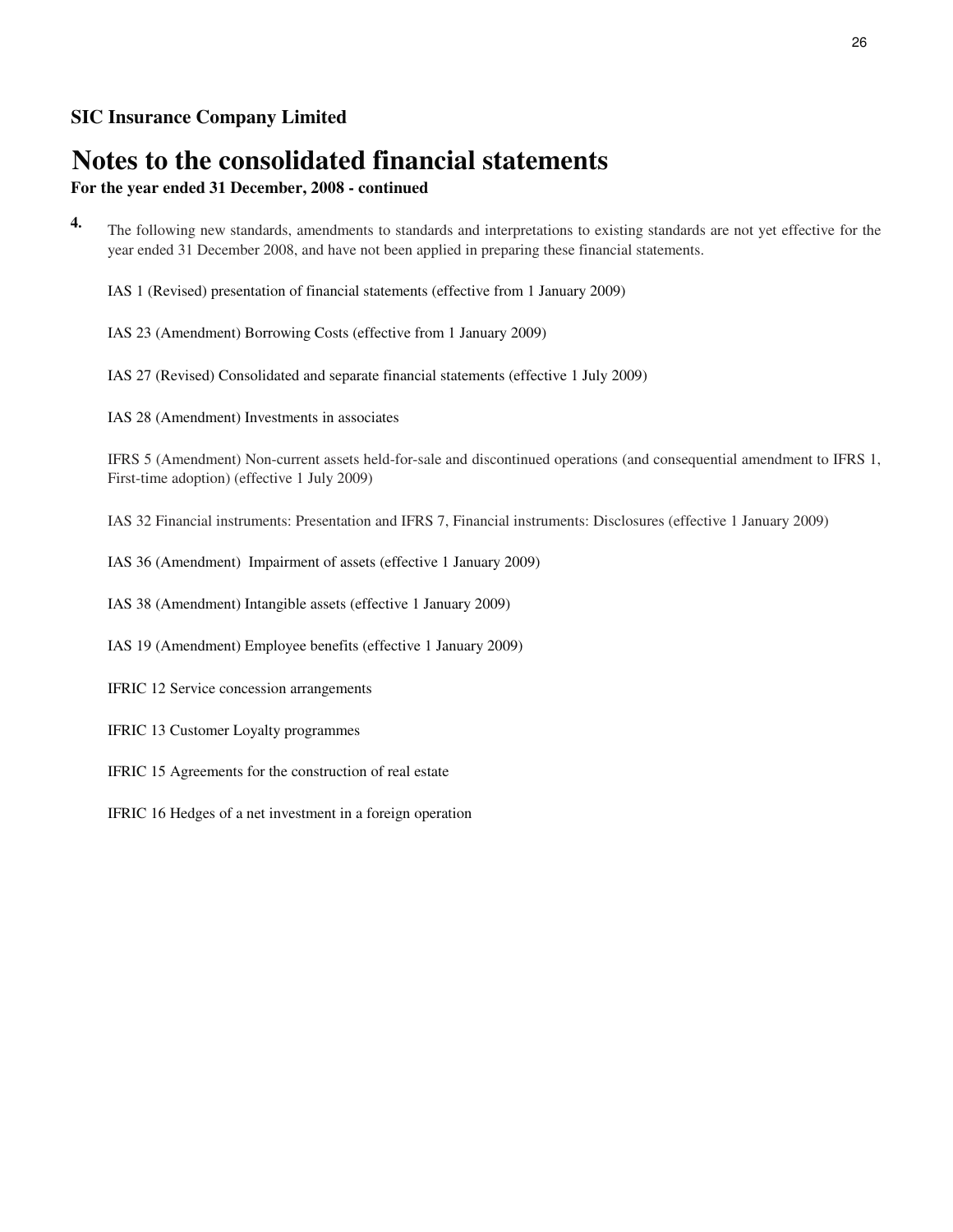**For the year ended 31 December, 2008 - continued**

#### **5. Segment information**

Segmental information is presented in respect of the group's business segments. The primary format and business segments, is based on the group's management and internal reporting structure.

The group's results, assets and liabilities include items directly attributable to a segment as well as those that can be allocated on a reasonable basis.

The group does not have a geographical segment.

| Marine &<br>Aviation | Fire                                           | Motor                                            | Accident                         | 2008<br><b>Total</b>             | 2007<br>Total                       |
|----------------------|------------------------------------------------|--------------------------------------------------|----------------------------------|----------------------------------|-------------------------------------|
|                      |                                                |                                                  |                                  |                                  | GH¢                                 |
|                      |                                                |                                                  |                                  |                                  | 52,805,558                          |
|                      |                                                |                                                  |                                  |                                  | (16,716,441)                        |
| 3,782,276            | 4,794,643                                      | 25,989,730                                       | 8,602,755                        | 43,169,404                       | 36,089,117                          |
| 3,782,276            | 4,794,643                                      | 25,989,730                                       | 8,602,755                        | 43,169,404                       | 36,089,117                          |
| (367, 721)           | (483, 486)                                     | (1,075,925)                                      | (342,753)                        | (2,269,885)                      | (355,083)                           |
| 3,414,555            | 4,311,158                                      | 24,913,805                                       | 8,260,002                        | 40,899,519                       | 35,734,034                          |
| (2,672,478)          | (884, 397)                                     | (5,698,334)                                      | (824,098)                        | (10,079,307)                     | (9,406,862)                         |
| 742,076              | 3,426,760                                      | 19,215,471                                       | 7,435,904                        | 30,820,212                       | 26,327,172                          |
| (1,076,719)          | (2,176,845)                                    | (15,003,844)                                     | (5,149,525)                      | (23, 406, 933)                   | (19, 845, 928)                      |
|                      |                                                |                                                  |                                  |                                  |                                     |
| (334, 642)           | 1,249,915                                      | 4,211,627                                        | 2,286,379                        | 7,413,279                        | 6,481,244<br>========               |
| 5,500,364            | 11,120,302                                     | 76,646,381                                       | 26,306,090                       | 119,573,138                      | 91,925,300                          |
| 2,464,482            | 4,982,540                                      | 34, 342, 026                                     | 11,786,655                       | 53,575,704                       | 37,778,038                          |
|                      |                                                |                                                  |                                  | 65,997,435                       | 54, 147, 262                        |
| Marine &             |                                                |                                                  |                                  | 2008                             | 2007                                |
| Aviation             | Fire                                           | Motor                                            | Accident                         | <b>Total</b>                     | Total                               |
| GH¢                  | GH¢                                            | GH¢                                              | GH¢                              | GHC                              | GH¢                                 |
| 1,676,690            | 1,565,235                                      | 8,250,938                                        | 1,419,598                        | 12,912,461                       | 928,307                             |
| (2,065,365)          | (1,464,722)                                    | (5,267,931)                                      | (2,341,841)                      | (11, 139, 858)                   | (12, 912, 461)                      |
| 698,682              | 495,493                                        | 1,782,061                                        | 792,209                          | 3,768,445                        | 4,087,741                           |
| 310,007              | 596,006                                        | 4,765,068                                        | (130, 033)                       | 5,541,047                        | (7,896,413)                         |
|                      | GH¢<br>6,973,301<br>(3, 191, 025)<br>========= | GH¢<br>10,210,286<br>(5,415,643)<br>$=$ ======== | GH¢<br>30,259,587<br>(4,269,857) | GH¢<br>10,588,907<br>(1,986,152) | GH¢<br>58,032,081<br>(14, 862, 677) |

The non-life insurance business is organised into four segments as shown above.

**i) Motor:** This business unit underwrites motor insurance by giving cover which indemnifies the insured against any accidental loss to motorbikes and vehicles. There are three types of motor insurances namely; comprehensive, third party and third party fire & theft.

**ii) Marine & Aviation**: Marine insurance provides cover on airborne cargoes, ships, fishing vessels as well as ports & harbours installations. Aviation on the other hand covers aircrafts itself, cargo and passengers.

\*Restated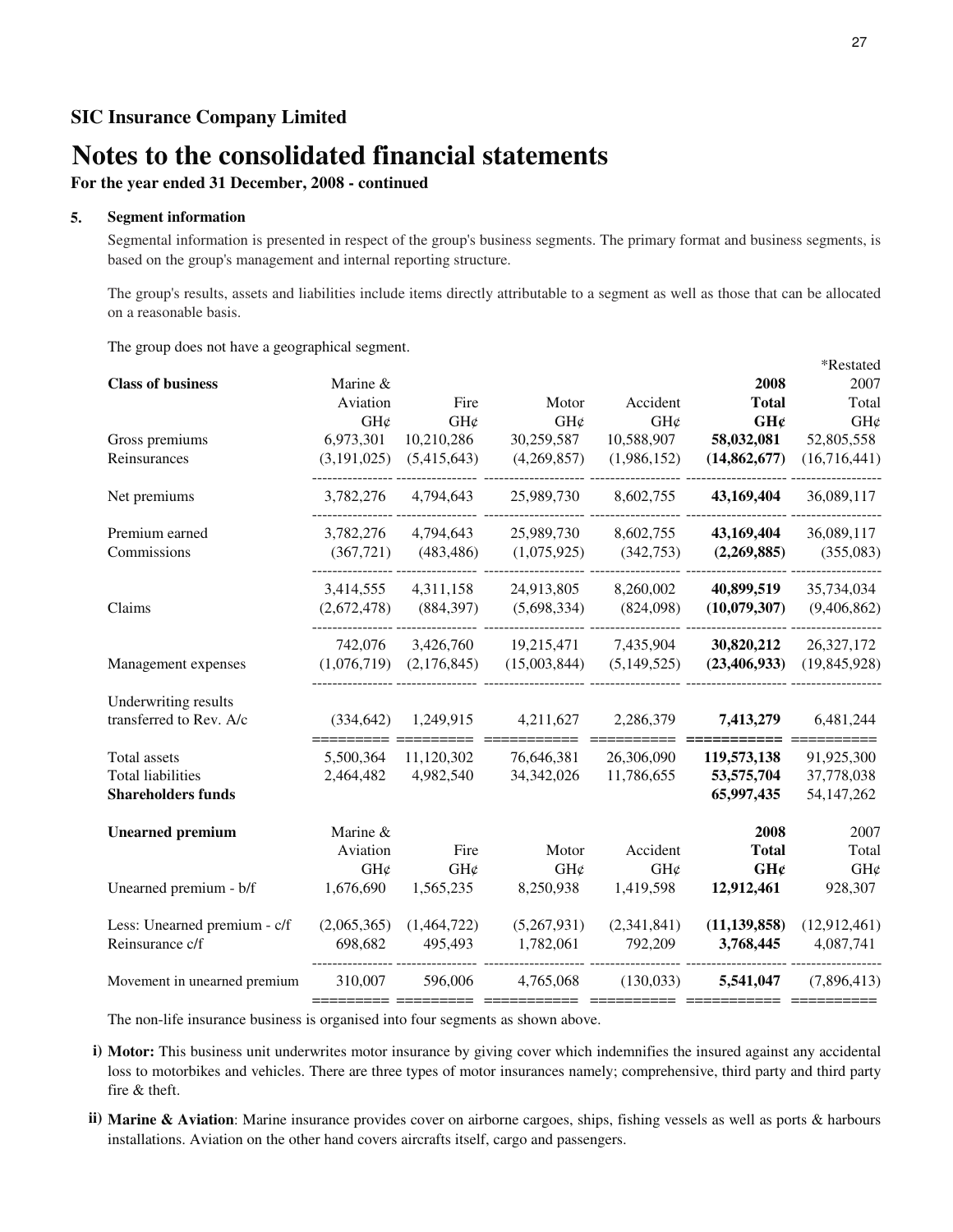# **For the year ended 31 December, 2008 - continued**

- **iii) Fire:** Fire insurance covers accidental destruction of properties including household buildings, personal effects, commercial and industrial buildings, plants & machinery, raw materials, finished goods and profits (business disruption) policies. Fire cover is usually in three parts, namely; fire, lighting, and limited explosions.
- **iv**) Accident: Accident policies covers a broad range of activities including personal accidents, family personal accidents, group personal accidents, burglary, cash-in-transit, goods-in-transit, bankers indemnity, pedals cycle, products liability, contractors all-risk, travel insurance, bonds etc.

The business segments operates on a short-term insurance cycle.

| 6.<br><b>Gross premium</b> |                     |                                                     | Group                                              |                                                     | Company                                            |  |
|----------------------------|---------------------|-----------------------------------------------------|----------------------------------------------------|-----------------------------------------------------|----------------------------------------------------|--|
|                            |                     | 2008<br>GHC                                         | 2007<br>$GH\mathcal{C}$                            | 2008<br>GH¢                                         | 2007<br>GH¢                                        |  |
| Motor<br>Fire<br>Accident  | Marine and aviation | 30,259,587<br>10,210,286<br>10,588,907<br>6,973,301 | 23,650,837<br>8,697,640<br>13,886,211<br>6,570,870 | 30,259,587<br>10,210,286<br>10,588,907<br>6,973,301 | 23,650,837<br>8,697,640<br>13,886,211<br>6,570,870 |  |
|                            |                     | 58,032,081                                          | 52,805,558                                         | 58,032,081                                          | 52,805,558                                         |  |
| 7.                         | <b>Reinsurances</b> | Group<br>2008<br>GHC                                | 2007<br>$GH\mathcal{C}$                            | Company<br>2008<br>GHC                              | 2007<br>GH¢                                        |  |
| Motor<br>Fire<br>Accident  | Marine and aviation | 4,269,857<br>5,415,643<br>1,986,152<br>3,191,025    | 4,729,920<br>5,557,697<br>2,678,677<br>3,750,147   | 4,269,857<br>5,415,643<br>1,986,152<br>3,191,025    | 4,729,920<br>5,557,697<br>2,678,677<br>3,750,147   |  |
|                            |                     | 14,862,677                                          | 16.716.441                                         | 14,862,677                                          | 16.716.441                                         |  |

## **8. Claims incurred**

|                                | 2008        | 2007        | 2008        | 2007         |
|--------------------------------|-------------|-------------|-------------|--------------|
|                                | GHC         | GHC         | GH¢         | GHC          |
| Payments during the year       | 14,557,929  | 12,316,474  | 14,557,929  | 12,316,474   |
| Claims outstanding at 31/12/08 | 2,081,657   | 2,184,267   | 2,081,657   | 2,184,267    |
| Claims outstanding at 31/12/07 | 16,639,586  | 14,500,741  | 16,639,586  | 14,500,741   |
|                                | (2,184,267) | (2,376,700) | (2,184,267) | (2,376,700)  |
| Net recoveries                 | 14,455,319  | 12.124.041  | 14,455,319  | 12, 124, 041 |
|                                | (4,376,012) | (2,717,179) | (4,376,012) | (2,717,179)  |
| Claims net of recoveries       | 10,079,307  | 9,406,862   | 10,079,307  | 9,406,862    |

**Group**

**Company**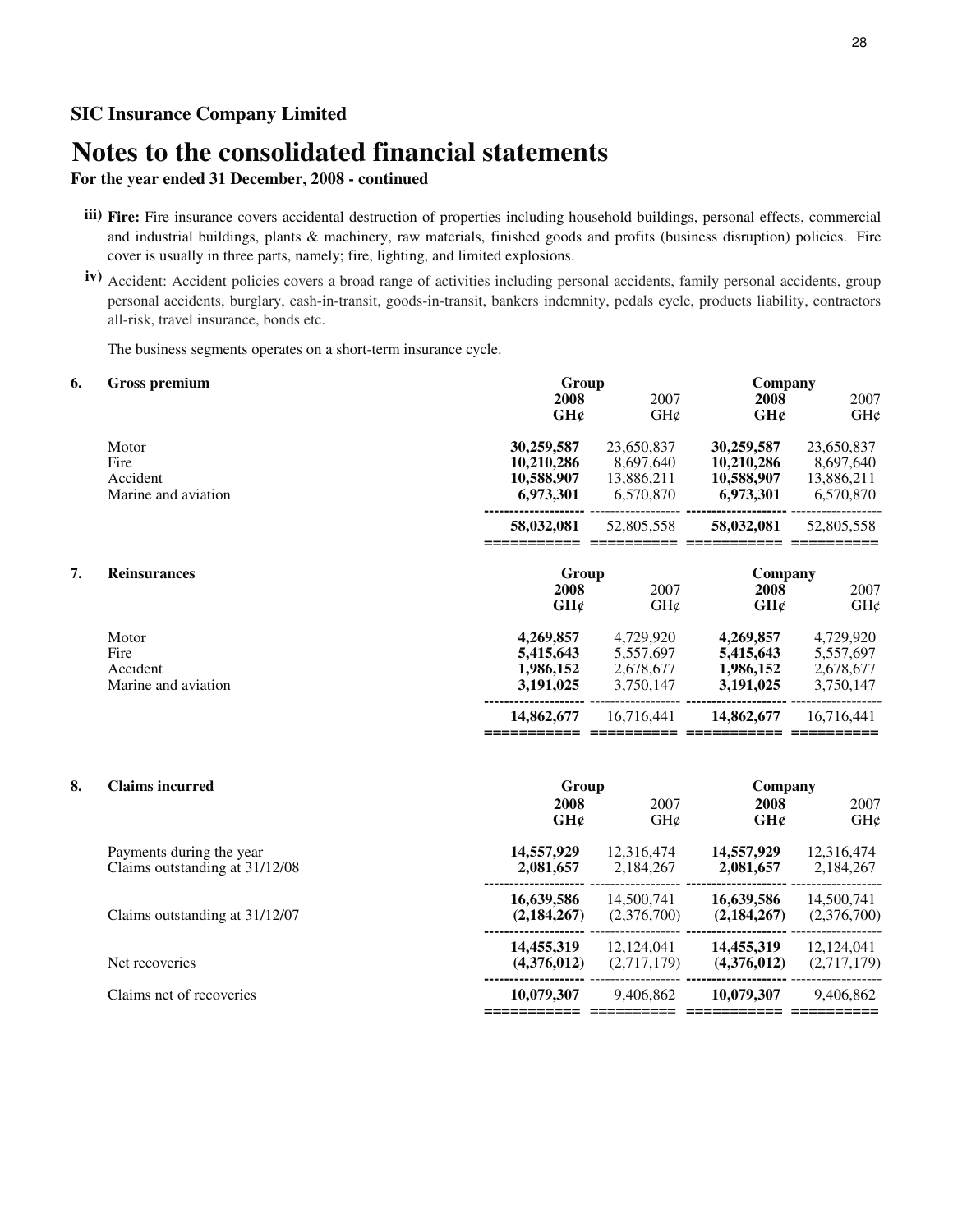**For the year ended 31 December, 2008 - continued**

## **9. Commissions**

| <b>Commissions</b> | Group       |                 | Company     |                 |
|--------------------|-------------|-----------------|-------------|-----------------|
|                    | 2008        | 2007            | 2008        | 2007            |
|                    | GHC         | $GH\mathcal{C}$ | GHC         | $GH\mathcal{C}$ |
| Receivable         | 4,166,103   | 4.007.355       | 4,166,103   | 4,007,355       |
| Payable            | (6,435,988) | (4,362,438)     | (6,435,988) | (4,362,438)     |
| Net commissions    | (2,269,885) | (355.083)       | (2,269,885) | (355,083)       |
|                    |             |                 |             |                 |

### **10. Management expenses**

The following items have been charged before arriving at operating profit:<br> **2008** 2007 2008 2007 2008 2007 2008 2007 2008 2007 2008 2007 2008 2007

|                       | GHC        | GH¢        | GH¢        | GH¢        |
|-----------------------|------------|------------|------------|------------|
| Staff cost            | 13,486,462 | 10,846,519 | 13,029,752 | 10,597,584 |
| Depreciation          | 1,350,639  | 1,337,893  | 1,306,434  | 1,291,599  |
| Amortisation          | 153,773    |            | 118,155    |            |
| Audit fees            | 67,500     | 51,000     | 60,000     | 45,000     |
| Donations             | 155,102    | 85,797     | 146,936    | 84,837     |
| Directors' emolument  | 502,381    | 454,372    | 479,356    | 444,232    |
| Bad debt              | 626,503    | 1,054,899  | 626,503    | 1,054,899  |
| Repairs & maintenance | 699,143    | 400,755    | 698,361    | 394,760    |
| Advertising           | 748,599    | 490,955    | 723,915    | 463,119    |
| <b>Utilities</b>      | 432,274    | 253,082    | 406,874    | 253,082    |
| Security services     | 231,797    | 193,910    | 231,797    | 180,577    |
| Fuel cost             | 503,647    | 367,679    | 476,867    | 353,757    |
| <b>Telephones</b>     | 355,325    | 283.331    | 343,620    | 278,712    |
| Others                | 4,968,324  | 4,508,505  | 4,758,363  | 4,403,770  |
|                       | 24,281,469 | 20,328,697 | 23,406,933 | 19,845,928 |

**===========** ========== **=========== ==========**

**Group Company**

**Group Company**

**===========** ========== **===========** ==========

**Group Company**<br>**2008 2007 2008** 

### **11. Investment income**

|                            | 2008<br>GHC | 2007<br>GHC | 2008<br>GH¢ | 2007<br>GHC |
|----------------------------|-------------|-------------|-------------|-------------|
| Dividend                   | 1,196,884   | 113.916     | 1,196,884   | 113.916     |
| Mortgage loans interest    | $\sim$      | 71.701      | -           | 71.701      |
| Interest on bank deposits  | 626,380     | 520,809     | 626,380     | 520,809     |
| Interest on treasury bills | 533,809     | 622,203     | 528,871     | 622,203     |
| Other investment income    | 22,250      | 334,727     | 22,250      | 331,668     |
|                            | 2.379.323   | 1.663.356   | 2,374,385   | 1,660,297   |

### **12. Other income**

|                                       | 2008<br>GHC | 2007<br>GHC | 2008<br>GH¢ | 2007<br>GHC |
|---------------------------------------|-------------|-------------|-------------|-------------|
| Rent                                  | 184,655     | 157.671     | 184,655     | 157,671     |
| Brokerage and investment advisory fee | 1,121,253   | 592,234     | -           |             |
| Profit on disposal of assets          | 180,209     | 183.451     | 180,209     | 183.451     |
| Sundry income                         | 418,973     | 582,373     | 418,973     | 582,373     |
| Gain on exchange                      | 567,479     | 406.937     | 567,479     | 406.937     |
|                                       | 2,472,569   | 1.922.666   | 1.351.316   | 1,330,432   |
|                                       |             |             |             |             |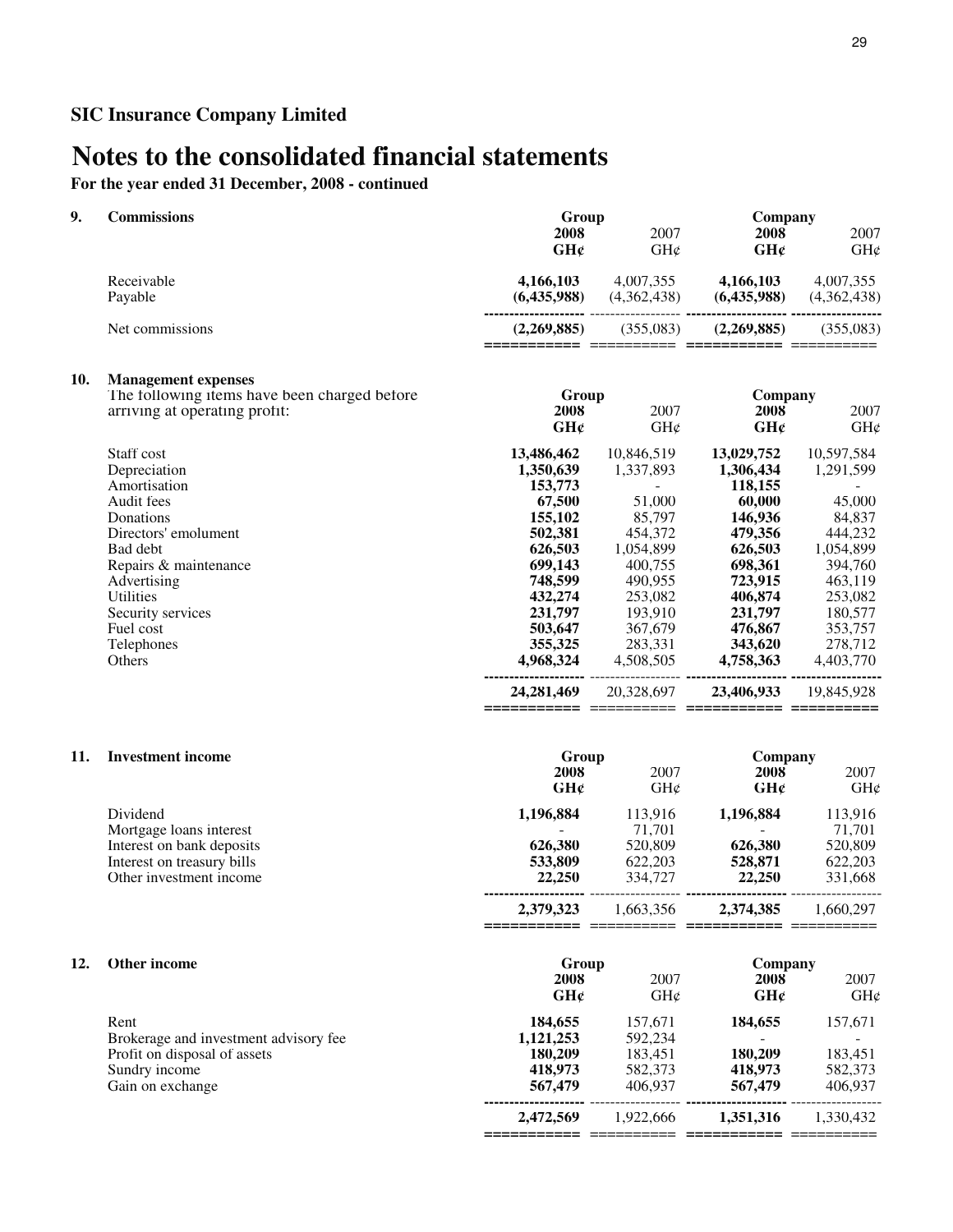**For the year ended 31 December, 2008 - continued**

| 13. | <b>Finance costs</b>       | Group<br>2008<br>GH¢ | 2007<br>GH¢ | Company<br>2008<br>GHC | 2007<br>GH¢ |
|-----|----------------------------|----------------------|-------------|------------------------|-------------|
|     | Interest on finance leases | 148,041              | 86,969      | 144,410                | 85,304      |

## **14. Earnings per share**

Basic earnings per share is calculated by dividing the profit attributable to equity holders of the group by the weighted average number of ordinary shares in issue during the year, excluding ordinary shares purchased by the group and held as treasury shares

|                                                                                                           | Group                    |                            | Company                  |                          |  |
|-----------------------------------------------------------------------------------------------------------|--------------------------|----------------------------|--------------------------|--------------------------|--|
|                                                                                                           | 2008                     | 2007                       |                          | 2008<br>2007             |  |
|                                                                                                           | GHC                      | GHC                        | GH¢                      | GH¢                      |  |
| Profit attributable to the group's equity holders<br>Weighted average number of ordinary shares in issue. | 8,881,092<br>195,645,000 | 7, 145, 233<br>195,645,000 | 8,696,418<br>195,645,000 | 7.034.449<br>195,645,000 |  |
| <b>Basic earnings per share</b>                                                                           | 0.0454                   | 0.0365                     | 0.0444                   | 0.0360                   |  |

### **15. Financial instruments classification summary**

The group's financial assets are summarised below by measurement category as follows:

|                                                         | Group        |            | Company    |            |
|---------------------------------------------------------|--------------|------------|------------|------------|
|                                                         | 2008         | 2007       | 2008       | 2007       |
|                                                         | GH¢          | GH¢        | GH¢        | GH¢        |
| Available-for-sale (Note 16)                            | 35, 353, 823 | 29.568.680 | 35,230,713 | 29,568,680 |
| Receivables (including insurance receivables) (Note 17) | 33,509,702   | 19.513.032 | 33,509,702 | 19.513.032 |

The group does not hold financial assets in the category of Held-to-maturity as well as Fair value designated through income

| 16. Available-for-sale financial assets                   | Group                   |                         |                         | Company                 |  |
|-----------------------------------------------------------|-------------------------|-------------------------|-------------------------|-------------------------|--|
|                                                           | 2008                    | 2007                    | 2008                    | 2007                    |  |
|                                                           | GHC                     | GH@                     | GHC                     | GHC                     |  |
| $\Gamma$ . Equity securities:<br>Listed<br>Unlisted       | 19,126,013<br>4,372,973 | 11,985,681<br>4.362.532 | 19,002,903<br>4.372.973 | 11,985,681<br>4,362,532 |  |
| $(i)$ . Debt securities<br>Unlisted - fixed interest rate | 11,854,837              | 13,220,467              | 11,854,837              | 13,220,467              |  |
| Total available-for-sale financial assets                 | 35, 353, 823            | 29,568,680              | 35,230,713              | 29,568,680              |  |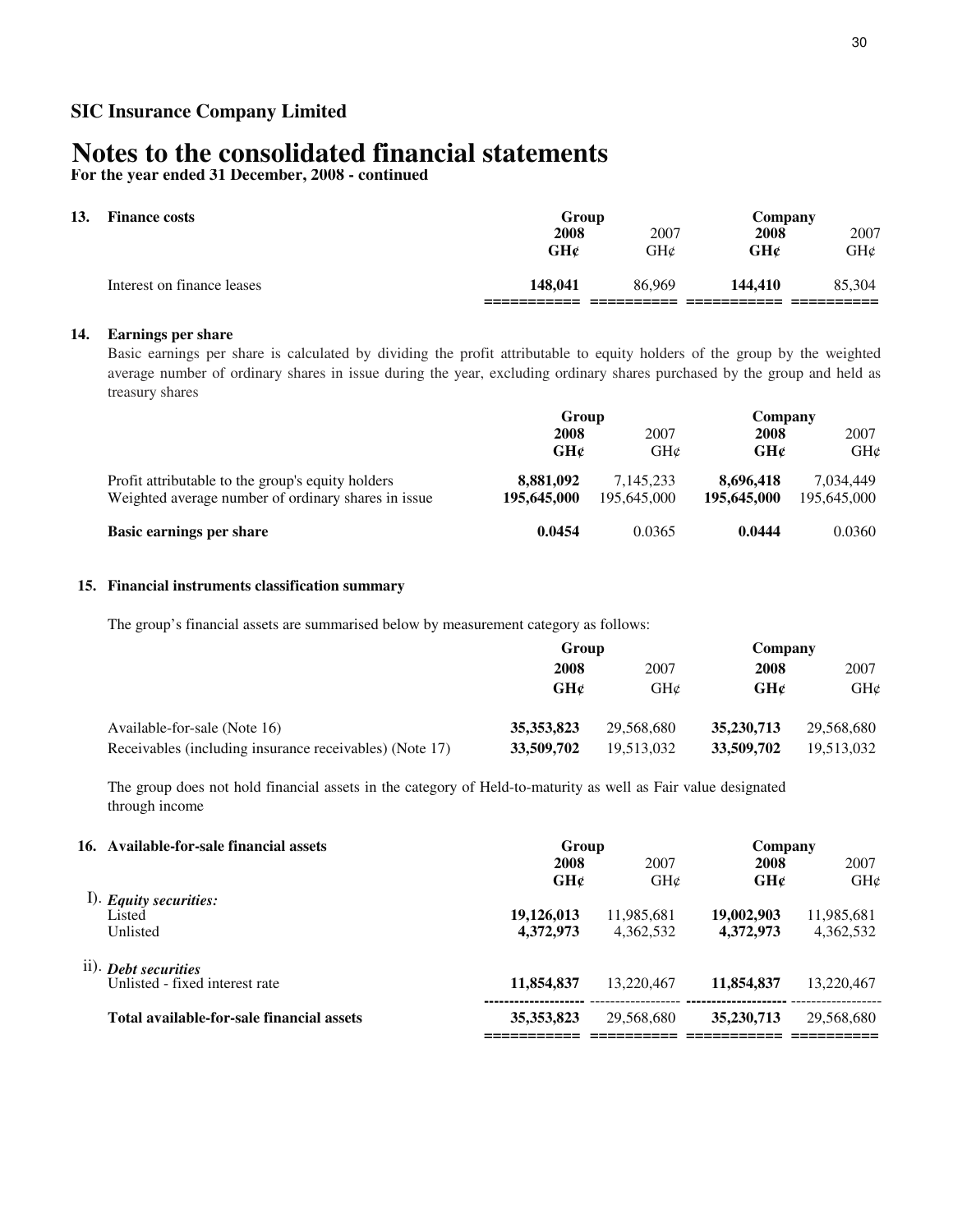# **Notes to the consolidated financial statements**

**For the year ended 31 December, 2008 - continued**

| 17. Receivables                                                   |             | Group       |             | Company     |  |
|-------------------------------------------------------------------|-------------|-------------|-------------|-------------|--|
|                                                                   | 2008<br>GHC | 2007<br>GHC | 2008<br>GH¢ | 2007<br>GHC |  |
| i). Receivables arising from insurance and reinsurance contracts: |             |             |             |             |  |
| Due from policy holders                                           | 29,742,177  | 16,590,866  | 29,742,177  | 16,590,866  |  |
| Due from agents, brokers and intermediaries                       | 3,465,920   | 2.922.166   | 3,465,920   | 2,922,166   |  |
| Prepayments                                                       | 301,605     |             | 301,605     |             |  |
| Total receivables including insurance receivables                 | 33,509,702  | 19.513.032  | 33,509,702  | 19.513.032  |  |
| Current portion                                                   | 33,509,702  | 19.513.032  | 33,509,702  | 19.513.032  |  |
|                                                                   |             |             |             |             |  |

The carrying amount is a reasonable approximation of fair value.

The group's receivables are non-interest bearing assets. Management has assessed all receivables for impairment purposes, an impairment loss of GH¢626,502 was considered for debts which could not be verified with certainty and the viability of some of the companies are in doubt.

| 18. Insurance liabilities                    | Company    |            | Company    |            |  |
|----------------------------------------------|------------|------------|------------|------------|--|
|                                              | 2008       | 2007       | 2008       | 2007       |  |
|                                              | GH¢        | $GH\&$     | GH¢        | GHC        |  |
| Claims reported and loss adjustment expenses | 1,734,714  | 1.820.223  | 1,734,714  | 1,820,223  |  |
| Claims incurred but not reported (IBNR)      | 346,943    | 364,045    | 346,943    | 364,045    |  |
| Unearned premiums                            | 11.139.858 | 12.912.461 | 11.139.858 | 12.912.461 |  |
| <b>Total insurance liabilities</b>           | 13.221.515 | 15,096,729 | 13.221.515 | 15,096,729 |  |
|                                              |            |            |            |            |  |

The gross claims reported, the loss adjustment expense liabilities and the liability for claims incurred but not reported are net of expected recoveries from salvage and subrogation.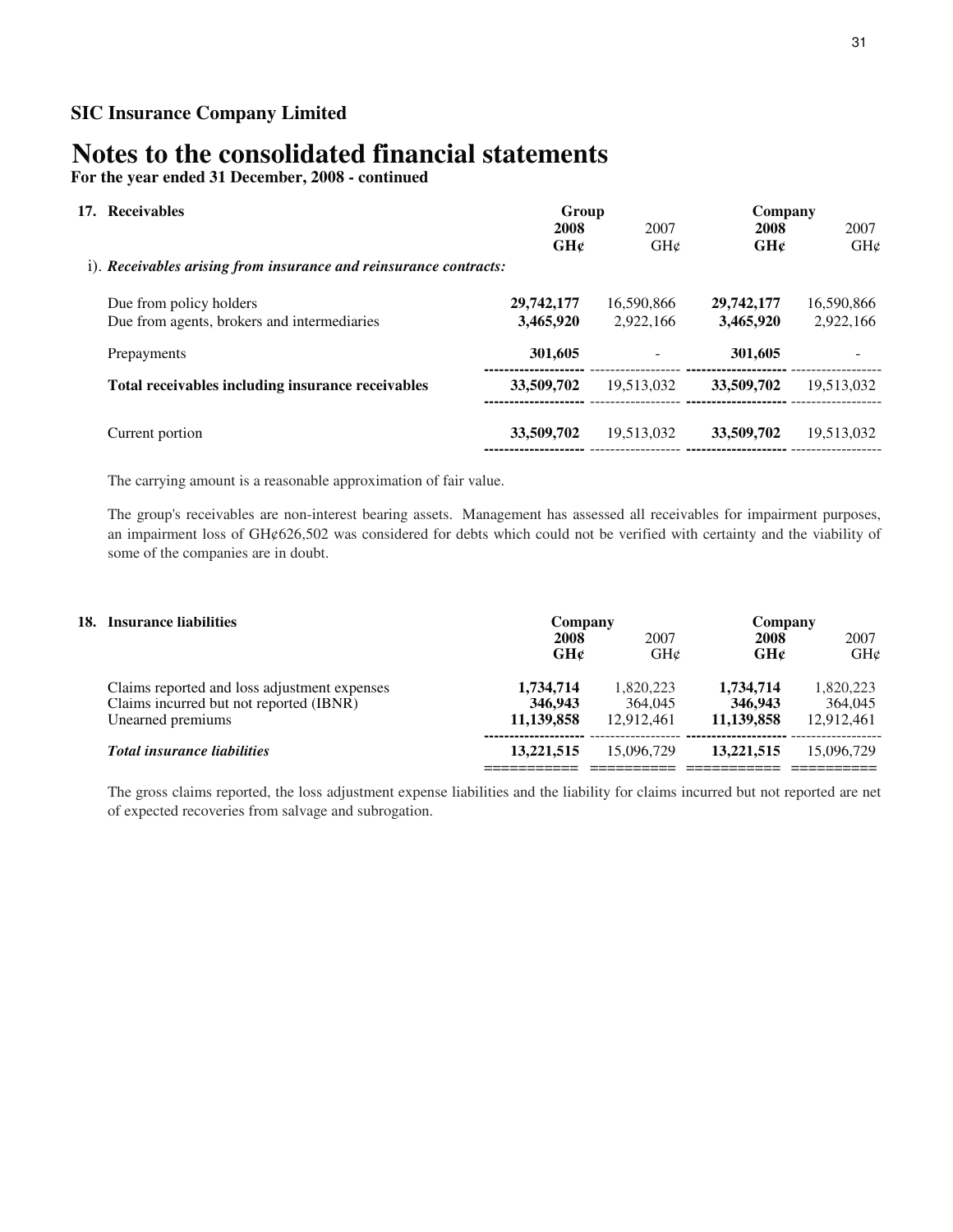**For the year ended 31 December, 2008 - continued**

## **19. Taxation - Group**

| тилинон отопр<br>(a) Income tax payable |                          |                 |               |            |
|-----------------------------------------|--------------------------|-----------------|---------------|------------|
|                                         | At                       | Charge          | Paym't during | At         |
|                                         | 1-Jan                    | for the year    | the year      | 31-Dec     |
| <b>Income tax</b>                       | GH¢                      | $GH\mathcal{C}$ | GH¢           | GH¢        |
| 1997-2002                               | (480,900)                |                 |               | (480,900)  |
| 2003                                    | 179,800                  |                 |               | 179,800    |
| 2004                                    | 983,800                  |                 |               | 983,800    |
| 2005                                    | (403,300)                |                 |               | (403, 300) |
| 2006                                    | (13,671)                 |                 | (200,000)     | (213, 671) |
| 2007                                    | 732,096                  |                 | (168, 199)    | 563,897    |
| 2008                                    | $\overline{\phantom{a}}$ | 2,361,502       | (579, 755)    | 1,781,747  |
| Capital gains tax                       | 5,076                    |                 |               | 5,076      |
| Tax Credit                              |                          |                 |               |            |
| 1998-1999                               | (200)                    |                 |               | (200)      |
| 2007                                    | (108, 255)               |                 |               | (108, 255) |
| 2008                                    |                          |                 |               |            |
|                                         | 894,446                  | 2,361,502       | (947, 954)    | 2,307,994  |
| (b) Reconstruction levy                 |                          |                 |               |            |

|                         | 894,446    | 2,361,502                | (947, 954) | 2,307,994  |
|-------------------------|------------|--------------------------|------------|------------|
| (b) Reconstruction levy |            |                          |            |            |
| 2001                    | 41,800     | ۰                        | ۰          | 41,800     |
| 2002                    | 45,000     | ۰                        | ۰          | 45,000     |
| 2003                    | 42,900     |                          | ۰          | 42,900     |
| 2004                    | 235,100    | ۰                        | ۰          | 235,100    |
| 2005                    | (170, 800) | ۰                        | ۰          | (170, 800) |
| 2006                    | 41,700     | -                        | -          | 41,700     |
| 2007                    |            |                          | ۰          |            |
|                         | 235,700    | $\overline{\phantom{a}}$ |            | 235,700    |
|                         |            |                          |            |            |

| ___________<br>________<br>_____ | __________<br>________<br>___ | ___________<br>____________ | __________<br>__________          |
|----------------------------------|-------------------------------|-----------------------------|-----------------------------------|
| 130 I<br>-146                    | 2.361.502                     |                             | 2,54?<br>$\overline{\phantom{0}}$ |

| (c) Income tax expenses<br>Corporate tax<br>Deferred tax                    | 2008<br>GHC<br>2,361,502 | 2007<br>GHC<br>2,063,487<br>288,807 |
|-----------------------------------------------------------------------------|--------------------------|-------------------------------------|
|                                                                             | 2,361,502                | 2,352,294                           |
| (d) Deferred tax<br>Balance at 1st January<br>Accelerated capital allowance | 2,896,707                | 2,607,900<br>288,807                |
| Balance at 31 December                                                      | 2,896,707                | 2,896,707                           |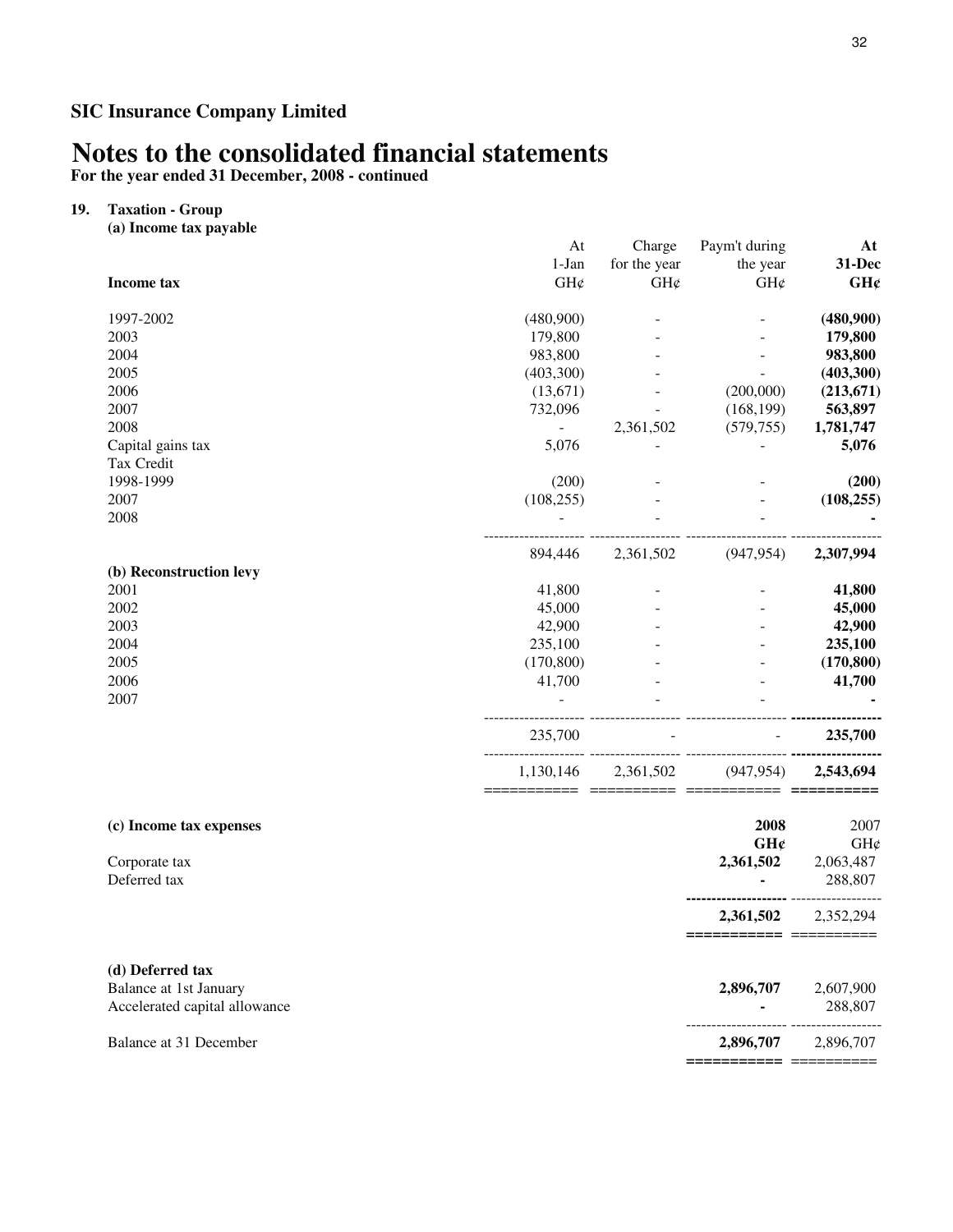**For the year ended 31 December, 2008 - continued**

## **19. Taxation - Company**

| (a) Income tax payable        |                        |                          |                          |            |
|-------------------------------|------------------------|--------------------------|--------------------------|------------|
|                               | At                     | Charge                   | Paym't during            | At         |
|                               | $1-Jan$                | for the year             | the year                 | 31-Dec     |
| <b>Income tax</b>             | GH¢                    | GH¢                      | GH¢                      | GH¢        |
| 1997-2002                     | (480,900)              | $\overline{\phantom{a}}$ | $\overline{\phantom{a}}$ | (480,900)  |
| 2003                          | 179,800                |                          |                          | 179,800    |
| 2004                          | 983,800                |                          |                          | 983,800    |
| 2005                          | (403,300)              |                          |                          | (403, 300) |
| 2006                          | (13,671)               |                          | (200,000)                | (213, 671) |
| 2007                          | 624,996                |                          | (141, 695)               | 483,301    |
| 2008                          |                        | 2,298,152                | (573, 327)               | 1,724,825  |
| Tax Credit                    |                        |                          |                          |            |
| 1998-1999                     | (200)                  |                          |                          | (200)      |
| Capital gains tax             | 5,076                  |                          |                          | 5,076      |
|                               | 895,601                | 2,298,152                | (915, 022)               | 2,278,731  |
| (b) Reconstruction levy       |                        |                          |                          |            |
| 2001                          | 41,800                 |                          |                          | 41,800     |
| 2002                          | 45,000                 |                          |                          | 45,000     |
| 2003                          | 42,900                 |                          |                          | 42,900     |
| 2004                          | 235,100                |                          |                          | 235,100    |
| 2005                          | (170, 800)             |                          |                          | (170, 800) |
| 2006                          | 41,700                 |                          |                          | 41,700     |
| 2007                          |                        |                          |                          |            |
|                               | 235,700                |                          |                          | 235,700    |
|                               | 1,131,301<br>========= | 2,298,152                | (915, 022)               | 2,514,431  |
| (c) Income tax expenses       |                        |                          | 2008                     | 2007       |
|                               |                        |                          | GHC                      | GH¢        |
| Corporate tax                 |                        |                          | 2,298,152                | 2,063,413  |
| Deferred tax                  |                        |                          |                          | 288,807    |
|                               |                        |                          | 2,298,152                | 2,352,220  |
|                               |                        |                          | ==================       |            |
| (d) Deferred tax              |                        |                          |                          |            |
| <b>Balance at 1st January</b> |                        |                          | 2,896,707                | 2,607,900  |
| Accelerated capital allowance |                        |                          |                          | 288,807    |
| <b>Balance at 31 December</b> |                        |                          | 2,896,707                | 2,896,707  |
|                               |                        |                          | ===========              |            |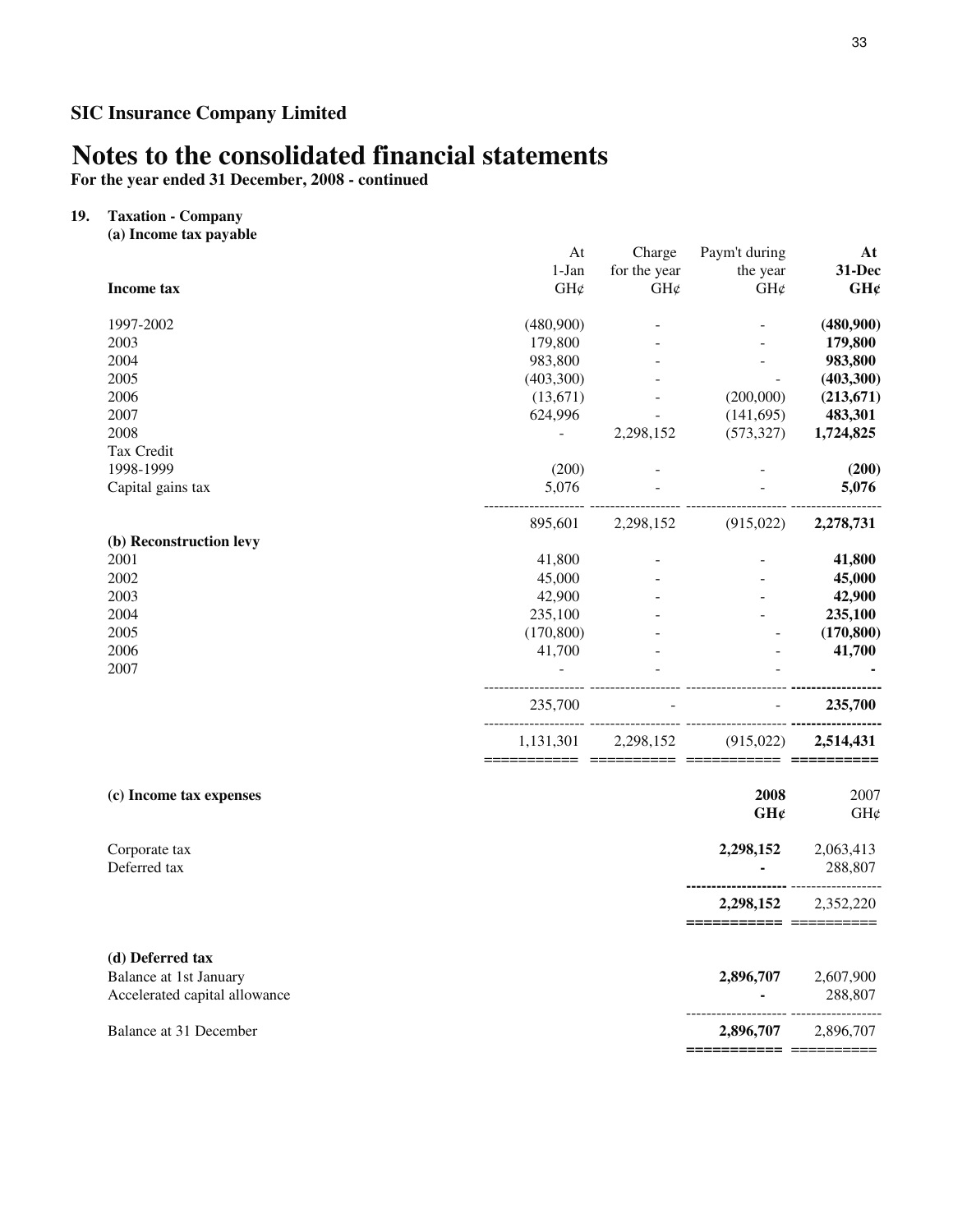# **Notes to the consolidated financial statements**

**For the year ended 31 December, 2008 - continued**

## **20 Stated capital**

- (a) The number of authorised shares is 500,000,000 of no par value.
- (b) The number of shares issued is 195,645,000.
- (c) The number of shares fully paid is 195,645,000.
- (d) Stated capital is made up as follows:

|                                       | Amount     |
|---------------------------------------|------------|
|                                       | GH¢        |
| Issued and fully paid during the year | <b>200</b> |
| Transfer from income surplus          | 42,600     |
| Transfer from capital                 | 2,457,200  |
|                                       | 2,500,000  |
|                                       |            |

(e) There are no shares in treasury and no call or installment unpaid on any share.

### **21. Capital surplus**

This represents surplus arising from revaluation of certain landed properties. The landed properties were professionally valued by a consortium of Valuers namely, Koaconsult Limited and Valuation and Development Services at 31 March 2008 on the basis of their open market values.

The movement in the capital surplus account for the year is as follows:

|                                             | Group      |                 |            | Company    |  |
|---------------------------------------------|------------|-----------------|------------|------------|--|
|                                             | 2008       | 2007            | 2008       | 2007       |  |
|                                             | GHC        | $GH\mathcal{C}$ | GH¢        | GHC        |  |
| Balance at 1 January                        | 31,485,257 | 20.719.900      | 31,485,257 | 20,719,900 |  |
| Revaluation surplus                         | 331,695    | 9.118.808       | 331.695    | 9,118,808  |  |
| Accum. Depreciation released on revaluation |            | 1.646.549       |            | 1.646.549  |  |
| Balance at 31 December                      | 31,816,952 | 31.485.257      | 31,816,952 | 31.485.257 |  |
|                                             |            |                 |            |            |  |

### **22. Contingency reserve - company**

|                              | 2008      | 2007      |
|------------------------------|-----------|-----------|
|                              | GHC       | $GH\&$    |
| Balance at 1 January         | 7,133,430 | 5,549,300 |
| Transfer from income surplus | 1,740,962 | 1,584,130 |
| Balance at 31 December       | 8.874.392 | 7,133,430 |
|                              |           |           |

This represents sums set aside to cover fluctuation in securities and variations in statistical estimate in accordance with the Insurance Act, 2007 (Act 724).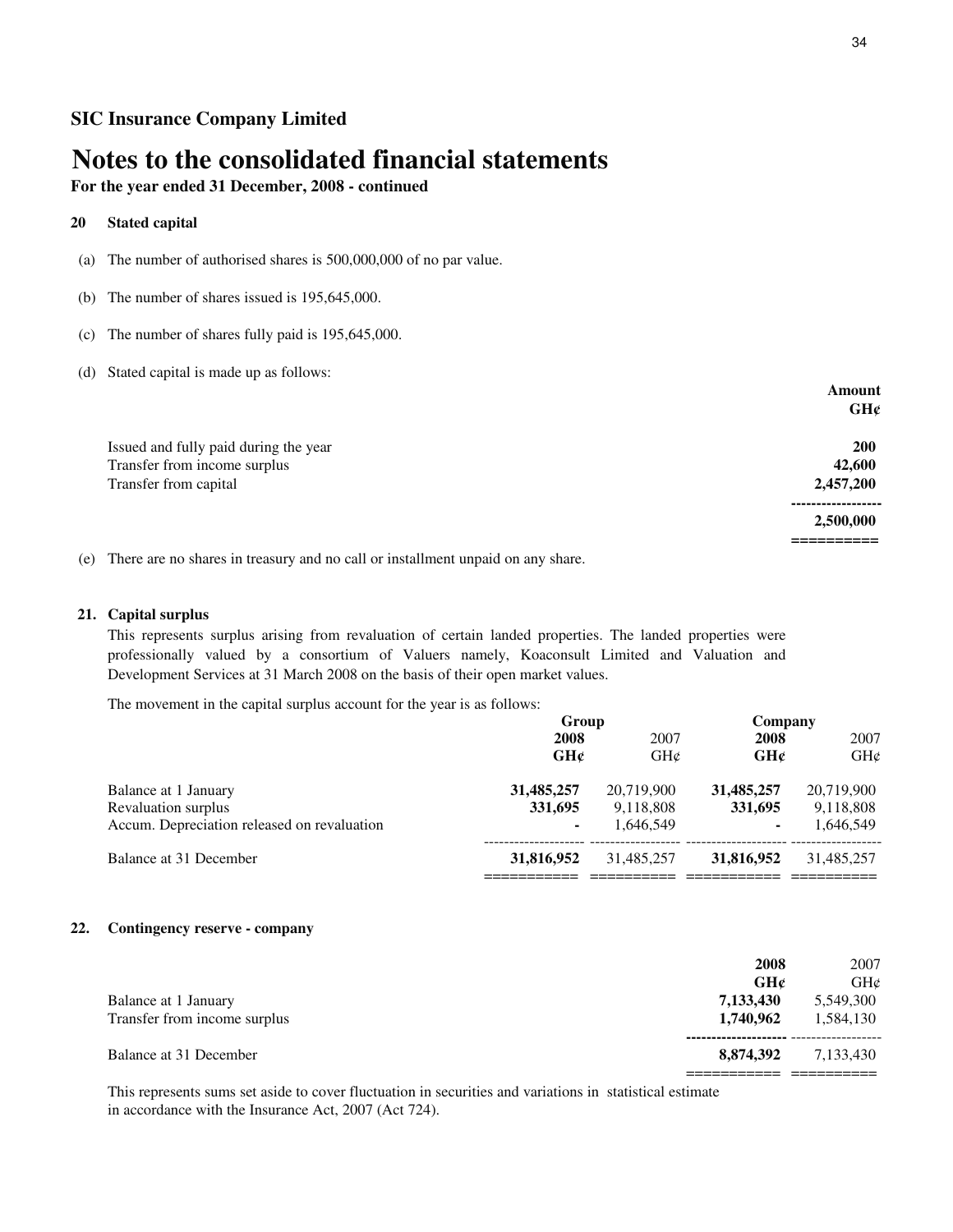**For the year ended 31 December, 2008 - continued**

## **23. Available-for-sale reserves**

| Available-for-sale reserves | Group     |         |           | Company         |  |
|-----------------------------|-----------|---------|-----------|-----------------|--|
|                             | 2008      | 2007    | 2008      | 2007            |  |
|                             | GHC       | GHC     | GH¢       | $GH\mathcal{C}$ |  |
| Balance at 1 January        | 950,577   |         | 950,422   |                 |  |
| Fair valuation              | 5,078,287 | 950,577 | 5,055,602 | 950,422         |  |
| Balance at 31 December      | 6,028,864 | 950,577 | 6,006,024 | 950,422         |  |
|                             |           |         |           |                 |  |

The available-for-sale reserve is used to record the differences resulting from the valuation of the related investments.

## **24. Property, plant and equipment - group**

|                             | At         |           |                          | At         |
|-----------------------------|------------|-----------|--------------------------|------------|
| Cost/valuation              | $1-Jan$    | Additions | Disposal                 | 31-Dec     |
|                             | GH¢        | GH¢       | GH¢                      | GH¢        |
| Leasehold buildings         | 7,252,190  | 512,967   | $\blacksquare$           | 7,765,157  |
| Leasehold land              | 3,894,510  | 99,200    | $\overline{\phantom{a}}$ | 3,993,710  |
| Freehold buildings          | 4,738,894  |           |                          | 4,738,894  |
| Freehold land               | 1,529,370  |           |                          | 1,529,370  |
| Computers                   | 1,601,592  | 466,186   |                          | 2,067,778  |
| Capital work in progress    | 781,300    |           |                          | 781,300    |
| Other machinery & equipment | 3,402,930  | 690,669   | (133, 926)               | 3,959,673  |
|                             | 23,200,786 | 1.769.022 | (133.926)                | 24,835,882 |
|                             | At         | Charge    |                          | At         |
| Depreciation                | $1-Jan$    | for year  | Disposal                 | 31-Dec     |
|                             | GH¢        | GHC       | GHC                      | GH¢        |
| Leasehold buildings         | 444,276    | 182,512   |                          | 626,788    |
| Leasehold land              | 238,580    | 89,083    |                          | 327,663    |
| Freehold buildings          | 61,456     | 61,457    |                          | 122,913    |
| Computers                   | 1,444,681  | 332,371   |                          | 1,777,052  |
| Other machinery & equipment | 2,557,699  | 685,216   | (133, 477)               | 3,109,438  |
|                             | 4.746.692  | 1.350.639 | (133.477)                | 5,963,854  |
|                             |            |           |                          |            |

## **Net book value At 31 December 2008 18,872,028**

At 31 December 2007

**==========**

==========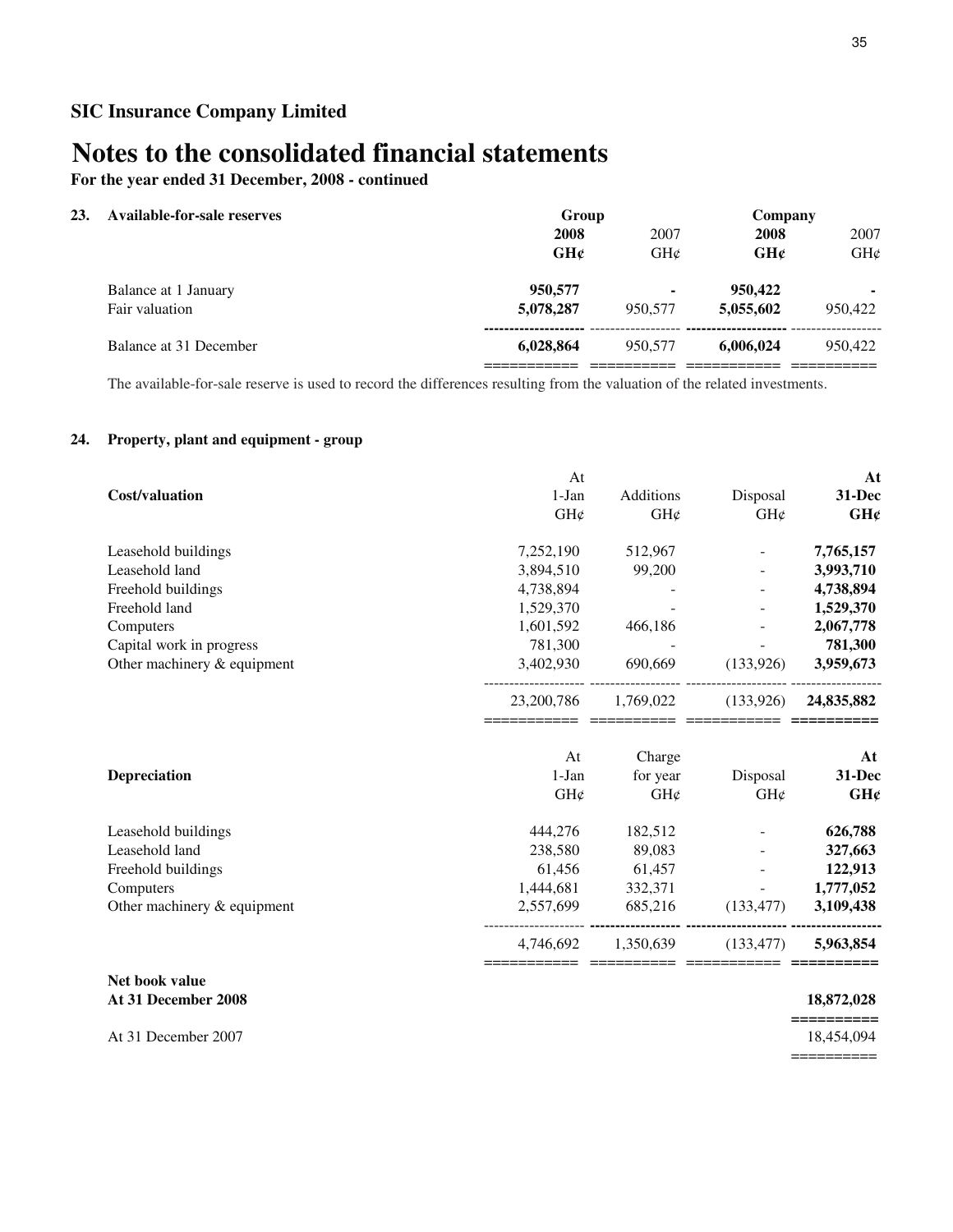# **Notes to the consolidated financial statements**

**For the year ended 31 December, 2008 - continued**

# **24. Property, plant and equipment - group - continued**

**Disposal of assets**

|                          |           | Property, plant & equip. |                | <b>Shares</b> |  |
|--------------------------|-----------|--------------------------|----------------|---------------|--|
|                          | 2008      | 2007                     | 2008           | 2007          |  |
|                          | GHC       | $GH\mathcal{C}$          | GHC            | GHC           |  |
| Cost                     | (133,926) | (2,055,498)              | ۰              | (99, 572)     |  |
| Accumulated depreciation | 133,477   | 32,287                   | ۰              |               |  |
| Net book value           | (449)     | (2,023,211)              | ۰              | (99, 572)     |  |
| Proceeds from sale       | 180,658   | 2,105,138                | ۰              | 201,096       |  |
| Profit on disposal       | 180,209   | 81.927                   | $\blacksquare$ | 101,524       |  |
|                          |           |                          |                |               |  |

The landed properties were professionally valued by a consortium of Valuers namely, Koaconsult Limited and Valuation and Development Services at 31 March 2008 on the basis of their open market values.

Depreciation expense of GH¢1,306,434 (2007: GH¢1,414,263) has been charged in management expenses.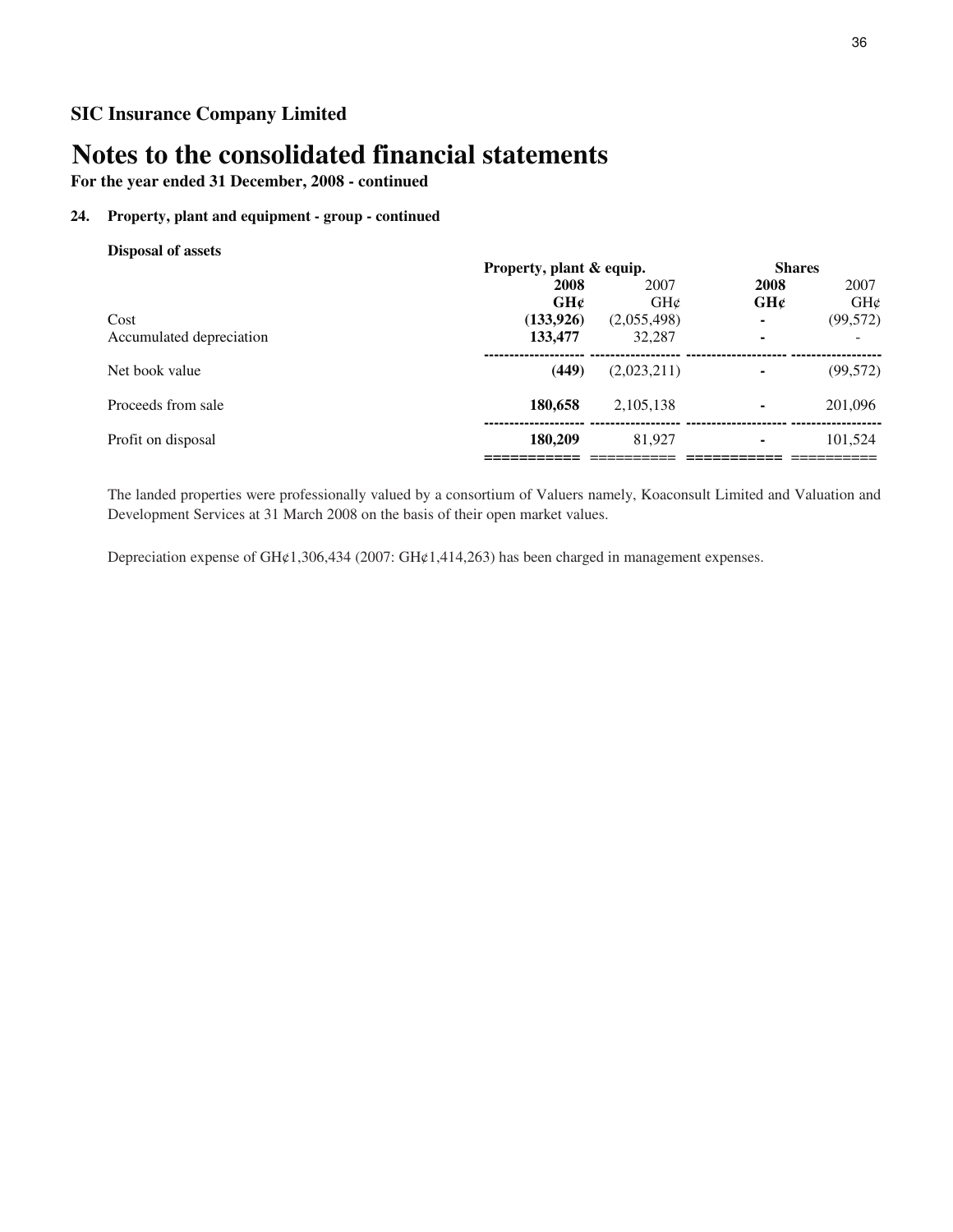**For the year ended 31 December, 2008 - continued**

## **24. Property, plant and equipment - company**

|                             | At                |                          |                          | At                           |
|-----------------------------|-------------------|--------------------------|--------------------------|------------------------------|
| <b>Cost/valuation</b>       | 1-Jan             | Additions                | Disposal                 | 31-Dec                       |
|                             | GH¢               | $GH\mathcal{C}$          | GH¢                      | GHC                          |
| Leasehold buildings         | 7,252,190         | 512,967                  | $\overline{\phantom{a}}$ | 7,765,157                    |
| Leasehold land              | 3,894,510         | 99,200                   |                          | 3,993,710                    |
| Freehold buildings          | 4,738,894         | $\blacksquare$           | $\overline{\phantom{a}}$ | 4,738,894                    |
| Freehold land               | 1,529,370         |                          | $\overline{\phantom{a}}$ | 1,529,370                    |
| Computers                   | 1,552,535         | 457,623                  |                          | 2,010,158                    |
| Capital work in progress    | 781,300           |                          | $\overline{a}$           | 781,300                      |
| Other machinery & equipment | 3,359,083         | 602,256                  | (133, 926)               | 3,827,413                    |
|                             | 23,107,882        | 1,672,046                | (133, 926)               | 24,646,002                   |
|                             | At                | Charge                   |                          | At                           |
| Depreciation                | 1-Jan             | for year                 | Disposal                 | 31-Dec                       |
|                             | GH¢               | GH¢                      | GH¢                      | GHC                          |
| Leasehold buildings         | 444,276           | 182,512                  |                          | 626,788                      |
| Leasehold land              | 238,580           | 89,083                   | $\overline{a}$           | 327,663                      |
| Freehold buildings          | 61,456            | 61,457                   |                          | 122,913                      |
| Computers                   | 1,426,577         | 313,166                  | $\equiv$                 | 1,739,743                    |
| Other machinery & equipment | 2,540,887         | 660,216                  | (133, 477)               | 3,067,626                    |
|                             | 4,711,776         | 1,306,434                | (133, 477)               | 5,884,733                    |
| Net book value              |                   |                          |                          |                              |
| At 31 December 2008         |                   |                          |                          | 18,761,269                   |
| At 31 December 2007         |                   |                          |                          | ==========<br>18,396,106     |
| <b>Disposal of assets</b>   |                   |                          |                          |                              |
|                             |                   | Property, plant & equip. |                          | <b>Shares</b>                |
|                             | 2008              | 2007                     | 2008                     | 2007                         |
| Cost                        | GH¢<br>(133, 926) | GH¢<br>(2,055,498)       | GH¢<br>$\blacksquare$    | $GH\mathcal{C}$<br>(99, 572) |
| Accumulated depreciation    | 133,477           | 32,287                   |                          |                              |
|                             |                   |                          |                          |                              |
| Net book value              | (449)             | (2,023,211)              | $\blacksquare$           | (99, 572)                    |
| Proceeds from sale          | 180,658           | 2,105,138                |                          | 201,096                      |
| Profit on disposal          | 180,209           | 81,927                   |                          | 101,524                      |
|                             |                   | ======== ========== ==== |                          |                              |

The landed properties were professionally valued by a consortium of Valuers namely, Koaconsult Limited and Valuation and Development Services at 31 March 2008 on the basis of their open market values.

Depreciation expense of GH¢1,306,434 (2007: GH¢1,414,263) has been charged in management expenses.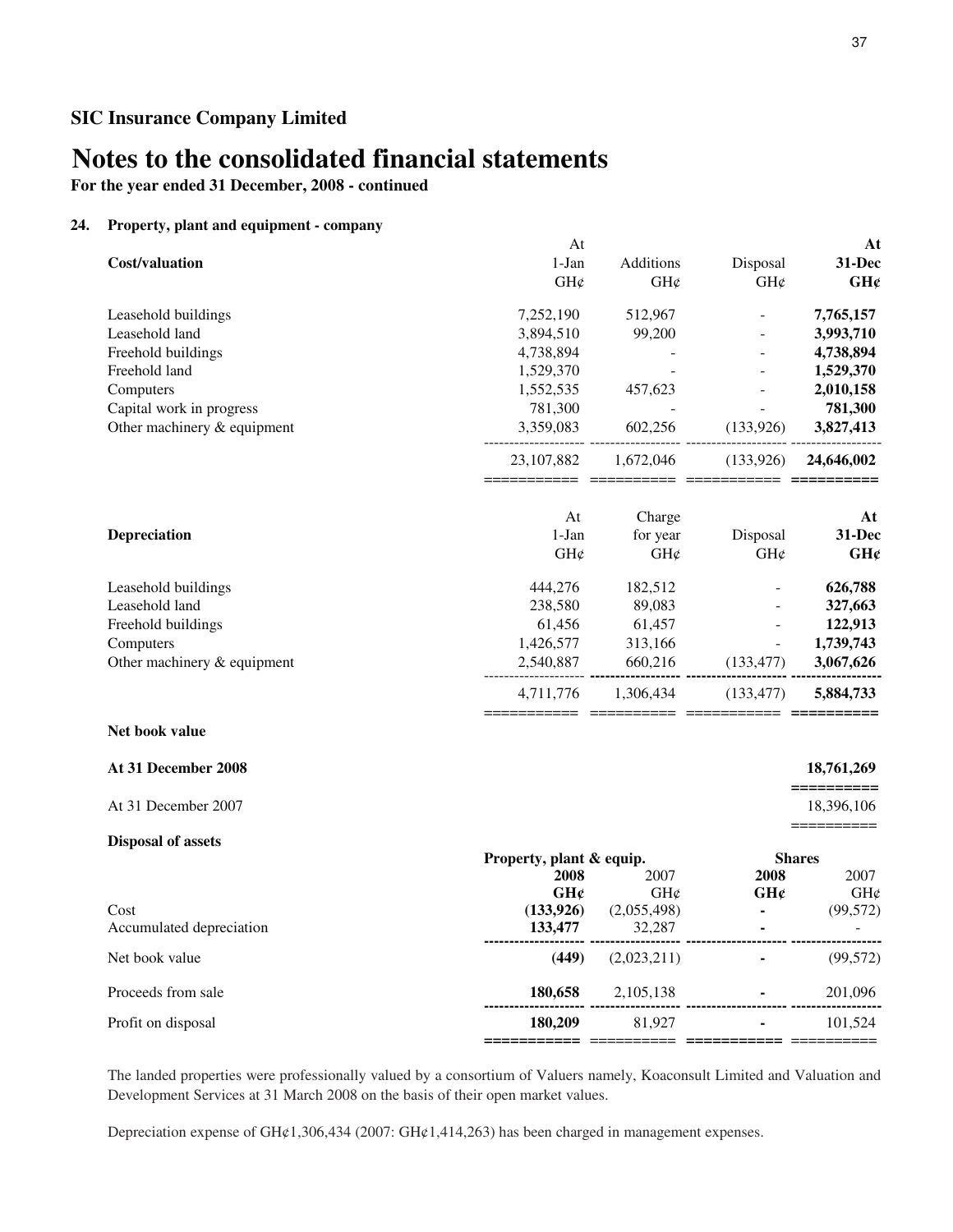# **Notes to the consolidated financial statements**

**For the year ended 31 December, 2008 - continued**

## **25. Intangible assets - group**

| Cost/valuation      | At<br>1 Jan<br>GH¢ | Revaluation<br>GH¢ | Additions<br>GH¢          | At<br>31 Dec<br>GH¢ |
|---------------------|--------------------|--------------------|---------------------------|---------------------|
| Computer softwares  | 62,899             | 331,695            | 66,736                    | 461,330             |
|                     | 62,899             | 331,695            | 66,736                    | 461,330             |
| Amortisation        |                    | At<br>1 Jan<br>GH¢ | Charge<br>for year<br>GH¢ | At<br>31 Dec<br>GH¢ |
| Computer softwares  |                    | 25,699             | 153,773                   | 179,472             |
|                     |                    | 25,699             | 153,773                   | 179,472             |
| Net book value      |                    |                    |                           |                     |
| At 31 December 2008 |                    |                    |                           | 281,858             |
| At 31 December 2007 |                    |                    |                           | 37,200              |
|                     |                    |                    |                           | ======              |

| Intangible assets - company |                                |                                |                         |                     |
|-----------------------------|--------------------------------|--------------------------------|-------------------------|---------------------|
| Cost/valuation              | At<br>1 Jan<br>$GH\mathcal{C}$ | Revaluation<br>$GH\mathcal{C}$ | <b>Additions</b><br>GHC | At<br>31 Dec<br>GHC |
| Computer softwares          | $\overline{\phantom{a}}$       | 331,695                        | 22,770                  | 354,465             |
|                             | $\overline{\phantom{a}}$       | 331,695                        | 22,770                  | 354,465             |
| Amortisation                |                                | At<br>l Jan                    | Charge<br>for year      | At<br>31 Dec        |

|                     | 1 Jan<br>GH¢   | for year<br>$GH\mathcal{C}$ | 31 Dec<br>GHC |
|---------------------|----------------|-----------------------------|---------------|
| Computer softwares  | $\blacksquare$ | 118,155                     | 118,155       |
|                     | ۰              | 118,155                     | 118,155       |
| Net book value      |                |                             |               |
| At 31 December 2008 |                |                             | 236,310       |

## **==========** At 31 December 2007 **-**==========

The orion and premia softwares have been fully amortised over three years, however management believes that the group will continue to derive economic benefits from the use of these softwares over the next few years, hence the decision to fair value the softwares. An additional software the USIS payroll software was acquired during the year.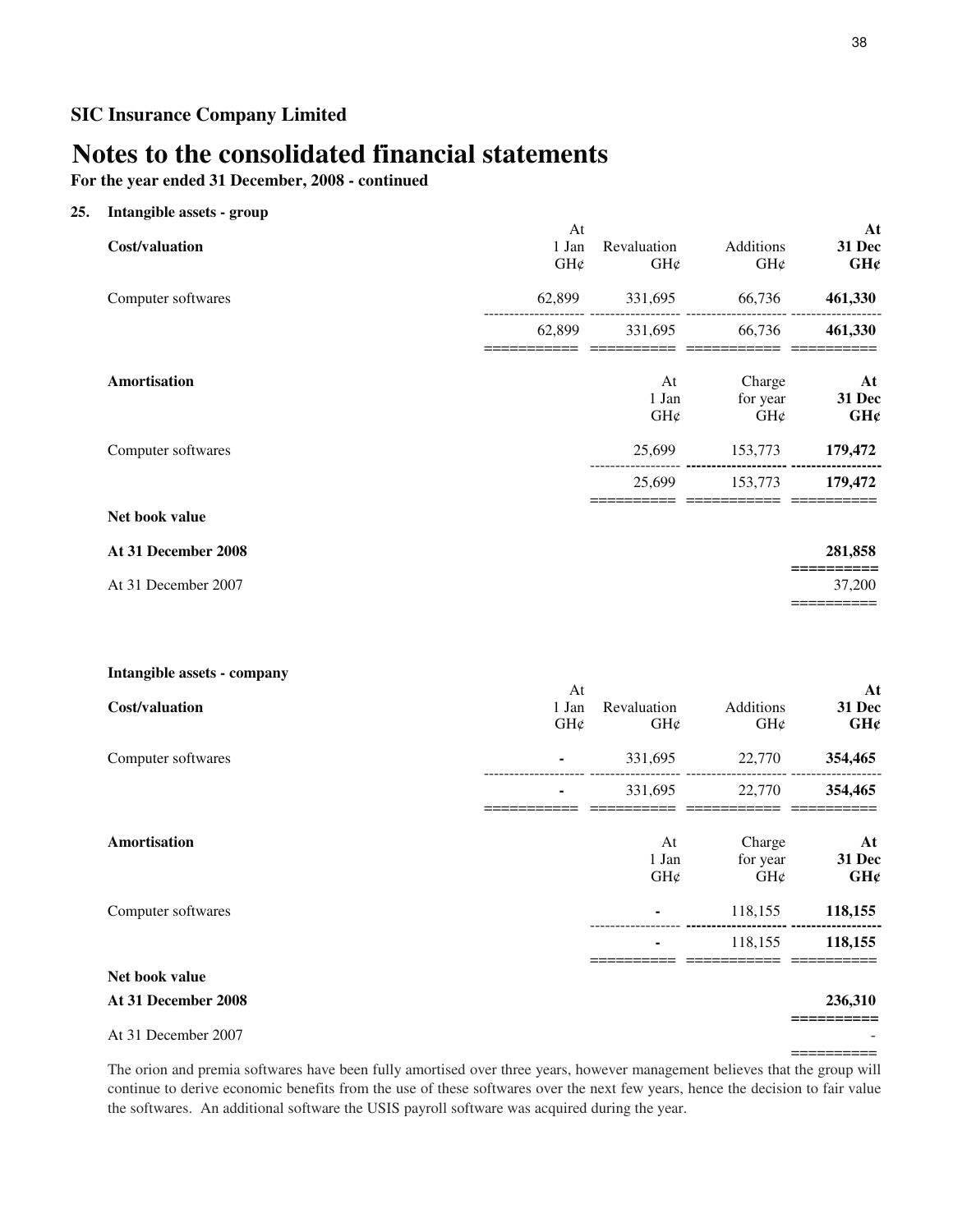# **Notes to the consolidated financial statements**

**For the year ended 31 December, 2008 - continued**

### **26. Investment properties**

|                           | At             |                                | At            |
|---------------------------|----------------|--------------------------------|---------------|
| Cost/valuation            | $1-Jan$<br>GH¢ | Revaluation<br>$GH\mathcal{C}$ | 31-Dec<br>GHC |
| Leasehold properties      | 4,834,880      | -                              | 4,834,880     |
| Freehold land & buildings | 1,142,700      | ۰.                             | 1,142,700     |
|                           | 5,977,580      | ۰.                             | 5,977,580     |
|                           |                |                                |               |

## **27. Long term investments 2008** 2007<br> **2008** 2007<br> **2008** 2007<br> **2008** 2007<br> **2008** 2007 **GH¢** GH¢ **GH¢** GH¢ Mortgage loans **26,351** 44,452 **26,351** 44,452 -------------------- ------------------ -------------------- ------------------ **26,351 24,452 26,351**<br>**23,498,986 16,448,369 23,375,876** Equity shares **23,498,986** 16,448,369 **23,375,876** 16,348,214<br>HFC house bonds **1,425,326** 1,635,326 **1,425,326** 1,635,326 HFC house bonds<br>  $1,425,326$ <br>  $1,635,326$ <br>  $1,635,326$ <br>  $1,635,326$ <br>  $1,635,326$ <br>  $1,635,326$ <br>  $1,635,326$ **--------------------** ------------------ **--------------------** ------------------ **24,950,663** 18,128,147 **24,827,553** 18,027,992 **===========** ========== **===========** ========== **Group Company**

| 28. | <b>Investment in subsidiary</b>                |                                                      | 2008<br>GHC         | 2007<br>GHC        |
|-----|------------------------------------------------|------------------------------------------------------|---------------------|--------------------|
|     | Balance 1 January<br>Additions during the year |                                                      | 325,713             | 150,000<br>175,713 |
|     | Balance 31 December                            |                                                      | 325,713             | 325,713            |
|     | The subsidiary company is:                     | Nature of<br><b>business</b>                         | Number of<br>shares | % Interest<br>held |
|     | <b>SIC Financial Services Limited</b>          | Investment advisory,<br>asset $&$ fund<br>management | 3.000               | 100                |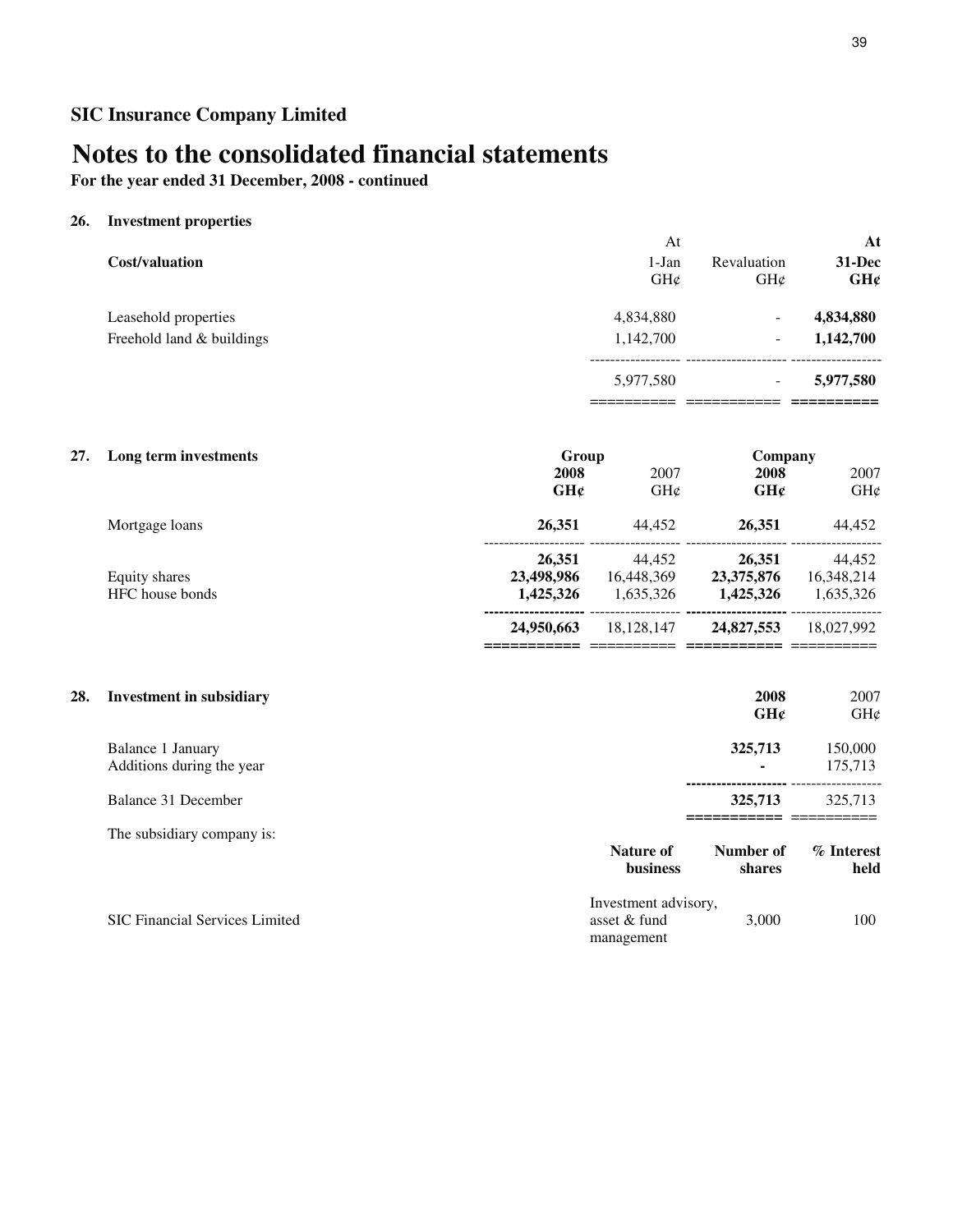**For the year ended 31 December, 2008 - continued**

| 29. | <b>Investment in associated company</b>                                                                               | Group                                                 |                                                 | Company                       |                        |
|-----|-----------------------------------------------------------------------------------------------------------------------|-------------------------------------------------------|-------------------------------------------------|-------------------------------|------------------------|
|     |                                                                                                                       | 2008<br>GHC                                           | 2007<br>GH¢                                     | 2008<br>GH¢                   | 2007<br>GH¢            |
|     | Balance 1 January<br>Additions during the year                                                                        | 5,073,215                                             | 5,073,215                                       | 5,073,215                     | 5,073,215              |
|     | <b>Balance 31 December</b>                                                                                            | 5,073,215<br>============ =========== ============ == | 5,073,215                                       | 5,073,215                     | 5,073,215              |
|     | The associated company is:                                                                                            | Nature of<br><b>business</b>                          |                                                 | Number of<br>shares '000      | % Interest<br>held     |
|     | SIC Life Company Limited                                                                                              | Life Assurance                                        |                                                 | 20,000,000                    | 20                     |
| 30. | <b>Short-term investments</b>                                                                                         | Group                                                 |                                                 | Company                       |                        |
|     |                                                                                                                       | 2008<br>GH¢                                           | 2007<br>GH¢                                     | 2008<br>GH¢                   | 2007<br>GH¢            |
|     | Ghana Gov't treasury bills<br>Bank time deposits                                                                      | 4,675,209<br>5,722,541                                | 5,011,474<br>6,573,295                          | 4,675,209<br>5,722,541        | 5,025,898<br>6,529,215 |
|     |                                                                                                                       | 10,397,750                                            | -------------- ------------------<br>11,584,769 | 10,397,750                    | 11,555,113             |
|     | 31 Lease deposit                                                                                                      | Group                                                 |                                                 | Company                       |                        |
|     |                                                                                                                       | 2008<br>GH¢                                           | 2007<br>GH¢                                     | 2008<br>GH¢                   | 2007<br>GH¢            |
|     | Horizon Finance & Leasing Company Limited<br>Ecobank Leasing Company Limited<br>Dalex Finance Leasing Company Limited | 568,942<br>320,000<br>671,987                         | 557,273<br>320,000<br>$\sim 100$                | 568,942<br>320,000<br>671,987 | 557,273<br>320,000     |
|     |                                                                                                                       | 1,560,929                                             | 877,273                                         | 1,560,929                     | 877,273                |
|     |                                                                                                                       |                                                       |                                                 |                               |                        |

The group entered into a back-to-back leasing arrangement with the above named leasing companies. It therefore made cash deposits to the tune of the assets leased, interest income is received on the deposits made, whilst the group also bears the cost of lease interest.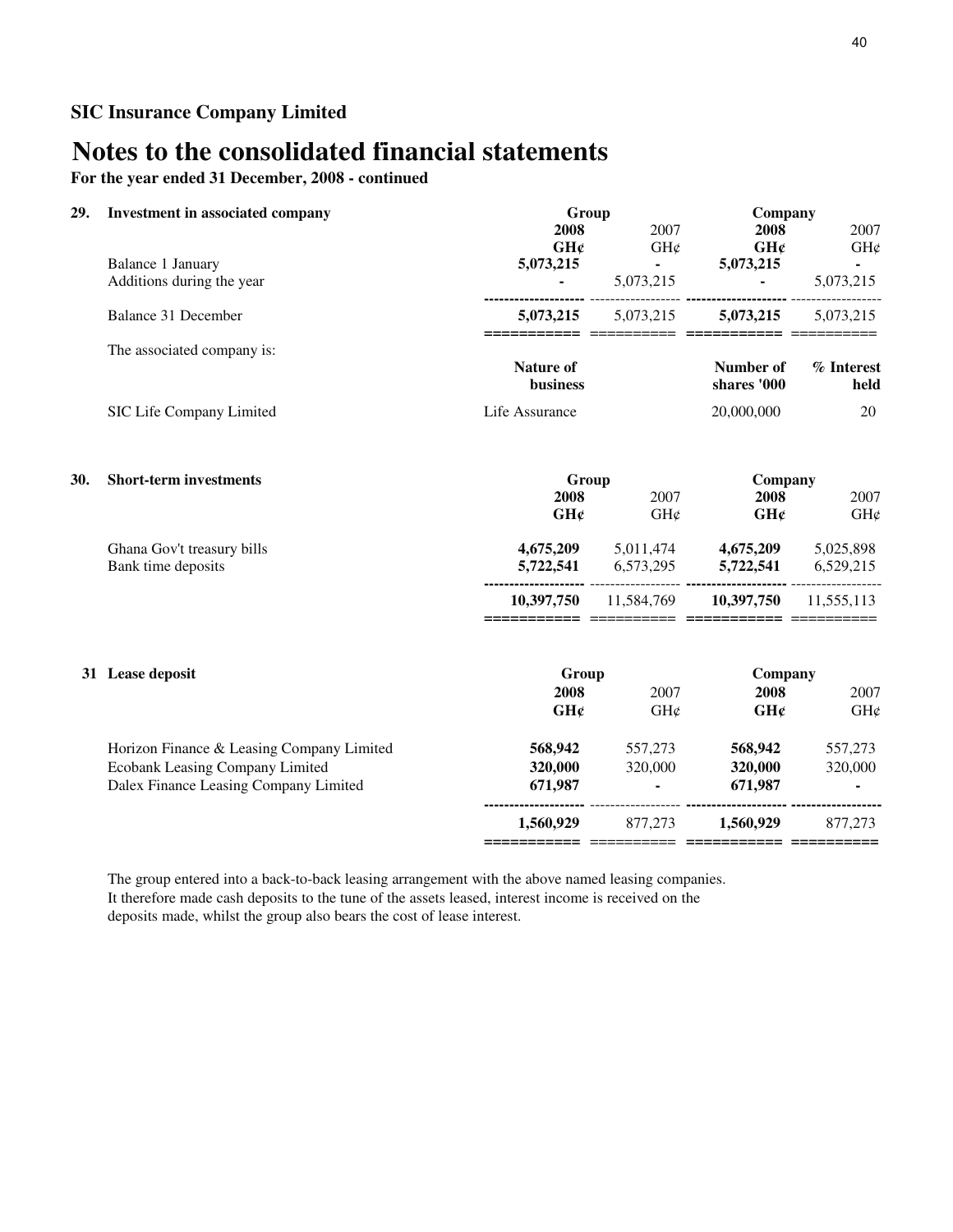**For the year ended 31 December, 2008 - continued**

## **32. Trade & other receivables**

| Trade & other receivables      |             | Group      |            | Company    |  |
|--------------------------------|-------------|------------|------------|------------|--|
|                                | 2008        | 2007       | 2008       | 2007       |  |
|                                | GHC         | GH¢        | GH¢        | GH¢        |  |
| Premium debtors                | 33,208,097  | 19,513,032 | 33,208,097 | 19,513,032 |  |
|                                | 33,208,097  | 19,513,032 | 33,208,097 | 19,513,032 |  |
| Accrued income and prepayments | 1,862,495   | 892.201    | 1,861,162  | 1,238,796  |  |
| Staff debtors                  | 390,711     | 413,436    | 390,711    | 410,146    |  |
| Trading portfolio              | 91,360,581  | 66,532,726 | ۰          |            |  |
| SIC - Life account             | 1,355,269   | 749.624    | 1,355,269  | 749,624    |  |
| Sundry debtors                 | 1,060,821   | 648,050    | 445,454    | 435,849    |  |
| Agents & reinsurance balance   | 7,263,972   | 4,072,961  | 7,263,972  | 3,695,801  |  |
|                                | 136,501,946 | 92,822,030 | 44,524,665 | 26,043,248 |  |
|                                |             |            |            |            |  |

## **33. Trade & other payables**

|                            | Group       |            |            | Company         |  |
|----------------------------|-------------|------------|------------|-----------------|--|
|                            | 2008        | 2007       | 2008       | 2007            |  |
|                            | GHC         | GHC        | GH¢        | $GH\mathcal{C}$ |  |
| Agents & reinsurers        | 20,788,614  | 15,734,790 | 20,788,614 | 15,734,790      |  |
| Sundry creditors           | 13,526,386  | 2.712.491  | 13.234.240 | 2,635,133       |  |
| Liability on managed funds | 91,360,581  | 66,532,726 | ۰          | ۰               |  |
|                            | 125,675,581 | 84,980,007 | 34,022,854 | 18.369.923      |  |
|                            |             |            |            |                 |  |

| 34. | <b>Obligation under finance lease</b>     | Group       |             | Company     |             |
|-----|-------------------------------------------|-------------|-------------|-------------|-------------|
|     |                                           | 2008<br>GH¢ | 2007<br>GH@ | 2008<br>GHC | 2007<br>GHC |
|     | Horizon Finance & Leasing Company Limited |             | 73,974      |             | 73,974      |
|     | <b>Ecobank Leasing Company Limited</b>    | 163,800     | 209,406     | 163,800     | 209,406     |
|     | Dalex Finance & Leasing Company Limited   | 756,396     | ٠           | 756,396     |             |
|     |                                           | 920,196     | 283.380     | 920,196     | 283,380     |
|     | <b>Analysis of obligation</b>             |             |             |             |             |
|     | Amount due within one year                | 254,822     | 134.886     | 254,822     | 134,886     |
|     | Amount due within two and five years      | 665,374     | 148,494     | 665,374     | 148,494     |
|     |                                           | 920,196     | 283.380     | 920,196     | 283,380     |
|     |                                           |             |             |             |             |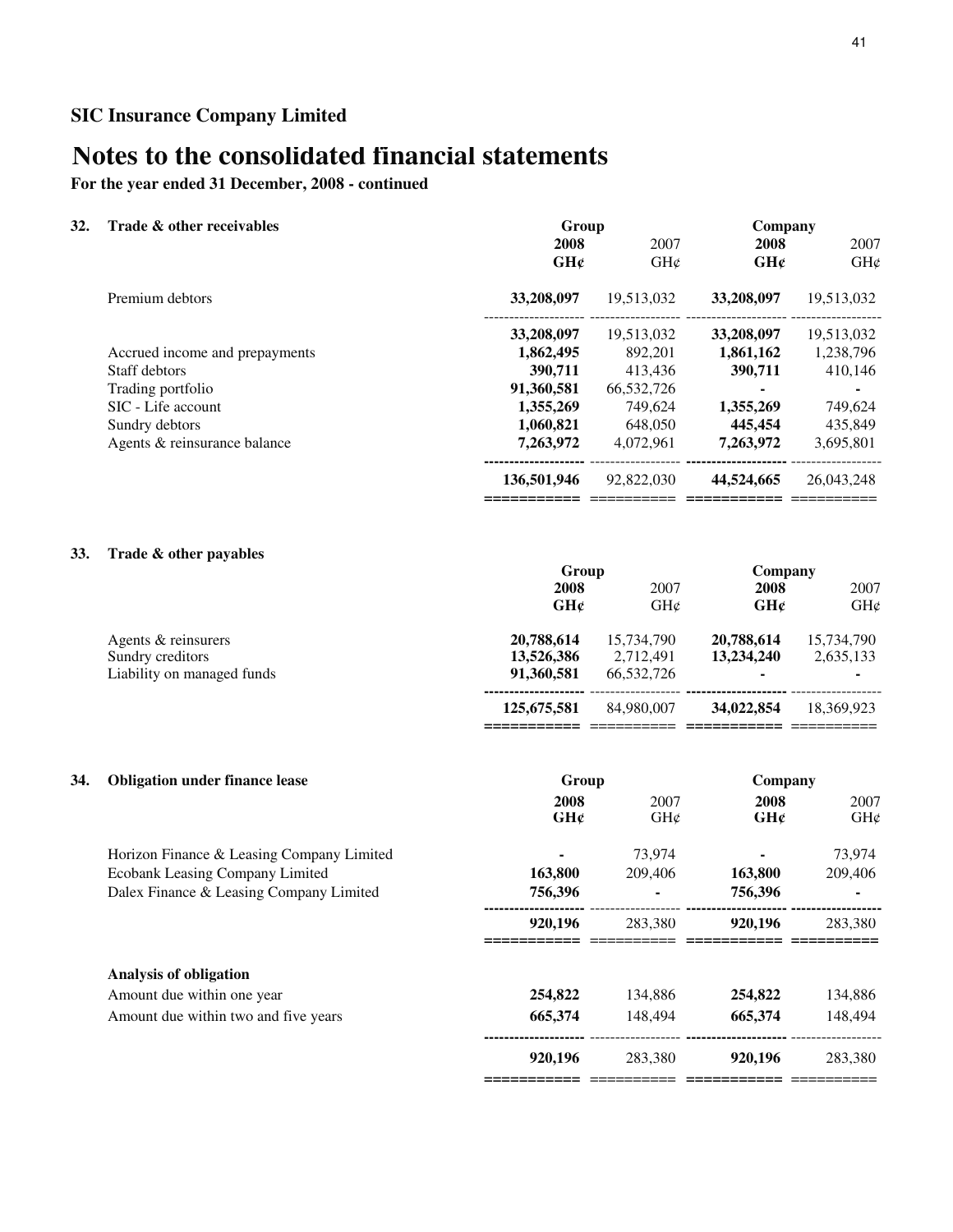**For the year ended 31 December, 2008 - continued**

| 2008<br>GHC                         | 2007                                | 2008                                | 2007<br>GHC                         |
|-------------------------------------|-------------------------------------|-------------------------------------|-------------------------------------|
| 3,689,616<br>4,675,209<br>5,722,541 | 5,354,767<br>5,011,474<br>6.573.295 | 3,620,311<br>5,722,541<br>4,675,209 | 5.312.964<br>6,529,215<br>5,025,898 |
| 14,087,366                          | 16.939.536                          | 14.018.061                          | 16.868,077                          |
|                                     |                                     | Group                               | Company<br>GHC<br>$GH\&$            |

## **36. Contingencies, capital and financial commitments**

The group entered into various commitments in the normal course of insurance business that are not reflected in the accompanying financial statements. There were no outstanding amounts at the end of the year:

The group has contingent liabilities in respect of claims and other matters arising in the ordinary course of business. It is not anticipated that any material liabilities will arise from the contingent liabilities.

The group, like all other insurers, is subject to litigation in the normal course of its business. The group does not believe that such litigation will have a material effect on its profit or loss and financial condition.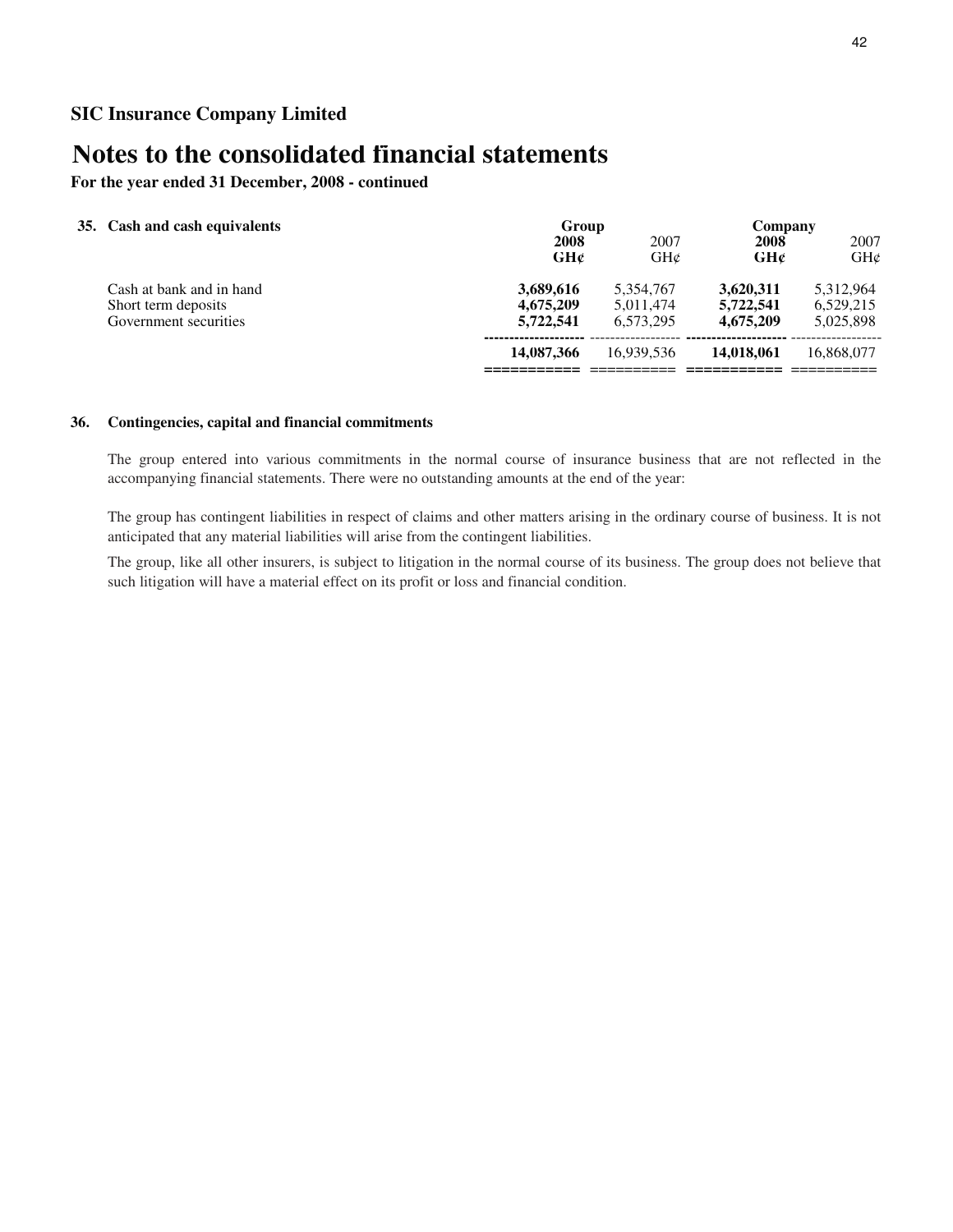**For the year ended 31 December, 2008 - continued**

### **37. Related party transactions**

A number of business transactions are entered into with related parties in the normal course of business. These include premiums, claims, facultative reinsurance business, commissions and treaty reinsurances. Additionally banking transactions are carried out with some related parties. These transactions were carried out on commercial terms and at market rates. The volumes of related party transactions, outstanding balances at the year end are as follows:

|                                               | 2008      | 2007      |
|-----------------------------------------------|-----------|-----------|
|                                               | GH¢       | GH¢       |
| i) Social Security & National Insurance Trust |           |           |
| Premium income                                | 191,917   | 263,706   |
| Claims paid                                   | 10,028    | 15,465    |
| ii) Ghana Reinsurance Company Limited         |           |           |
| Premium income                                | 55,430    | 1,129     |
| Claims paid                                   | 3,519     | 4,944     |
| Reinsurances premiums                         | 9,691,969 | 6,643,554 |
| Reinsurance recoveries                        | 4,104,682 | 3,206,947 |
| iii) SIC Life Insurance Company               |           |           |
| Premium income                                | 152,118   |           |
| Shared expenses                               | 214,720   | 141,625   |
| Rental income                                 | 13,476    |           |
| iv) Ghana Commercial Bank Limited             |           |           |
| Premium income                                | 177,414   | 118,119   |
| Claims paid                                   | 22,306    | 6,601     |
| <b>Bank</b> balance                           | 1,131,507 | 280,966   |
| v) Ghana Cocoa Board                          |           |           |
| Premium income                                | 872,513   | 981,123   |
| Claims paid                                   | 210,449   | 107,973   |

### **38. Social responsibilities**

An amount of GH¢146,936 was spent on fulfilling the social responsibility of the group (2007: GH¢84,837)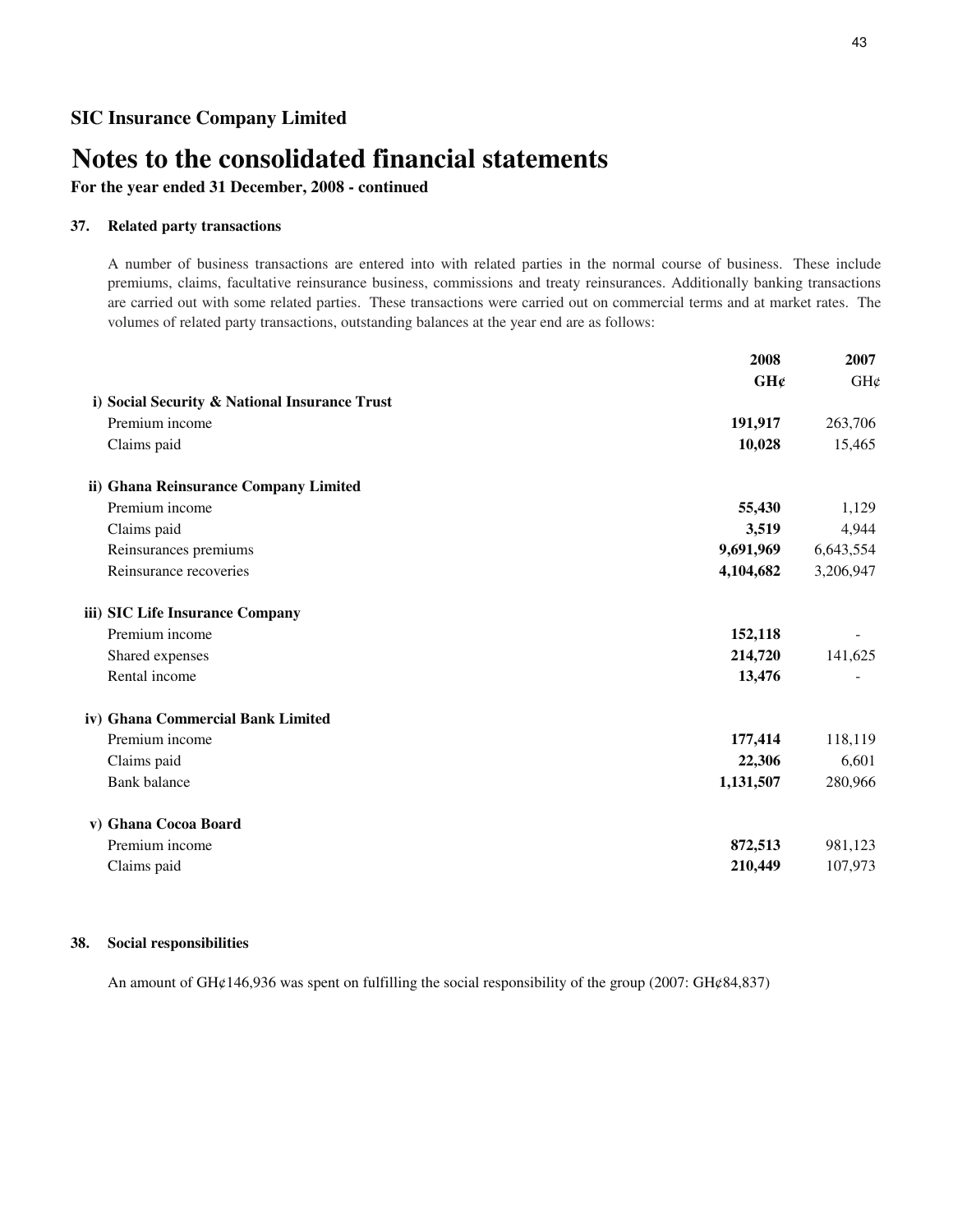**For the year ended 31 December, 2008 - continued**

# **39. Explanation of transition to IFRS**

| <b>Balance Sheet</b>                                    |              | GAS                                | <b>Effect</b> of<br><b>Transition to</b><br><b>IFRSs</b>       | <b>IFRS</b>                                                          | <b>GAS</b>                            | <b>Effect</b> of<br><b>Transition to</b><br><b>IFRSs</b>                            | <b>IFRS</b>               |
|---------------------------------------------------------|--------------|------------------------------------|----------------------------------------------------------------|----------------------------------------------------------------------|---------------------------------------|-------------------------------------------------------------------------------------|---------------------------|
|                                                         |              | GH¢                                | GH¢                                                            | GH¢                                                                  | GH¢                                   | GH¢                                                                                 | GH¢                       |
|                                                         | <b>Note</b>  |                                    | 1st January 2007                                               |                                                                      |                                       | 31st December 2007                                                                  |                           |
| Stated capital                                          |              | 2,500,000                          |                                                                | 2,500,000                                                            | 2,500,000                             |                                                                                     | 2,500,000                 |
| Capital surplus                                         |              | 20,719,900                         |                                                                | 20,719,900                                                           | 31,485,257                            |                                                                                     | 31,485,257                |
| Available-for-sale reserves                             | e,g          | $\sim$                             |                                                                |                                                                      |                                       | 950,577                                                                             | 950,577                   |
| Income surplus                                          | d,b,c,a      | 1,829,600<br>5.549.300             | 6,098,234                                                      | 7,927,834                                                            | 3,706,570                             | 8,482,369                                                                           | 12,188,939                |
| Contingency reserve                                     |              |                                    |                                                                | 5,549,300                                                            | 7,133,430                             |                                                                                     | 7,133,430                 |
| <b>Shareholders funds</b>                               |              | 30,598,800<br>==================== | 6,098,234                                                      | 36,697,034                                                           | 44.825.257                            | 9,432,946                                                                           | 54,258,203<br>========    |
| Represented by:                                         |              |                                    |                                                                |                                                                      |                                       |                                                                                     |                           |
| Property, plant & equipment                             | $\mathbf{C}$ | 16,370,700                         |                                                                | 16,370,700                                                           | 18,368,632                            | 85,465                                                                              | 18,454,097                |
| Intangible assets                                       |              |                                    |                                                                | $\blacksquare$                                                       | $\blacksquare$                        | 37,199                                                                              | 37,199                    |
| Investment properties<br>Long term investments          |              |                                    |                                                                |                                                                      | 5,977,580                             | $\overline{a}$                                                                      | 5,977,580                 |
| Investment in subsidiary                                | g            | 16,244,500<br>150,000              |                                                                | 16,244,500<br>150,000                                                | 17,191,991                            | 936,153                                                                             | 18,128,144                |
| Investment in associated company                        |              |                                    |                                                                |                                                                      | 5,073,215                             |                                                                                     | 5,073,215                 |
|                                                         |              | 32,765,200<br>----------------     |                                                                | 32,765,200                                                           | 46,611,418                            | 1,058,817                                                                           | 47.670.235                |
| <b>Current assets</b>                                   |              |                                    |                                                                |                                                                      |                                       |                                                                                     |                           |
| Short term investments                                  | e            | 9,041,427                          |                                                                | 9,041,427                                                            | 11,573,635                            | 11,134                                                                              | 11,584,769                |
| Lease deposit                                           |              | 877,273                            |                                                                | 877,273                                                              | 877,273                               |                                                                                     | 877,273                   |
| Trade & other receivables                               | b.f          | 17,104,400                         | 4,798,234                                                      | 21,902,634                                                           | 87, 545, 397                          | 5,276,633                                                                           | 92,822,030                |
| Inventories                                             |              | 286,600                            |                                                                | 286,600                                                              | 336,097                               |                                                                                     | 336,097                   |
| Unearned reinsurance premium<br>Cash and bank balances  |              | 4,016,700                          |                                                                | 4,016,700                                                            | $\overline{\phantom{a}}$<br>5,354,767 |                                                                                     | 5,354,767                 |
| <b>Total current assets</b>                             |              | 31,326,400                         | 4,798,234                                                      | 36,124,634                                                           | 105,687,169                           | 5,287,767                                                                           | 110,974,936               |
| <b>Current liabilities</b>                              |              |                                    |                                                                |                                                                      |                                       |                                                                                     |                           |
| Unearned premium                                        | a            | 12,913,700                         |                                                                | 12,913,700                                                           | 13,776,912                            | (864, 451)                                                                          | 12,912,461                |
| Outstanding claims                                      |              | 4,662,772                          |                                                                | 4,662,772                                                            | 2,184,267                             |                                                                                     | 2,184,267                 |
| Trade & other payables                                  | f            | 10,859,100                         |                                                                | 10,859,100                                                           | 84,968,375                            | 11,632                                                                              | 84,980,007                |
| Taxation                                                |              | 727,900                            |                                                                | 727,900                                                              | 1,130,146                             |                                                                                     | 1,130,146                 |
| Proposed dividend                                       | d            | 1,300,000                          | (1,300,000)                                                    |                                                                      | 2,233,543                             | (2,233,543)                                                                         | $\sim$                    |
| Other current financial liabilities                     |              | 138,000                            |                                                                | 138,000                                                              | 134,886                               |                                                                                     | 134,886                   |
| <b>Total current liabilities</b>                        |              |                                    |                                                                |                                                                      |                                       | 30,601,472 (1,300,000) <b>29,301,472</b> 104,428,129 (3,086,362) 101,341,767        |                           |
| Net current assets                                      |              |                                    |                                                                |                                                                      |                                       | 724,928 6,098,234 6,823,162 1,259,040 8,374,129 9,633,169                           |                           |
| Other non-current financial liabilities<br>Deferred tax |              | (283, 428)<br>(2,607,900)          | <b><i>Committee States Associates</i></b><br><b>Contractor</b> | ( <b>283,428</b> ) $(148,494)$<br>( <b>2,607,900</b> ) $(2,896,707)$ |                                       | $\Delta \sim 100$<br><b>Contract Contract</b>                                       | (148, 494)<br>(2,896,707) |
| <b>Total non-current liabilities</b>                    |              |                                    |                                                                |                                                                      |                                       | $(2,891,328)$ $(3,045,201)$ $(3,045,201)$ $(3,045,201)$ $(3,045,201)$ $(3,045,201)$ |                           |
| Net assets                                              |              |                                    |                                                                |                                                                      |                                       | 30,598,800 6,098,234 36,697,034 44,825,257 9,432,946 54,258,203                     |                           |
|                                                         |              |                                    |                                                                |                                                                      |                                       |                                                                                     |                           |

The adjustments listed above have been described in the notes set out below: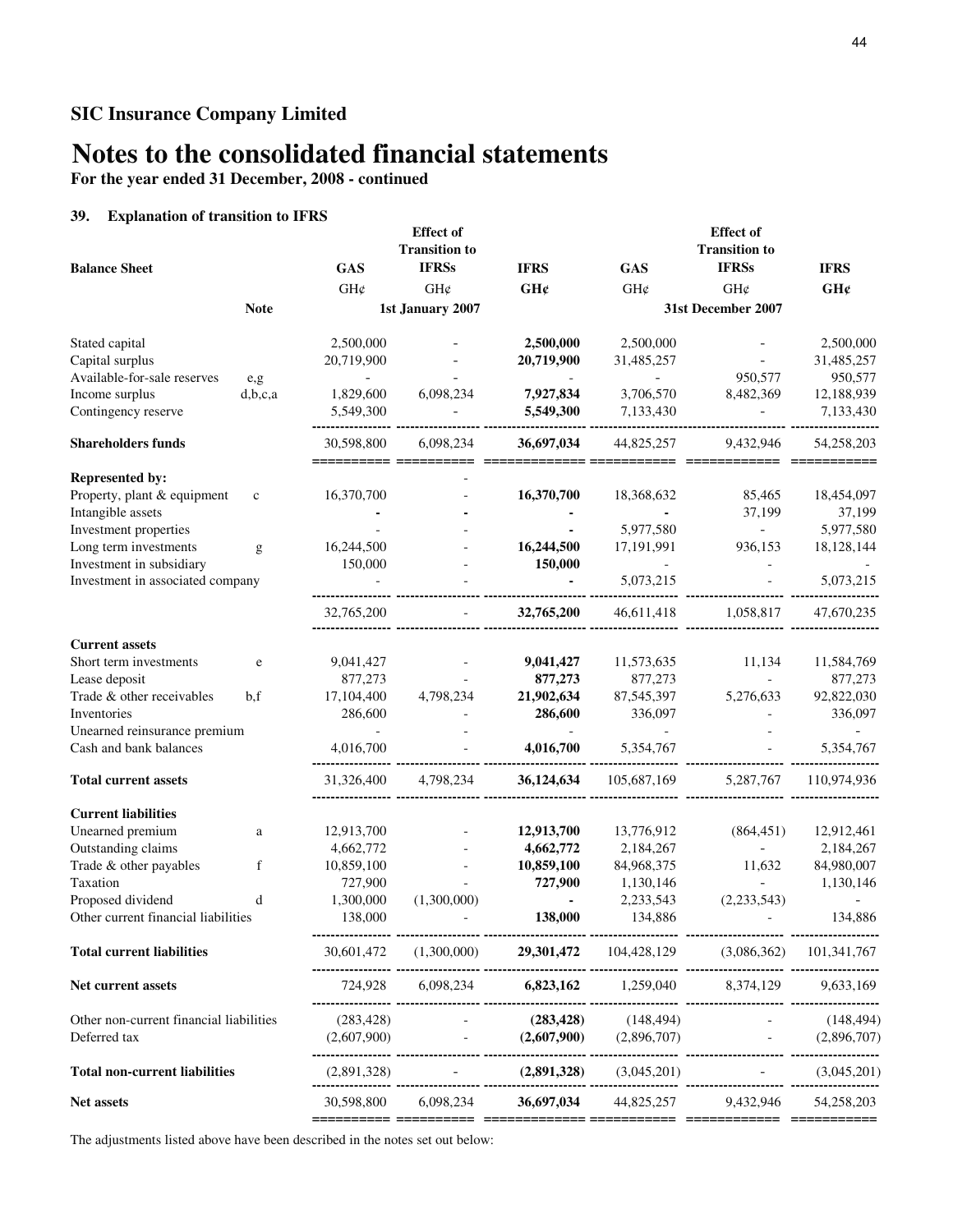# **Notes to the consolidated financial statements**

## **For the year ended 31 December, 2008 - continued**

## **39. Explanation of transition to IFRS - continued**

- a. Under the GAS, the group applied the National Insurance Commission (NIC) blanket rates of 75% for Marine and 45% for non-marine business as provision for unexpired risk. However, the IFRS requires a specific provision to be made on all lines of business. The adjustment of GH¢864,451 had to be passed, therefore resulting in the actual unearned premium being restated as GH¢12,912,461.
- b. Under Local GAS a general provision for impairment is made against receivables. IFRS does not permit the recognition of general provision and this amount has been eliminated. This has given rise to an adjustment of GH¢4,798,234 against income surplus for 1 January 2007 and GH¢5,271,611 being passed against 31 December 2007.
- c. Under IFRS land and buildings are separate assets and accounted for separately even when acquired together. This has resulted in freehold land included in Freehold land and buildings under GAS, being reclassified and recognised seperately, this has resulted in a writeback of depreciation charged on freehold land which is not allowed under IFRS.

Also under IFRS, software is recognised as an intangible asset, this has resulted in purchased software reclassified from property, plant and equipment to intangible assets. This has resulted in an increase of  $GH\epsilon 331,695$  representing the net book value of the computer software from property, plant & equipment to intangible assets,which has been fully amortised.

- d. Under GAS proposed dividends are recognised as a liability in the period to which they relate, irrespective of when they are declared or paid. Under IFRS a proposed dividend is recognised as a liability only in the period in which it is declared by the group (usually when approved by shareholders at the annual general meeting) or paid. In the case of the group this occurs after period end. Therefore the liability recorded under GAS has been derecognised. This has resulted in an increase of GH¢1.3million representing 2006 dividend declared and paid in 2007, whilst the 2007 dividend proposed had been reversed into other reserves.
- e. In accordance with IFRS, available-for-sale investments have been measured in the balance sheet at fair value. The effect of measuring available-for-sale securities at fair value is to increase short term government securities as well as listed equities and other reserves, the movements have been recognised directly into equity (other reserves).
- f. Under GAS, loans granted to staff at concessionary rates were recorded at the amount of principal and interest outstanding. In accordance with IFRS, the fair value of loans and receivables that carries concessionary rates are estimated as the present value of all future cash receipts discounted using the prevailing market rate(s) of interest for a similar instrument with a similar credit rating. Since the favourable rate granted to employees is as a result of their future service to be provided to the group, the discount is treated as an asset and spread over the term of the loan.
- g. In accordance with IFRS, available-for-sale investments (listed equity shares) have been measured in the balance sheet at fair value. The effect of measuring available-for-sale securities at fair value is to increase long term investments and capital surplus, this has resulted in an increase of  $GH\varphi$ 935,998 to capital surplus.
- h. The effects of the above adjustments on equity is as follows:

| <b>Income Surplus</b>             | <b>Note</b> | $1 - Jan-07$<br>GHC          | 31-Dec-07<br>GHC |
|-----------------------------------|-------------|------------------------------|------------------|
| Dividend proposed                 | d.          | 1,300,000                    | 2,233,543        |
| Depreciation on freehold land     | c.          | $\overline{\phantom{0}}$     | 122,664          |
| Bad debt provision                | b.          | $\overline{\phantom{0}}$     | 5,261,711        |
| Provision for unearned premium    | a.          | $\qquad \qquad \blacksquare$ | 864.451          |
| <b>Total adjustment to equity</b> |             | 1,300,000                    | 8.482.369        |
|                                   |             |                              |                  |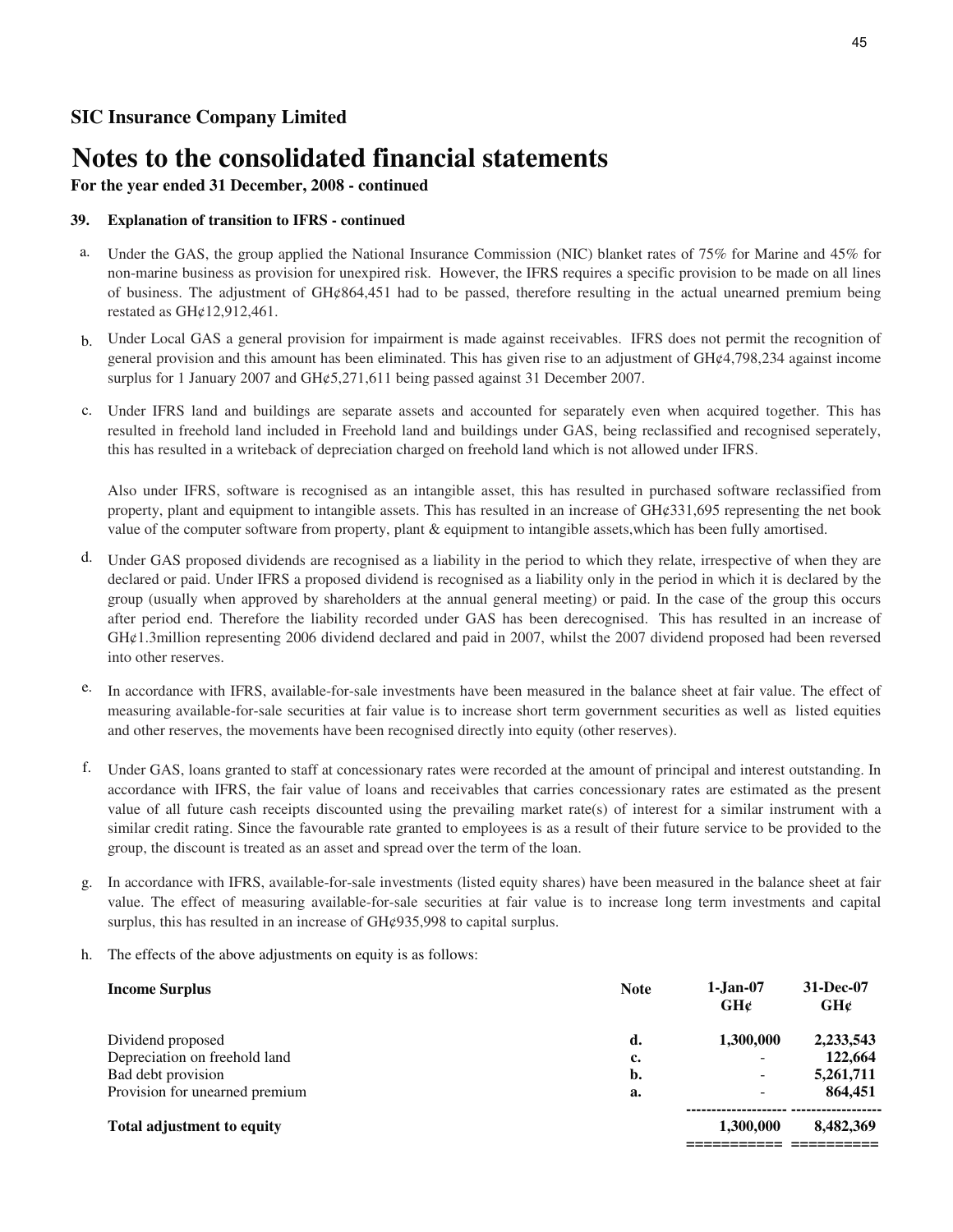# **Notes to the consolidated financial statements**

**For the year ended 31 December, 2008 - continued**

## **39. Explanation of transition to IFRS - continued Reconciliation of profit**

|                                 |             |                                         | <b>Effect</b> of<br><b>Transition to</b> |                         |
|---------------------------------|-------------|-----------------------------------------|------------------------------------------|-------------------------|
|                                 | <b>Note</b> | <b>GAS</b><br>GH¢                       | <b>IFRS</b><br>GH¢                       | <b>2007 IFRS</b><br>GH¢ |
| Gross premium                   |             |                                         | 52,804,319 - 52,804,319                  |                         |
| Less: Re-insurance              |             |                                         | $(16,716,441)$ (16,716,441)              |                         |
| Net premium                     |             |                                         | 36,087,878                               | 36,087,878              |
| Unearned premium                | $\mathbf j$ |                                         | $(863,212)$ $864,451$ $1,239$            |                         |
| <b>Premium earned</b>           |             |                                         | 35,224,666 864,451 36,089,117            |                         |
| Claims incurred                 |             |                                         | $(9,406,862)$ -                          | (9,406,862)             |
| Commissions(net)                |             |                                         | $(355,083)$ -                            | (355,083)               |
| Management expenses             | k, l, m     | $(20,998,517)$ $582,851$ $(20,415,666)$ |                                          |                         |
| <b>Underwriting profit</b>      |             |                                         | 4,464,204 1,447,302 5,911,506            |                         |
| Investment income               |             |                                         | $1,663,356$ -                            | 1,663,356               |
| Other income                    | m           |                                         | 1,919,376 3,290                          | 1,922,666               |
| Profit before tax               |             |                                         | 8,046,937 1,450,592 9,497,529            |                         |
| Taxation                        |             |                                         | $(2,352,294)$ (2,352,294)                |                         |
| Profit after tax transferred to |             |                                         |                                          |                         |
| Income surplus account          |             |                                         | 5,694,643 1,450,592 7,145,235            |                         |

j. Under the GAS, the group applied the National Insurance Commission (NIC) blanket rates of 75% for Marine and 45% for non-marine business as provision for unexpired risk. However, the IFRS requires a specific provision to be made on all lines of business. We have therefore adjusted the difference of GH¢864,461. This has resulted in the actual unearned premium for 2007 amounting to GH¢12,912,461.05 being stated in the balance sheet.

- k. Under local GAS a general provision for impairment is made against receivables. IFRS does not permit the recognition of general provision and this amount has been eliminated.
- l. This is writeback of depreciation charged on freehold land which is not allowed under IFRS.
- m. Under IFRS discounts on loans granted to staff at concessionary rates are treated as an asset and spread over the term of the loan. This resulted in an increase of GH¢3,290 to both interest income and operating expenses.